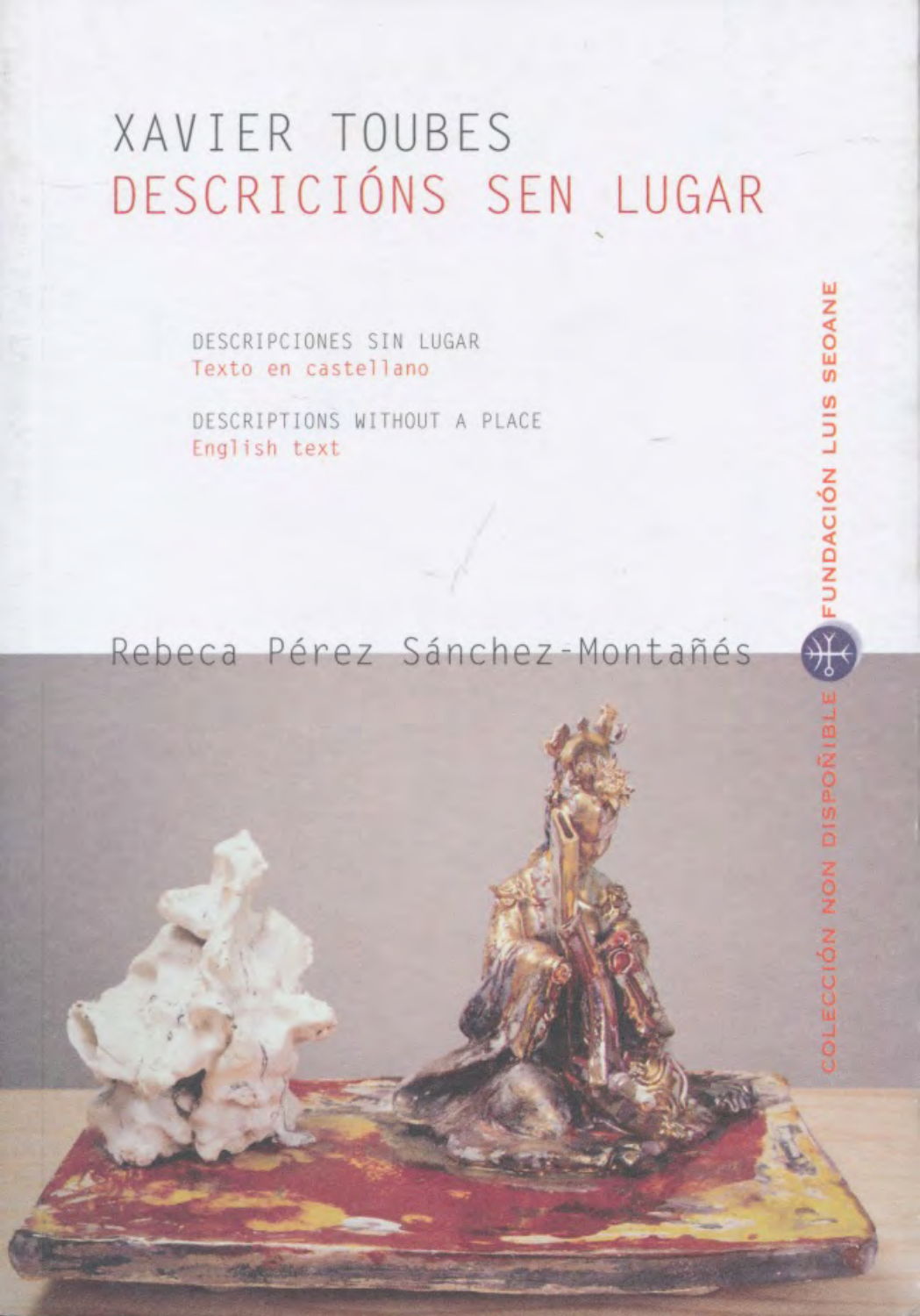## **Xavier Toubes, Exquisite Nomad**

written by Rebeca Pérez Sánchez-Montañés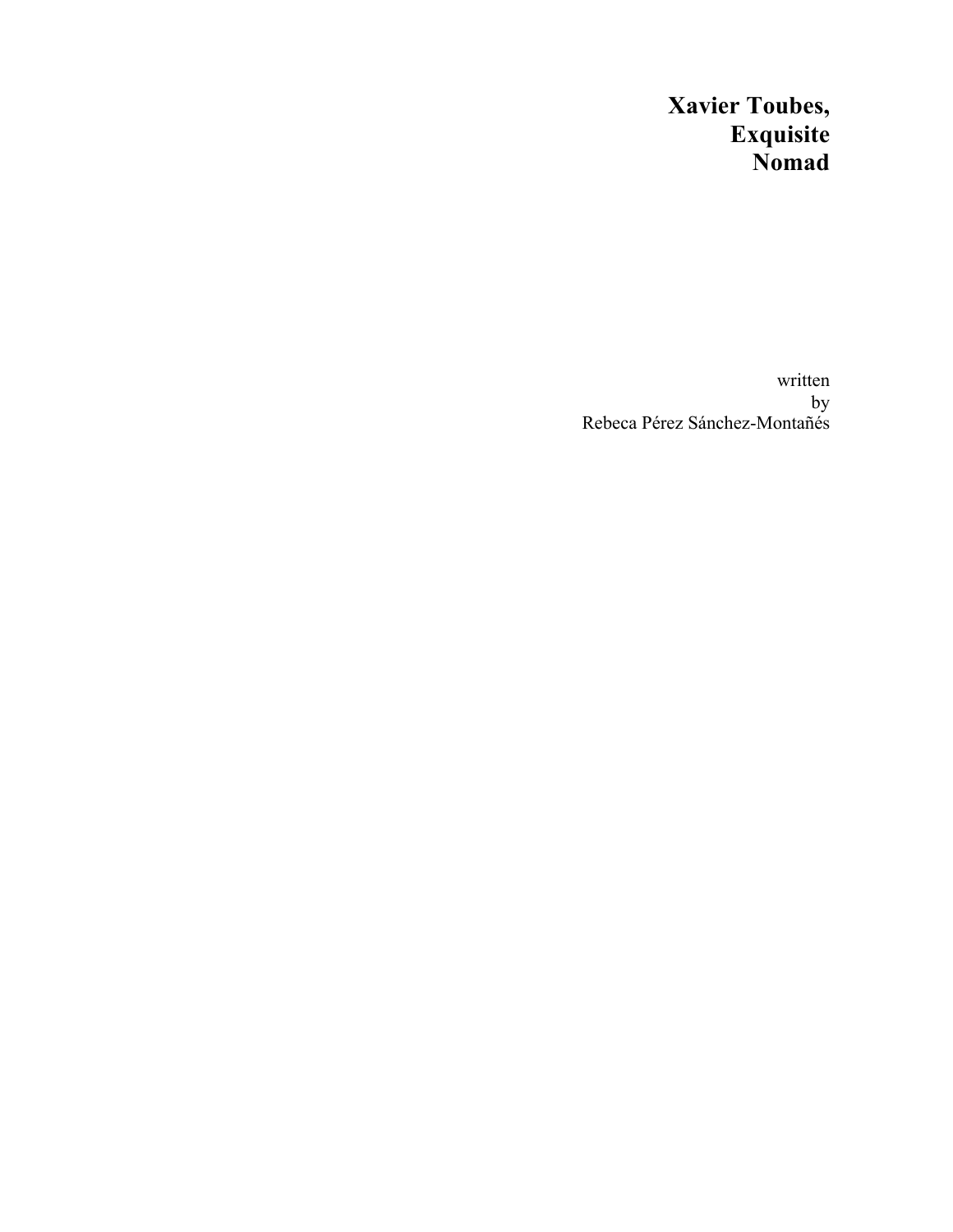#### **I. Identity: a state of in-betweenness**

"It is the trope of our times to locate the question of culture in the realm of the beyond…The beyond is neither a new horizon, nor a leaving behind the past. Beginnings and endings may be the sustaining myths of the middle years; but in the *fin de siècle*, we find ourselves in the moment of transit where space and time cross to produce complex figures of difference and identity, inside and outside, inclusion and exclusion."<sup>1</sup>

Homi K. Bhabha

 Western civilization has articulated its history in terms of categories and limits, by means of clear beginnings and even more distinct ends. In our persistent search for order and integrity we have become fascinated with the opening and concluding edges and obsessed with the finality of all things. The material between the origin and the end cannot be exploited, as long as it is *in between*, evolving. Only when it has come to an end and become what we label as past we are able to deal with it. Then we write history treatises and all sorts of commemorative publications. It is true that temporal and spatial distance grants us the clarity and lucidity which proximity restricts, or is it? Do things ever stop evolving in order to obtain resolution? Modernity seems to be obsessed with continuously imagining the future, fearing and disregarding what happens in the here and now and hoping that the same time that provides legibility will take the burden of the present off our shoulders. To our consternation, there are issues and situations that only gain in complexity with time, a complexity that all of us create in our daily and continuous present. Perhaps it is not distance that we need but instead close observation.

More and more is being said and written about globalization and a new internationalism. The world is becoming a much smaller place and the implications of globalization extend beyond economics and reach into the realm of culture. We are witnessing migratory movements of unexplored consequences that transcend the domain

1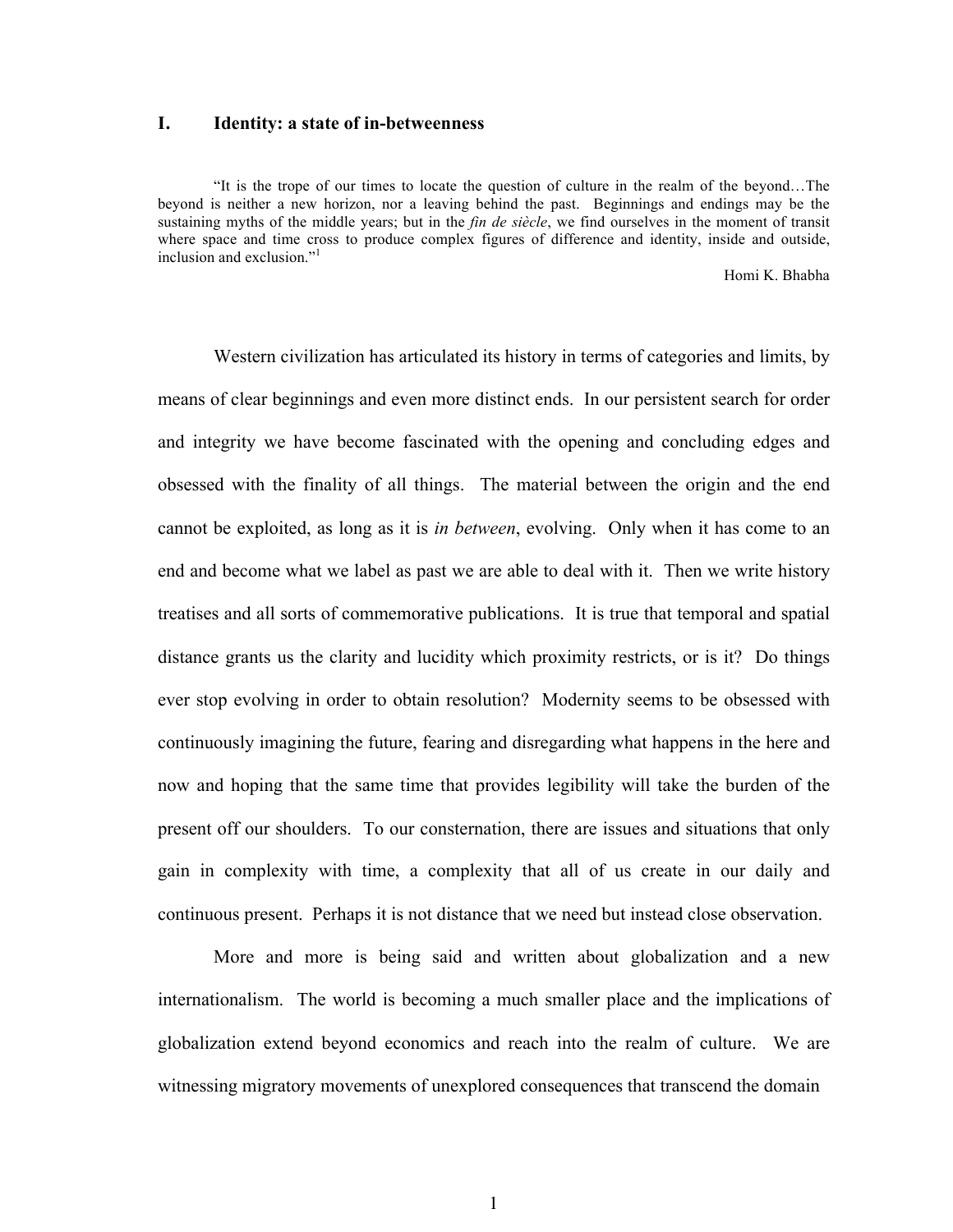of politics and concern the field of art. We are finding more artists working at an international level for whom art and culture cannot be arranged or understood in terms of national categories. The traditional correspondence of cultural and national identities, which has long served as a form of endorsement, of authentication, fails to illustrate these artists' enterprises. Moreover, art, according to humanist principles, is the expression of the individual. What happens then to art when the individual is questioned? We need to find new ways of understanding and constructing a definition of identity that can still validate the project of these new international artists by focusing on the concept of "the beyond" offered by Bhabha. As author Gavin Jantjes explains many artists today "feel at home in the realm of 'the beyond' "<sup>2</sup>. The concept of "the beyond" has most commonly been employed in relation to post-colonial discourse which has found that traditional Euro-centric interpretations of history and culture are not sufficient to rationalize the transition and transformation the migration from the old colonies to the metropolis entails. Traditional internationalism, that is the exportation and imposition of Western cultural values to the rest of the world, is being gradually replaced by a new internationalism that attempts to involve a vital participation of all parties.

I find, however, the beyond can be employed *beyond*, and explain the situation not only of the post-colonial migrant but of any migrant, exile, or nomad -people for whom defining home has become an increasingly complicated task, affecting life and identity at its very core, for whom the historic and sanitized correlation between nation and culture fails to explain their projects. These are the people that make up this new internationalism, not understood as a concept that obliterates any form of identity. Instead any construction of internationalism and identity, personal or cultural, should focus on the space in-between, on the process of becoming rather than on the state of being, and aim at wearing down the limits without completely negating the beginning.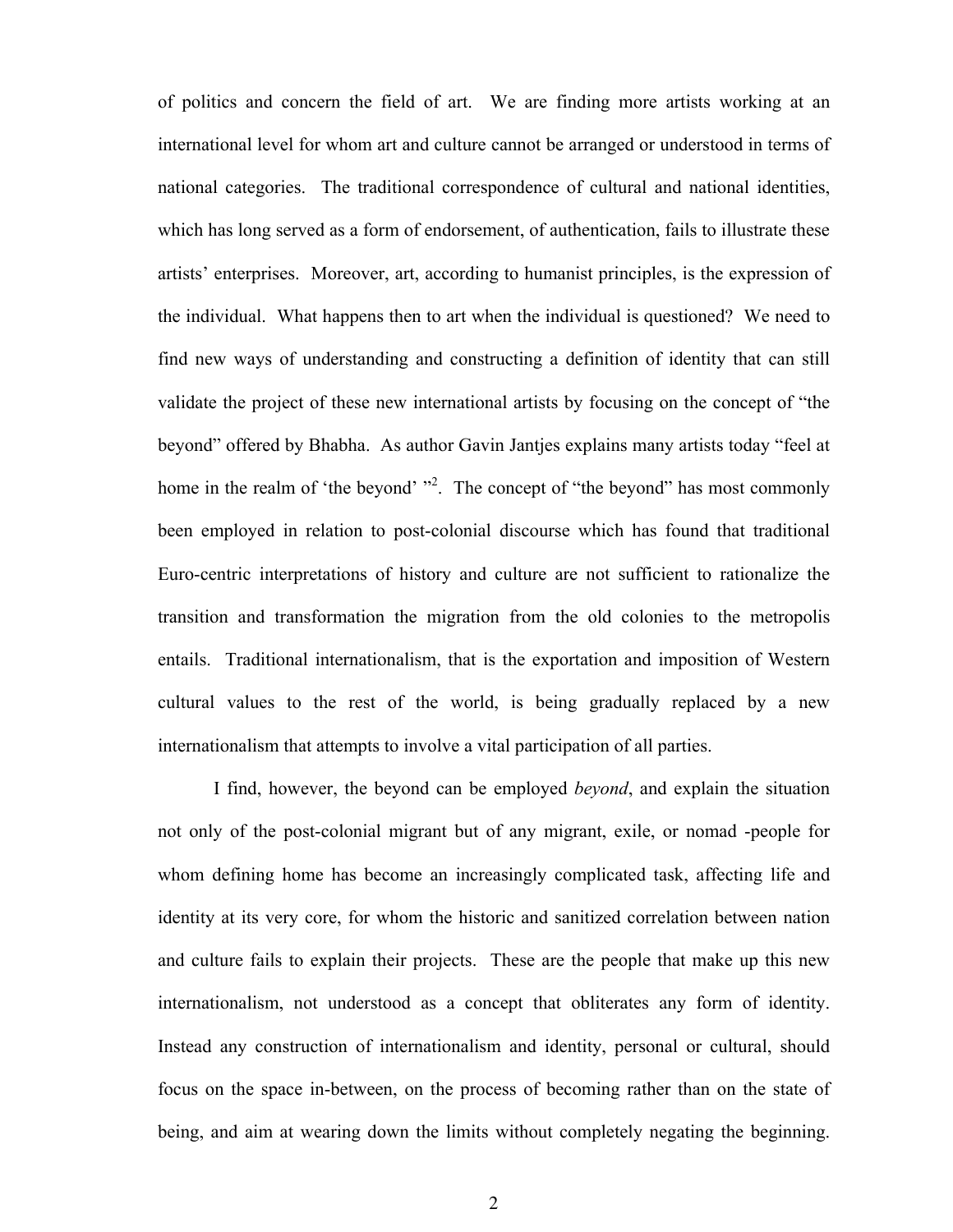The idea then becomes defining identity not in terms of where we are or where we come from but in terms of what we do.

Artist Xavier Toubes (A Coruña, Spain, 1947) answers to that description. For Toubes being an artist is a "way of understanding and being in the world, a tool to knowledge<sup> $3$ .</sup> He is the paradigm of the eternal student. He has made a continuous exploration of his life and work, and has adopted the creative experience as a fundamental means of living in and knowing the world. His life and work are intimately connected, each serving as an analogy for the other. Toubes envisions them, rather than as fixed concepts, as an assemblage of situations full of potentiality to explore, innovate, and transform in which the creative and researching process is far more engaging and fulfilling than the final result. Similarly the notion of a defined identity, cultural or artistic, the state of already being, becomes devoid of possibilities for the artist, thus his need for movement from place to place as an evolving process.

Although Toubes has worked on photography and painting, he considers himself a sculptor and clay is his preferred medium. As the artist explains, "I spend long periods of time when I don't work on ceramics at all and then there are other times when I do it intensely. This has something to do with the fact that I don't stay in the same place for long, and this is odd because, there is something metaphorical about clay that makes it sedentary and fixed which completely opposes my lifestyle. I have never owned a studio. I don't want to, the idea frightens me", and continues, "ceramics has this condition of being fixed, and I often find myself in situations where I can't work on ceramics or sculpture. When this happens, I do other things, I paint, I read, I write, I do photography. This is how I started painting, from the lack of and the need to<sup> $n^4$ </sup>. His approach to ceramics radically challenges any preconceptions we may have about ceramic materials and their traditional employment in the field. Toubes is not particularly concerned with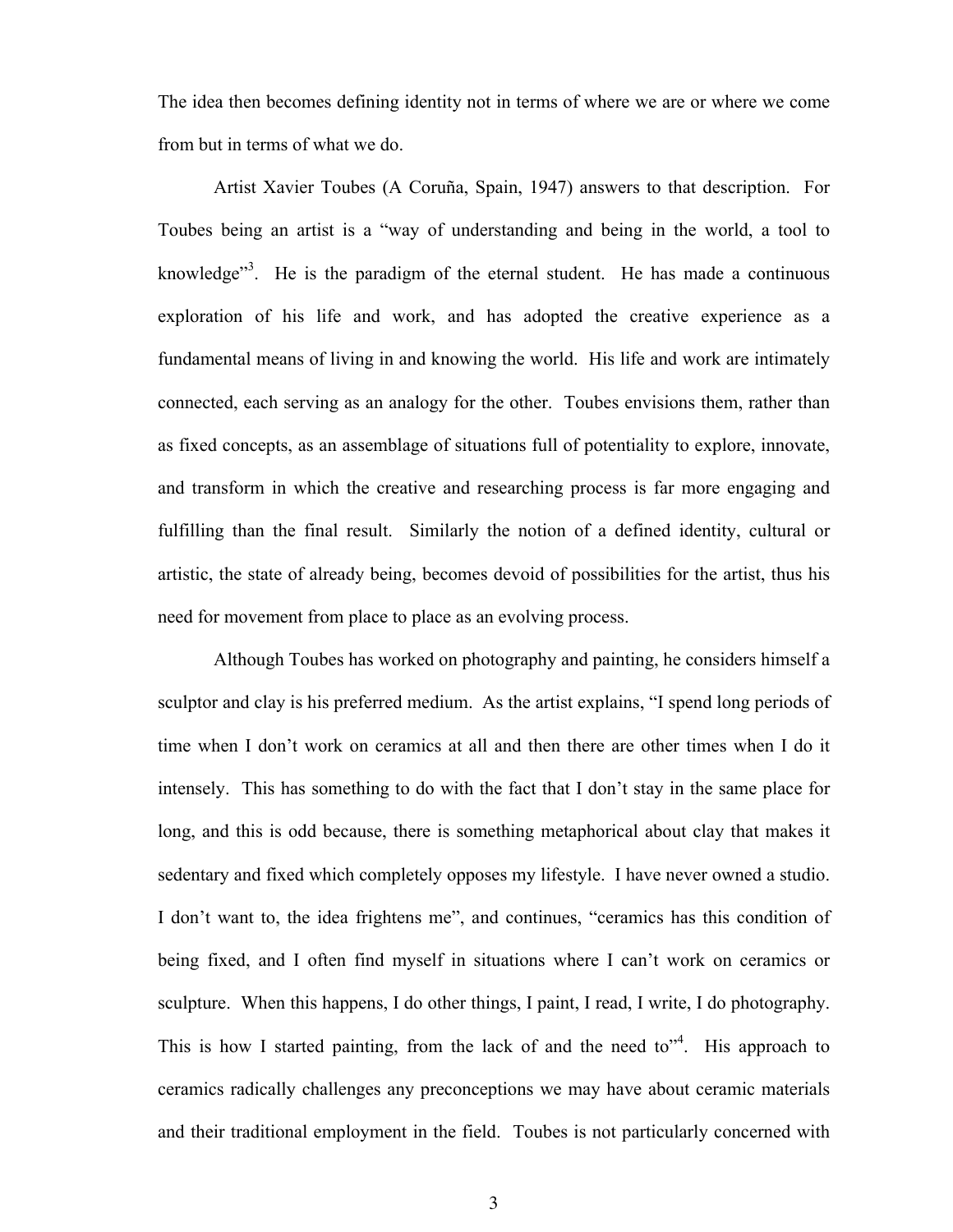being called a ceramicist or not. Instead, he is an artist in an explorative journey to negotiate rules and discover what lies beyond the borders.

The idiosyncrasy of ceramics strongly relates to conventional notions of identity. Ceramics is a form of art making that, throughout its history, has built a firm and defined sense of identity, almost becoming a close system with a very confining set of norms and working procedures that until recently have resulted in predetermined shapes and purposes. Toubes's ceramics have a function as well, but a function of a different character. "Xavier makes poetic ceramics which is the most practical and functional because it helps us live and understand"<sup>5</sup>, says Toubes's friend and mentor, Teresa Barro. Yet, the qualities of Toubes's work do not simply occupy the realm of the immaterial. He aspires to make them tangible and visual, to confer a great sense of materiality to his pieces. In this sense, protesting the detachment between mind and body in the identity of the artist and the art process today has been consistent in his production.

Light plays an important role in his work, or rather light possesses an important space in it. For Toubes, light inhabits and occupies space, materializes and defines the landscape, a landscape "without limits and descriptions"<sup>6</sup>. This metamorphosis from immaterial to material allows light to almost become a medium in Toubes's work. It appears as if he could enclose it within the object, as identity seems to be within the body. "My intent and motive as a sculptor is to give shape to the invisible, with something as rudimentary as baked mud $^{37}$ , declares Toubes. The artist has always been fascinated with the changes in light, as he has moved physically, geographically. Our sense of identity also becomes affected by these changes. The migrant comes to the realization of the great deal of fictional content involved in shaping the notion of identity. What could be a painful revelation for those who find themselves in these circumstances

4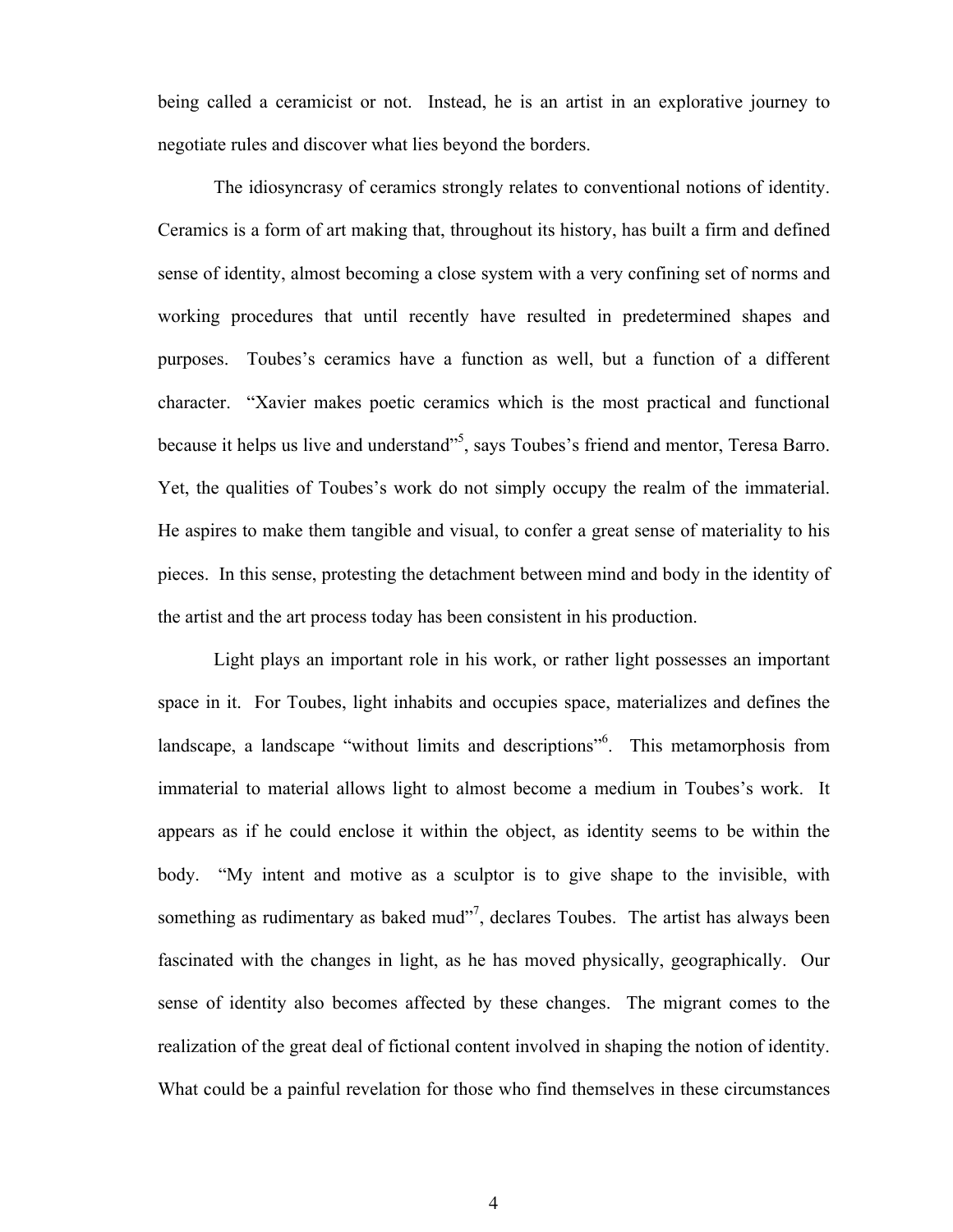becomes a situation full of potentialities for Toubes. Rather than fictional, identity becomes contingent, transforming in time and space.

Among the pieces created by Toubes we find *Nómadas Exquisitos*, a series of heads that continues to reappear in his investigation. These heads learn from their surroundings, from the detachment of their solitude. These shapes, or rather skins, contain inside the stories of many places and many times. Space has historically defined our identity. Our geographical origins reveal who we are and where we belong. The migrant, however, brings another dimension into the definition of identity -time. Toubes has explored the genre of *still life* as a contradiction in terms. For the artist, space does not exist independently of the time in which we experience that space.

Practically, most of Toubes's career has taken place outside of Galicia and Spain, in England, where it began in the late sixties, then continued in the United States and later in the Netherlands during an intense decade in the European Ceramics Work Center (ECWC). Today he is back in the United States. However, the artist has a history of exhibitions in his *home*land, Galicia. Some critics seem to perceive a Spanish quality in his work. Is there some truth to this kind of analysis or is this rather the easy critique that looks for the exotic, and thus not modern? After thirty years away from Galicia and Spain, has Toubes retained something of his roots? Moreover, is he interested in doing so? Is it possible to maintain that connection personally but not artistically? What would be the implications of a rupture between cultural identity and the making of art?

Much has been said about a new Internationalism that opposes the traditional Internationalism of the twentieth century, which simply translated into a Euro-American artistic invasion and hegemony. Can artists work today outside of that hegemony, or even, without bringing something of their own cultural tradition into their production? In this sense, it should be interesting to explore the decade Toubes spent in the Netherlands

5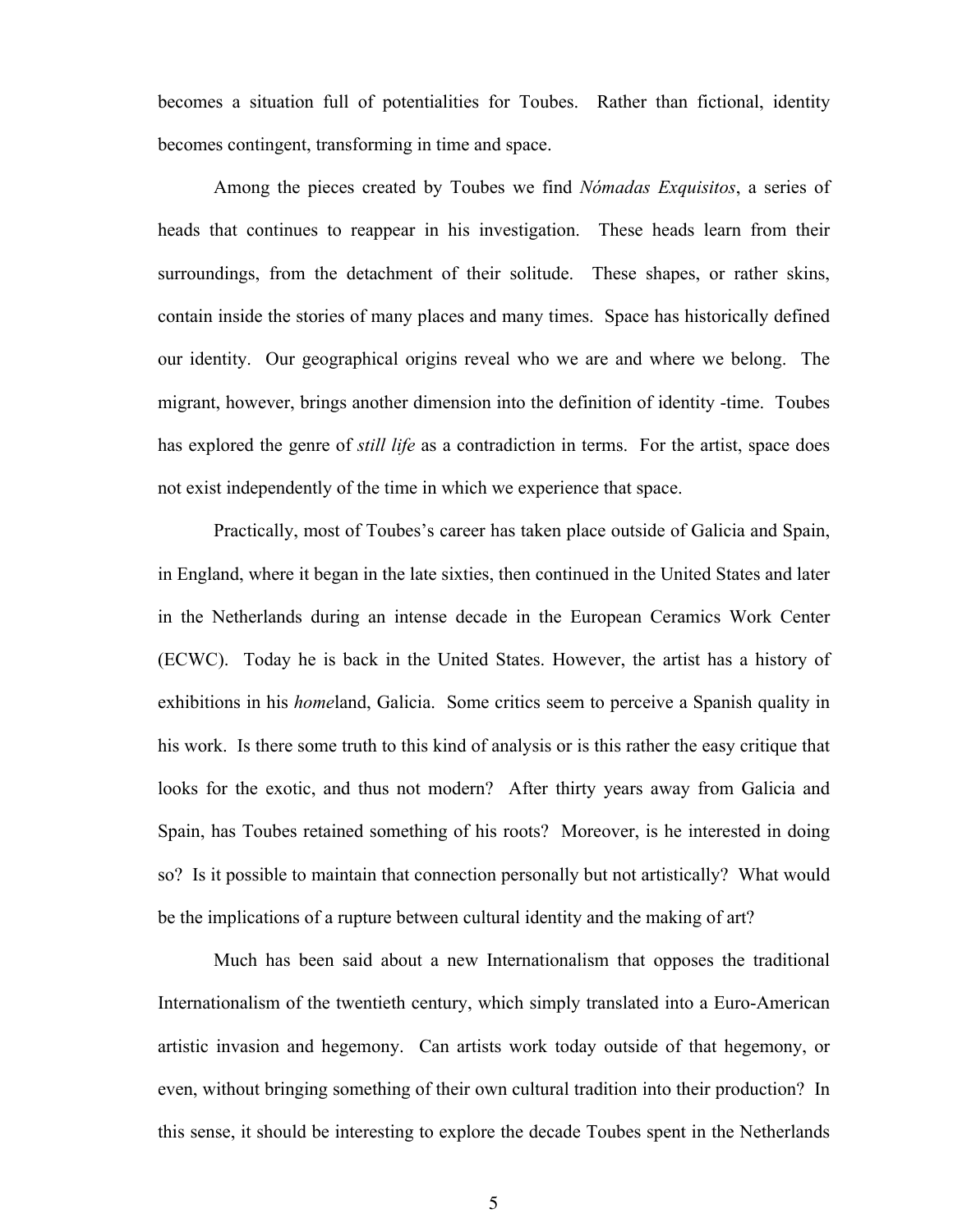as artistic director of the EKWC. The Center functions as a workshop for adult established artists from all over the world, where the ideas of continuous learning and knowledge as contingent have been stressed since its inception. Can an institution like the EKWC operate as a truly international center?

The account of Toubes's career is presented chronologically. Yet, rather than being the narration of a continuum, it is the story of many presents in the life of Toubes, where his identity as a person and as an artist takes a new forms and new means of expression.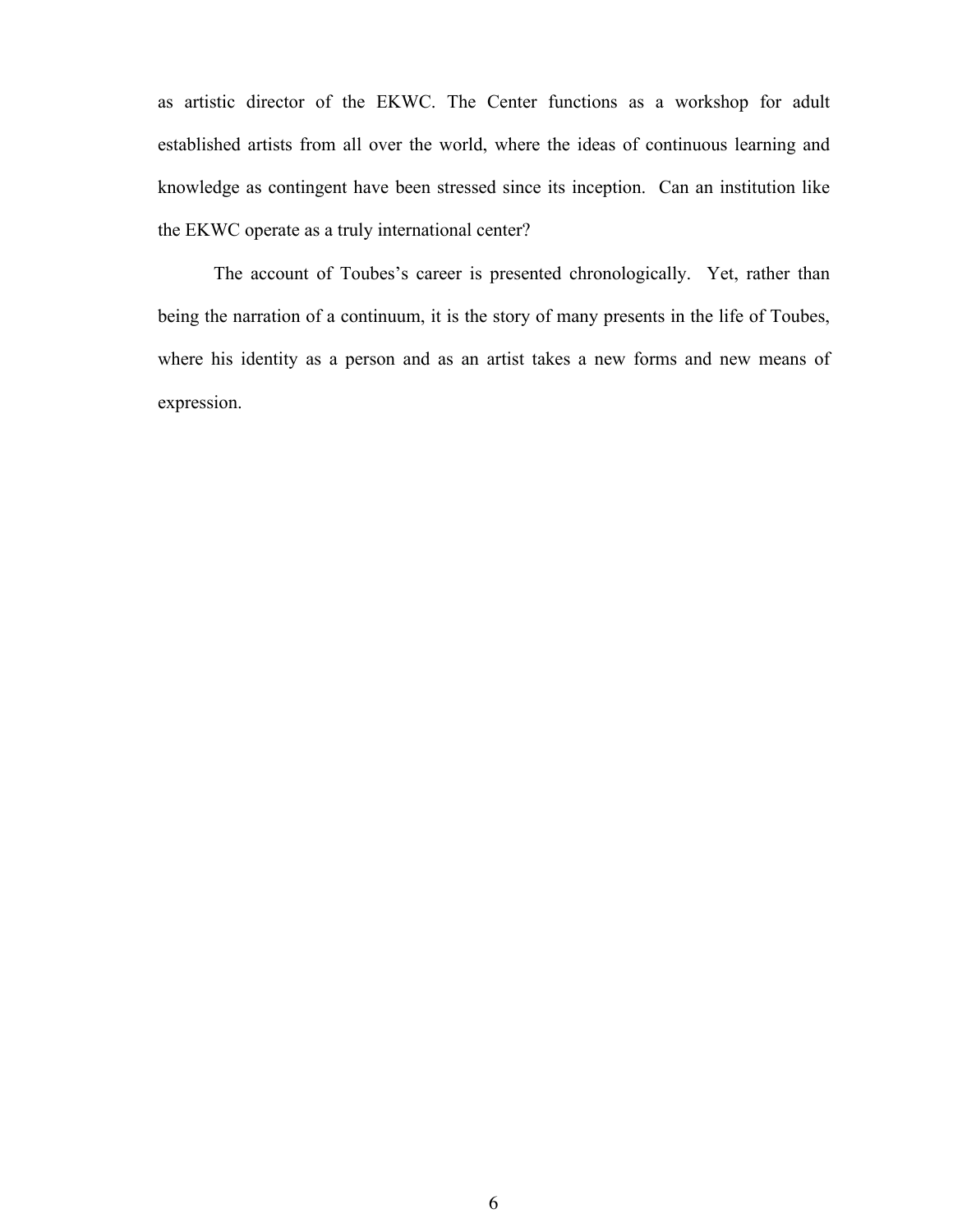<sup>1</sup> Homi K. Bhabha, *The Location of Culture*, (London: Routledge, 1994), p. 1.

<sup>2</sup> Gavin Jantjes, ed. *A Fruitful Incoherence: Dialogues with Artists on Internationalism, (London: Institute* of International Visual Arts, 1998), p. 11.

<sup>3</sup> Xavier Toubes, interviewed by Rebeca Pérez, tape recording, Chicago, 18 December 2000.

 $4$  Ibid.

l

<sup>5</sup> Teresa Barro, "Matter and Spirit" in *Xavier Toubes: Luz do Norte,* Ourense, (Spain: Galería Marisa Marimón, 23 January-27 February, 1999), p. 16.

<sup>6</sup> Xavier Toubes, interviewed by Rebeca Pérez, tape recording, Chicago, 29 January, 2001.

<sup>7</sup> Ibid.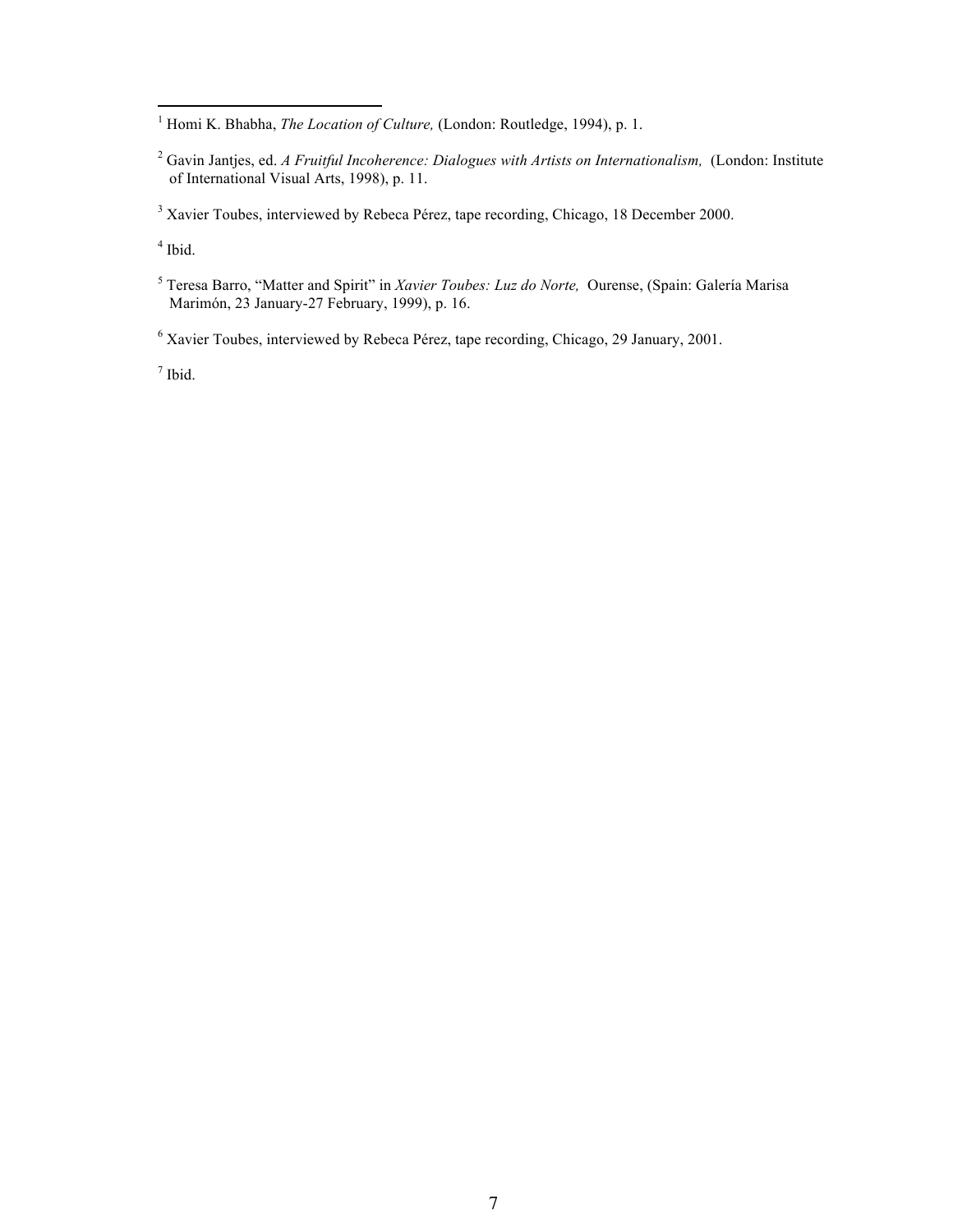#### **II.** *The nation's margins and the migrant's exile*<sup>i</sup>

l

Through personal experience, I have concluded that beyond political and economic factors, there are, in many cases ulterior, almost visceral, motives that make individuals choose to abandon their countries and resolve to leave home behind. Migration can become almost compulsive, like a craving. Of course, the specific reasons behind this choice vary from person to person and determine the type of emigrant one becomes, the class which he or she belongs to. Jantjes establishes three categories: "You are either an immigrant, an exile or a nomad…Exile is about looking back to a glorious past and the migrant is someone who is in a state of arriving in an incomprehensible present, while the nomad uses strategies to infiltrate, collapse, and inscribe their own particularities in the new space before moving on."<sup>i</sup> Perhaps of these categories, the exile is the one with less of an alternative, feeling his or her departure as the beginning of an uncertain absence. I would take those categories further and regard them not as different types but as different stages in the process of migration. The belief in new horizons and possibilities beyond one's familiar boundaries is always present in the three, many times unconsciously. This realization however comes with the disturbing price of abandoning the comfort of the group, questioning your loyalty, your authenticity and your sense of belonging. As Czeslaw Milosz writes, "exile is morally suspect because it breaks one's solidarity with the group."

Toubes left Spain in the late sixties mainly due to political reasons. He first decided to go to Paris, being familiar with the political turmoil in France, but the local authorities advised him otherwise. Toubes left for London, not fully predicting the

8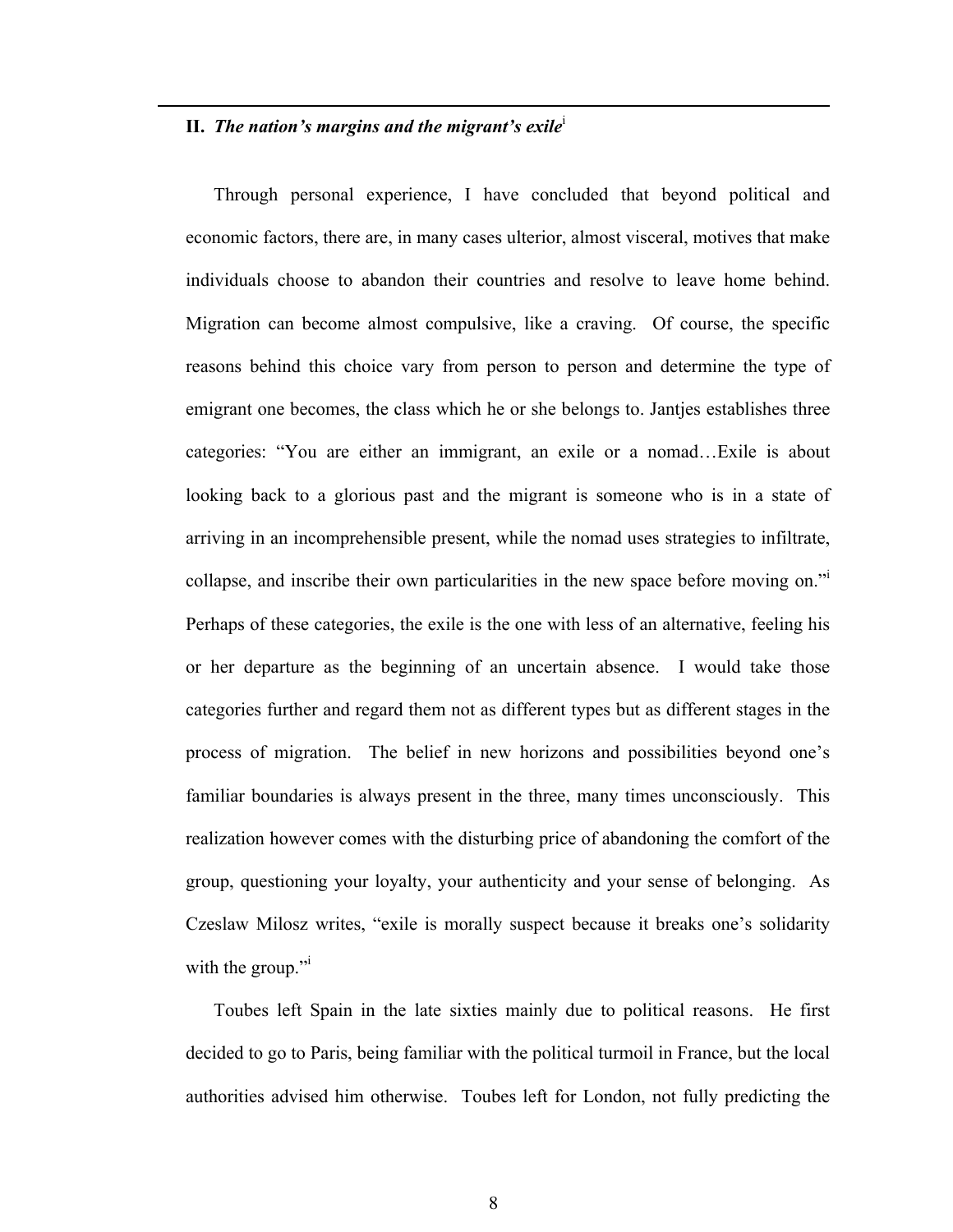duration of his journey but already intuiting the extent of his decision. Toubes explains, "I began to sense that there were other possibilities, and this sensation came painfully because in some ways it conflicted with a very important part of me that had to do with my political militancy and the responsibilities I felt at that moment with a group of people with whom I shared those political affinities. Yet, I decided to move to London where I continued that militancy though it became more complex. It was then that I began to mature politically and personally and to find ways to negotiate the complexity of being in the world today." Facing this complexity and being caught up in the contradictions of maintaining his allegiance to the group while at the same time questioning how to fit in his new surroundings, it was only a matter of time before Toubes began to examine his sense of self, his identity. As a member of a large group and inscribing to larger ideals, the individual almost dissolves.

l

Outside the historical, cultural and spatial circumstances that gave rise to Toubes's political militancy, he was now part of a strange group whose language, English, he was not even acquainted with. Toubes, amidst the disintegration of recognizable coordinates, felt his solitude, his own existence and presence. He felt himself trying to strike a balance between commitment, social and political, and remain at the same time open to this new place full of new possibilities. It was in this context when Toubes began to explore art as one such possibility, as a tool to negotiate the contradictions emerging in his life. His relationship with art began in London, but somehow, in a less specific way, he had always felt the need to be active, and to materialize his ideas. As Toubes explains, "I have a lot of energy and I was finding myself in situations where I wasn't using that energy." The nomad knows that there is more beyond the comfort of the familiar circle. The decision of leaving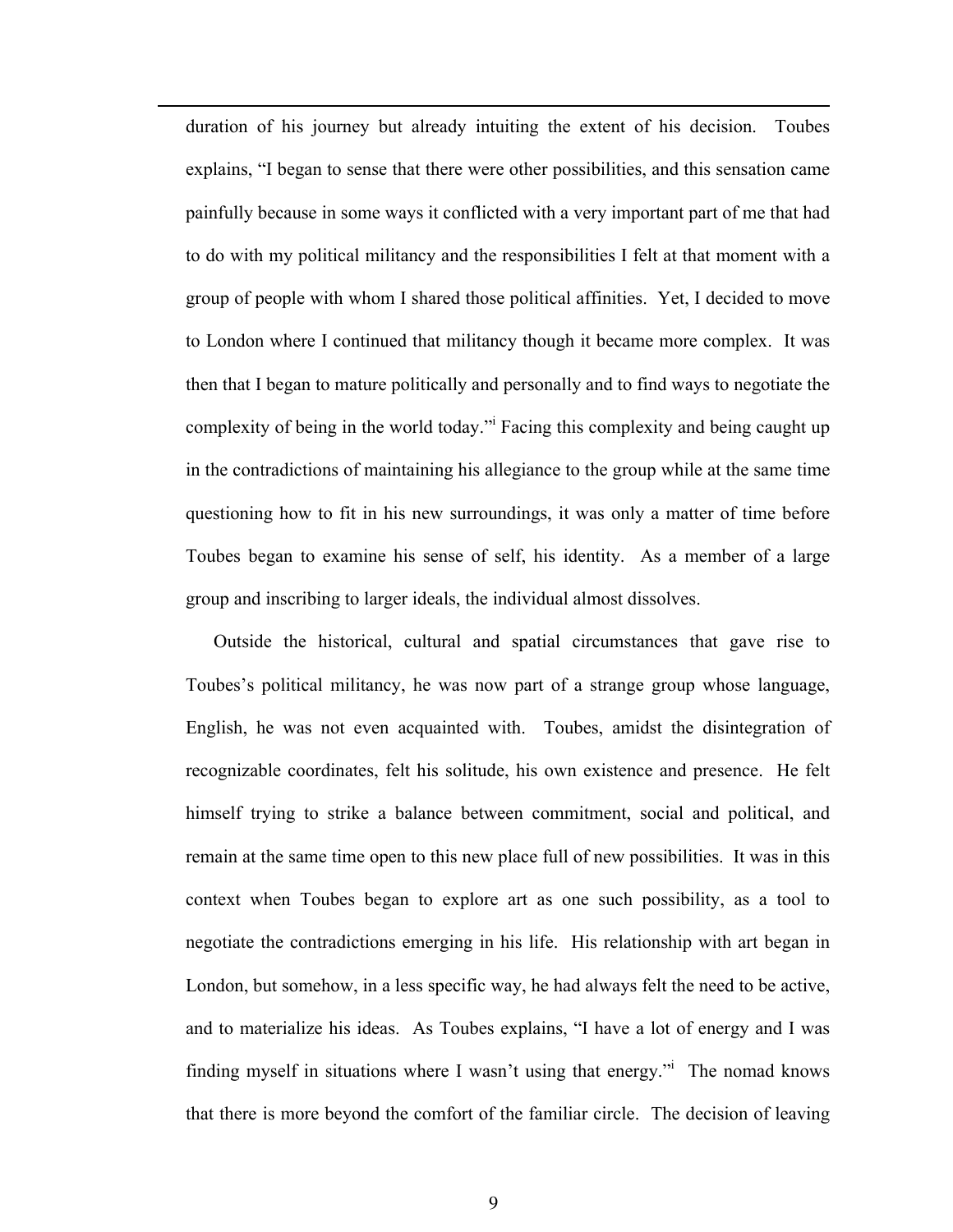the safety and soundness of his career in a bank, which began in Spain, and briefly continued in England, came as the result of not just an intellectual process but of a deeper physical, bodily dissatisfaction. The awareness of this mental and physical discontent forced Toubes to reconsider his professional activity in the midst of an already troubled personal and social experience. Art became ground zero and being an artist was the only identity he could rightfully claim.

l

The beginning steps were years of exile, of looking back at a place and a time where and when everything seemed clearer and the enemy was identifiable, when Toubes's self was social and political, a group self and the ground on which he stood was firm. During these early years though, he did not leave his social and political commitment behind but as an artist, this commitment took a different form and in 1970 he co-founded the *Grupo de Traballo Galego en Londres* (Galician Work Group in London) The *Grupo de Traballo Galego en Londres* was comprised of six Galicians that had come to live in London for a variety of reasons, among them, Teresa Barro and her husband Fernando Pérez Barreiro, who would affect Xavier's life profoundly. The purpose of the group was to meet and discuss the different political and cultural currents of the moment and how those tendencies could occupy a pragmatic space in the daily lives of the group's members. Understanding the roles of education and creation was a chief concern in the pages of the newsletter published by the group. In a more specific sense, they were also interested in defining their roles as Galicians in their surroundings. "We wanted to give a destiny to our search and Galicia became it. We felt that in the context of that time, speaking and writing in Galician meant something"<sup>i</sup>, Toubes explains. The very idealist pursuit of the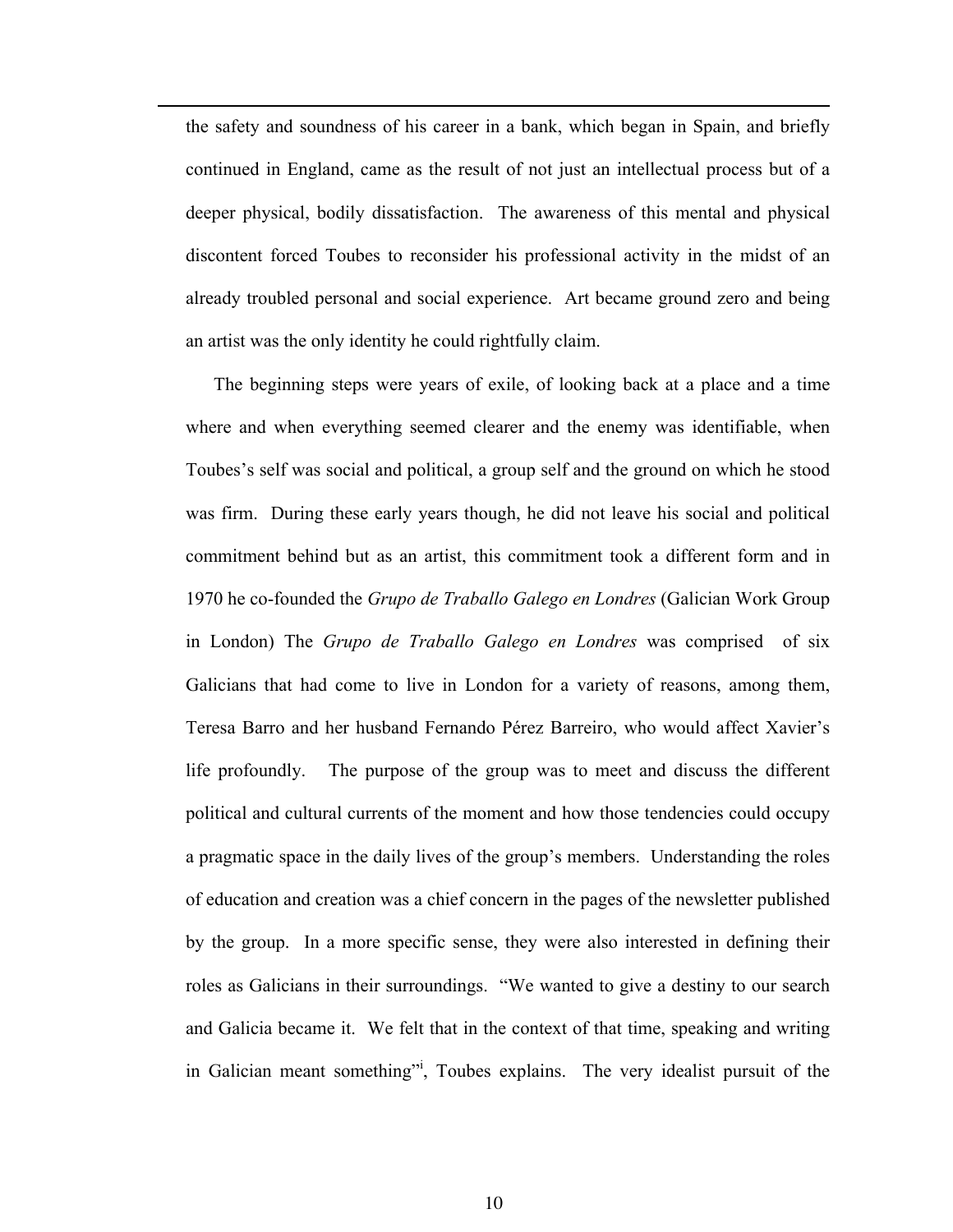group had a precise and practical objective: remaining attentive to their cultural patrimony.

l

 Gradually though, Toubes's decision to leave these alliances behind grew stronger and more resolute. His sense of isolation from the familiar became as intense as his curiosity for the new world around him. In 1974, Toubes enrolled at Goldsmiths' College University of London. Like most art institutions at that time Goldsmiths' was being swept by minimalist and conceptual trends. Toubes found himself at odds with the emphasis these movements placed on the conceptual process that drove art into dematerialization and the object almost into extinction. Toubes's approach to art, without neglecting its intellectual nature, aims at implicating the body, at "overcoming ignorance by mere agitation of mind and body." The artist explains: "I find it a narrow-minded mistake to try to annihilate a part of the creative process." I have already stated that Toubes's coming to art was not simply an intellectual decision but a physical response to a need for activity. "I needed to use my mind and my body differently, and this came as a very unique revelation because what followed was not just a mental process but a deeper one where my mind and body began to realize an existing fracture between them." Art became the tool with which to bring them together. Toubes understands the creative process as more than an intellectual activity. Questioning his own identity not only happens at an external level (I versus the group), but internally as well. Is the self-made of pure conscience? How does the body participate in the construction of self-identity?

Toubes chose ceramics for its rudimentary character and found Goldsmiths' the perfect place to begin because despite the artistic battles being fought at this time, the school still represented a very broad concept and because being an older student with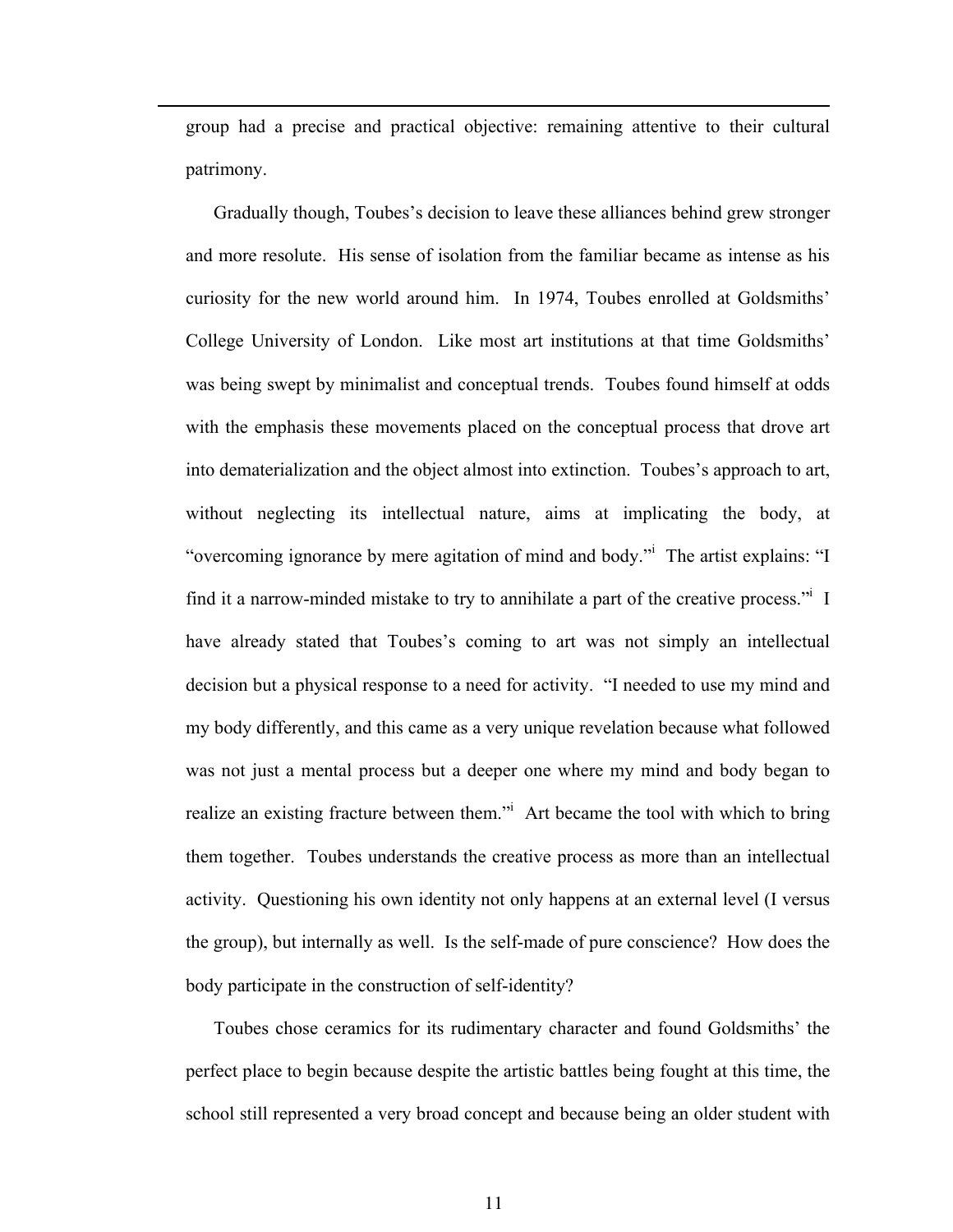very clear goals, he was allowed the freedom he required. Toubes then finished his degree in 1977 and, instead of trying to situate himself in the circles of power within the art world, he moved out of the city and to the countryside in Winchcombe, Gloucestershire. Placing himself in the limits of the art's narrative, Toubes's "cultural exile is followed by an artistic exile."<sup>i</sup>

#### From exile to nomad

l

The seventies were troubled times for the arts. Sculpture was undergoing a crisis when the strict partition between disciplines was being dismantled. The focus was placed, as I mentioned before, on the thinking process, rejecting the touch of the artist and the object as final. Toubes, on the other hand, chose a marginal material removed from any weighty artistic discourse. The nature of ceramics claims the hand of the maker and Toubes desired that contact and the physical challenges that art could offer. Manipulation, to transform matter with one's hands, is essential in Toubes's understanding of art as a tool to knowledge. Knowledge for the artist is both rational and visceral and it happens through a complicity of mind and body. Knowledge is performative, it shapes and defines the self. Thus, for Toubes, to exist in the world, to be, is to be *in active*. The self is not until it acts. When commenting on his previous situations at Goldsmiths's, Toubes says "I had a very different attitude from those around me. Their search was different from mine although I remained attentive to it. I think now that our objectives greatly coincided but we chose diverse paths. In my search, the making process remained important, so I decided to leave for a place where this was still so, where creating an ordinary object and where the intimacy of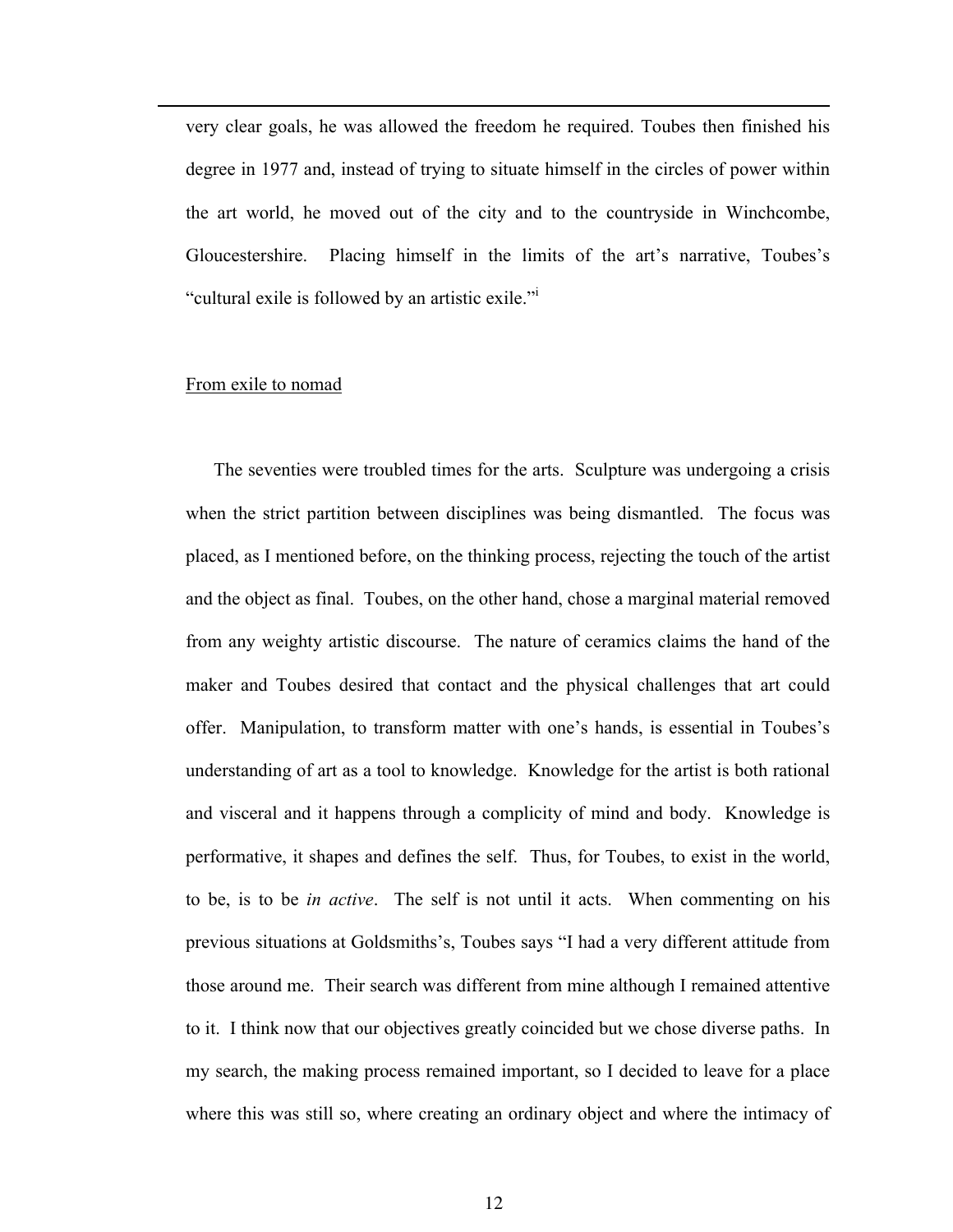the hand were involved and significant", and continues, "of course, a place like this would be at that margins of any discourse of power in the art world." Winchcombe became such a place.

l

Winchcombe dates back to the twenties, when a group of people, among them a pioneer of studio ceramics Michael Cardew, decided to leave the academic world of Oxford for the countryside. The idea behind it denotes a rejection of urban life and the devastation of the post war, and a search for what they considered a more proverbial life of simplicity, beauty and work. There is a utopian, even a leftist, dimension to their endeavor. They approached their craft as a sincere way of life, as a path to spiritual and physical development through social commitment and manual work. The type of ceramics being produced at Winchombe was highly traditional and functional, an "antithesis", as Toubes describes it, of what was being made at Goldsmiths'. He felt very much enticed by this notion of functionality and of making objects with such a defined sense of purpose: "I find that we can extract a form of valid knowledge from this type of search." His artistic inquiry has centered largely on the investigation of why people continued to be interested in making objects and assign them certain purposes and meanings. His work lacks any notions of material utility but is concerned, and this remains throughout Toubes's career, with art and cultural creation in general, as work, as an activity of production. The emphasis on processes and learning about different clays attracted Toubes from the beginning and he took part in the making process as a way of learning and investigating the possibilities of the material. Winchcombe represented for Toubes the end of a method and a history of making ceramics and of a way of understanding why and how to make objects.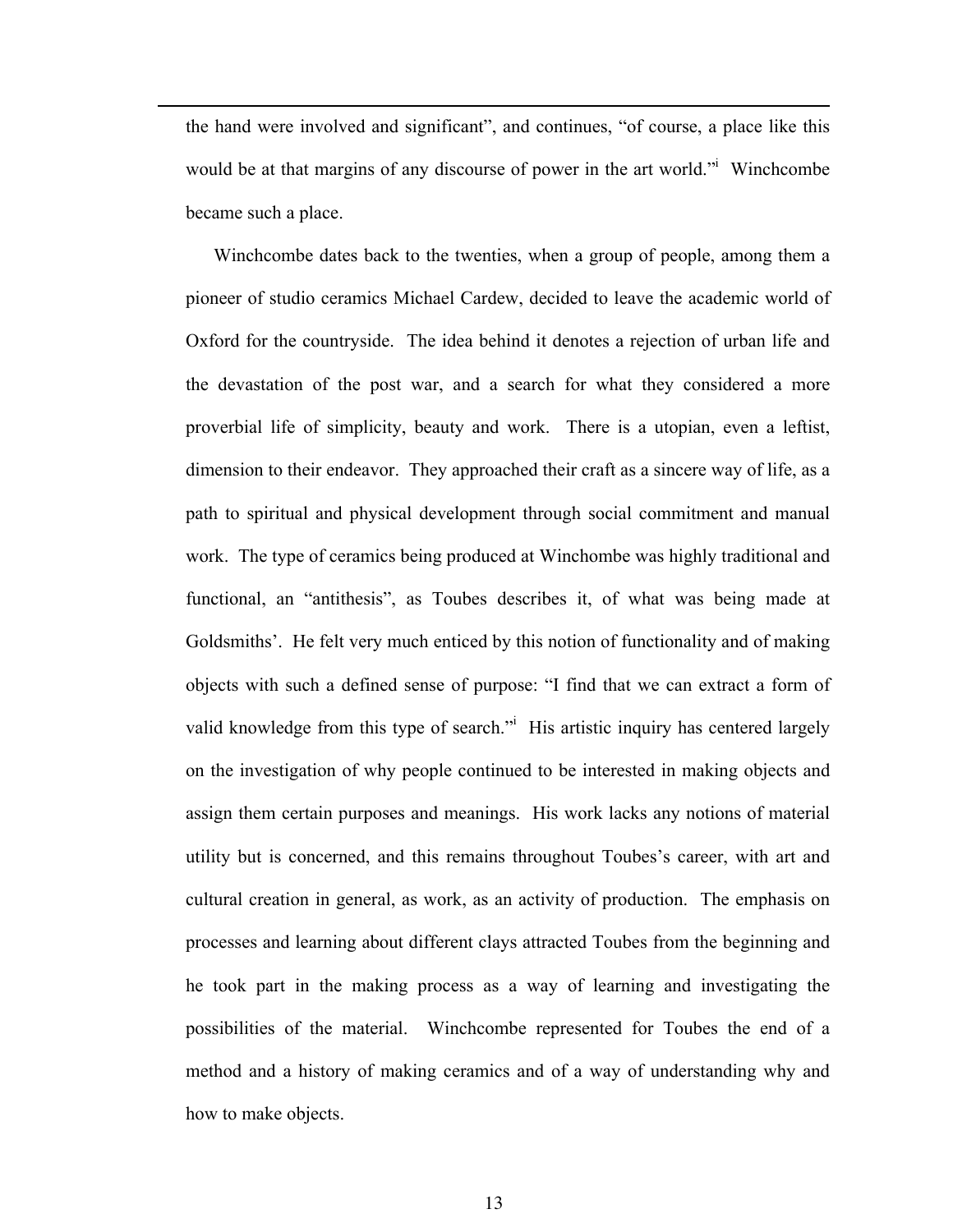Around this time, artist Robert Morris characterized art as "an activity of change." Toubes adhered to this philosophy because it became the most fitting activity to assimilate what he was slowly discovering about life and the self, that they are both contingent, in a constant state of ambiguity and transformation. He went to nature where "transformation is visible and present." Although Toubes was brought up mostly in an urban environment, his family has always kept strong ties with the Galician countryside, and in the years of Toubes's childhood and youth, the modern division of urban and rural spaces was still practically unknown in Galicia and most of Spain. The artist describes the Galician countryside as a place of intense beauty and intense labor. The countryside, and in this sense Winchcombe becomes Galicia, is a place where Toubes learns but most importantly, sees and observes. To look attentively at your surroundings is "to be". The self is an active being capable of sensing, conceiving, producing. The countryside is the territory of the inconstant and the unstable, where the idea of cycles is distinctly visible and manifest, where nothing remains fixed. Winchcombe seems to be a place where Toubes was still holding on to the past, to a lost truth. There Toubes served primarily as an apprentice to Raymond Finch and also helping to catalog, archive and photograph, during a year, as the artist describes, of intense solitude and austerity, which are some of the reasons that drove him there in the first place. His experience came to an end in the summer of 1978 when the artist left for the United States, where he would pursue his art training at Alfred University in New York

l

What began as a discovery gradually became a more solid and complex realization –life in exile, being an exile. What does that mean? What are the implications of not knowing where one belongs? Toubes found the need to

14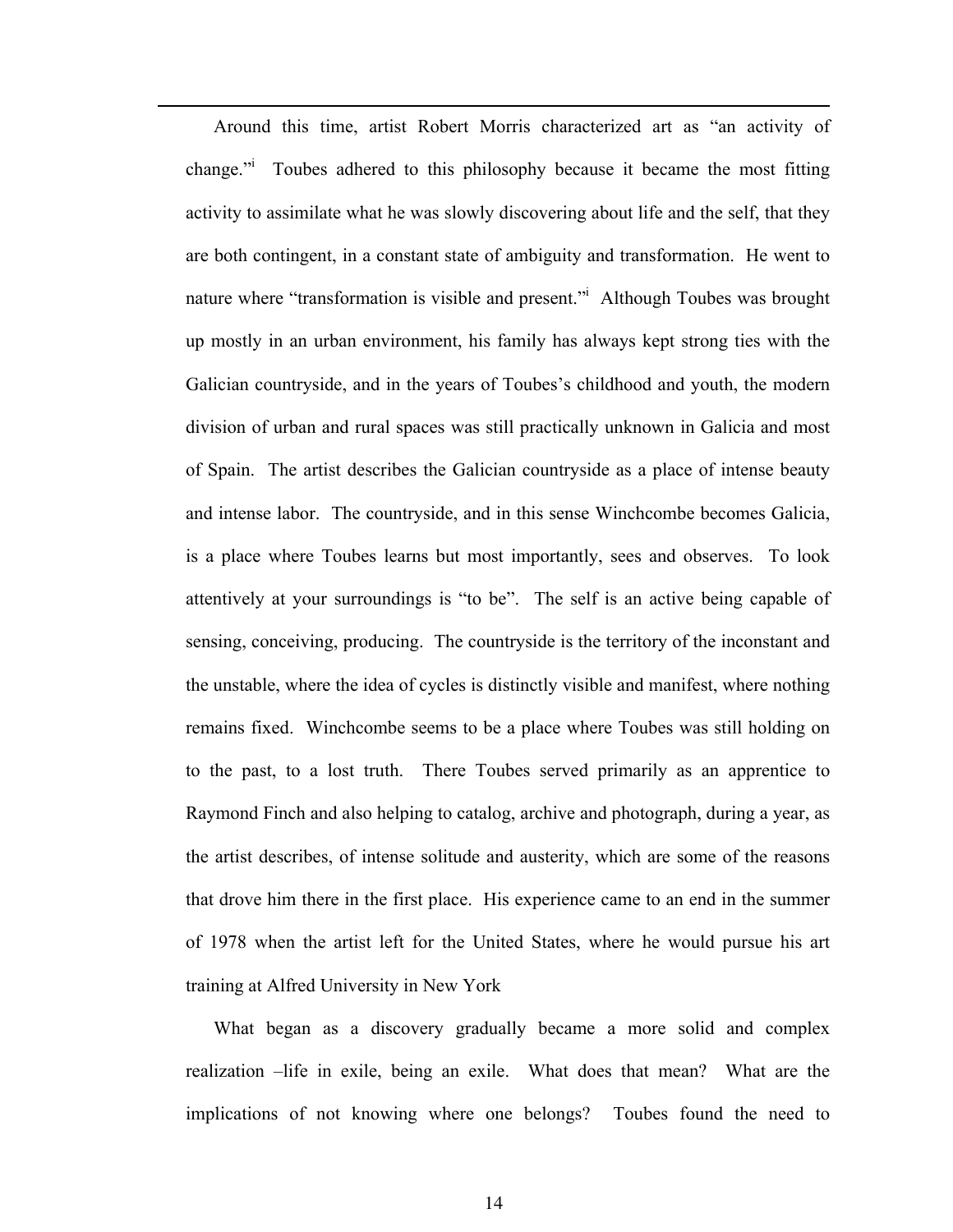differentiate himself from what he believed to be a very homogenizing society. He lacked the distance that difference from the other provides. Only by placing and defining himself against those around, Toubes felt he would be able to understand what his status of exile meant.

l

The pieces that came out of this period were viewed as archaic and primitive. Against the strong influence that American culture and art placed upon him and his work, Toubes became more preoccupied with delimiting his parameters trying to avoid being swallowed into oblivion by the artistic trends existing at that time. He began to search for his own "narrative of cultural diaspora", his "poetics of exile."<sup>i</sup> As the artist states, "I wasn't particularly interested in the notion of the primitive. Instead I was looking for the possibility of discovering a personal vocabulary, to externalize the poetic possibilities of my internal paradox."

*Guerreros* is a series of figures that emerged out of this dialogue. Massive, "materic", unadorned and neglecting details, they reveal some of the formal properties that Toubes will continue to explore in latter works. These *Warriors* are missing their extremities. Their arms and legs are fused in one large anthropomorphic shape. They stand isolated, unable to reach out and relate to others, incapable of tangibility or seizing their surroundings, lacking any member of the body that would allow a sense of movement or physical direction. Toubes deprives some of them of a pedestal that would demarcate a territory of their own. When the pedestal is included , it consists of a brick base that frames the piece, further eliminating any possibility of movement and activity. Trapped in their own skins, all these "guerreros" can do is look ahead, at a mythical future, powerless to manipulate their present. "With *Guerreros* I was interested in maintaining a sense of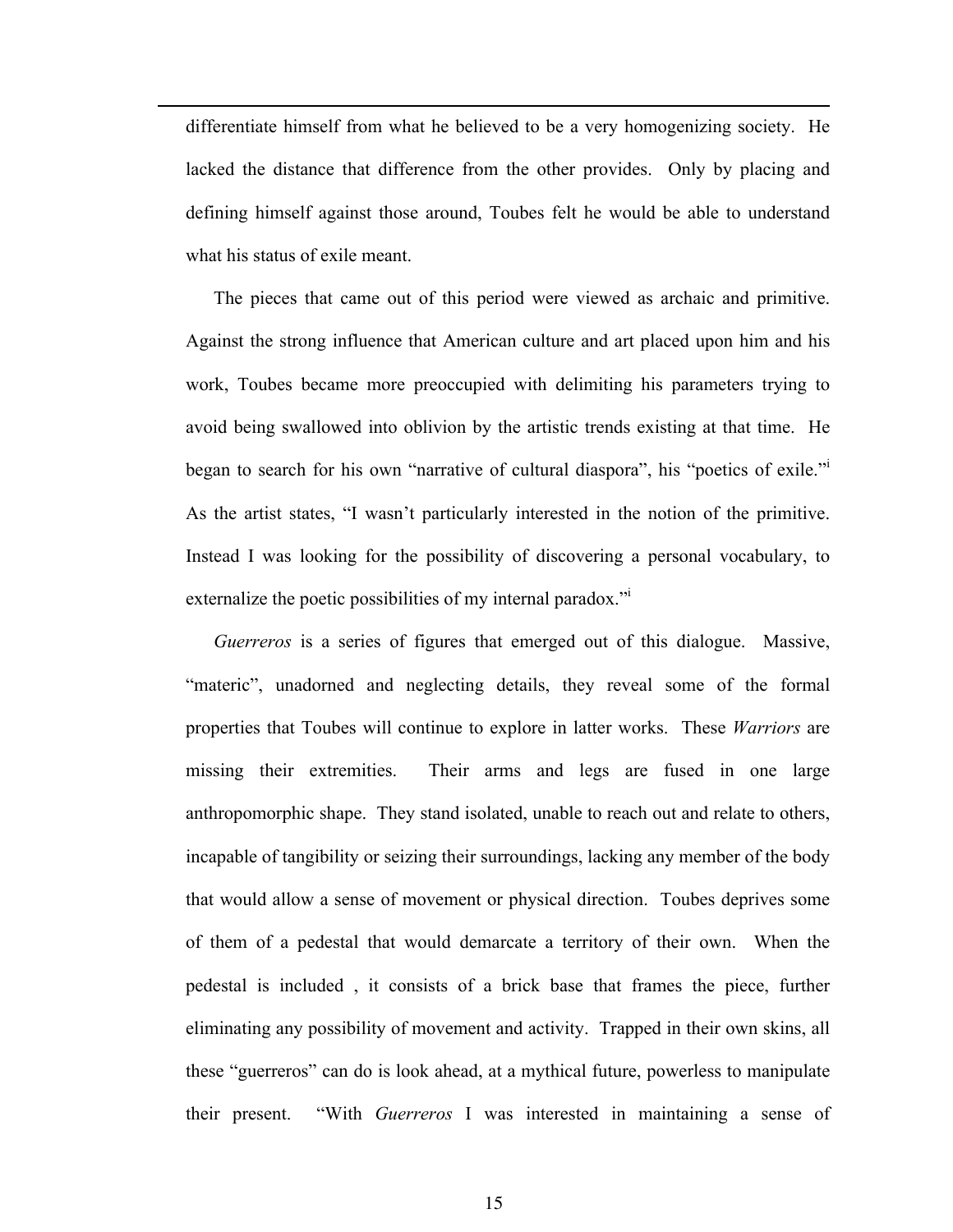independence and in giving these pieces a root as peripheral as Galicia. I was interested in questioning the past, not to repeat it but to understand it instead", states Toubes. *Guerreros* represents then, not a return or a tight grip to the past, but an examination of it. The shocking encounter between Toubes and this radically new culture meant a rupture between a historical and ideal past and an undeniable present, more so than England, because in many ways and through close ties, England felt like a chapter in a story whose reasonable ending sequence would have probably anticipated a return to Galicia. After all, Winchcombe was also the territory of exiles who had left the city for the countryside. Outside of a group, however, that shares a sense of displacement, the exile, Toubes, risks facing negation.

l

Indeed, Toubes's early days in the United States became a whole original present, unforeseen, when detecting any ties with the past became a difficult and wearisome task. Moreover, this past turns, in many ways, obsolete and inapplicable, and shifts from an actuality to an idea, from a reality to a representation that Toubes struggles to use in his new environment. This was "a time of splitting and resistance" when Toubes's sense of totality was shattered. Toubes had to strive to find a new language, a new form of self that could exist, and therefore create, in this new context; he needed to invent a form of being for which previous rules and traditional knowledge were not pertinent. Forced to speak, he wanted to be heard loud and clear, which conceivably explains the massive size of these "fighters" and of a great deal of his later production. Perhaps Toubes chose to isolate them to effect their/his independence by granting them a secluded space for self-examination. Furthermore, it justifies why it is in the United States and not in Wichncombe when he makes his first critical pieces. The so-called "archaic" language of *Guerreros* aimed at tracing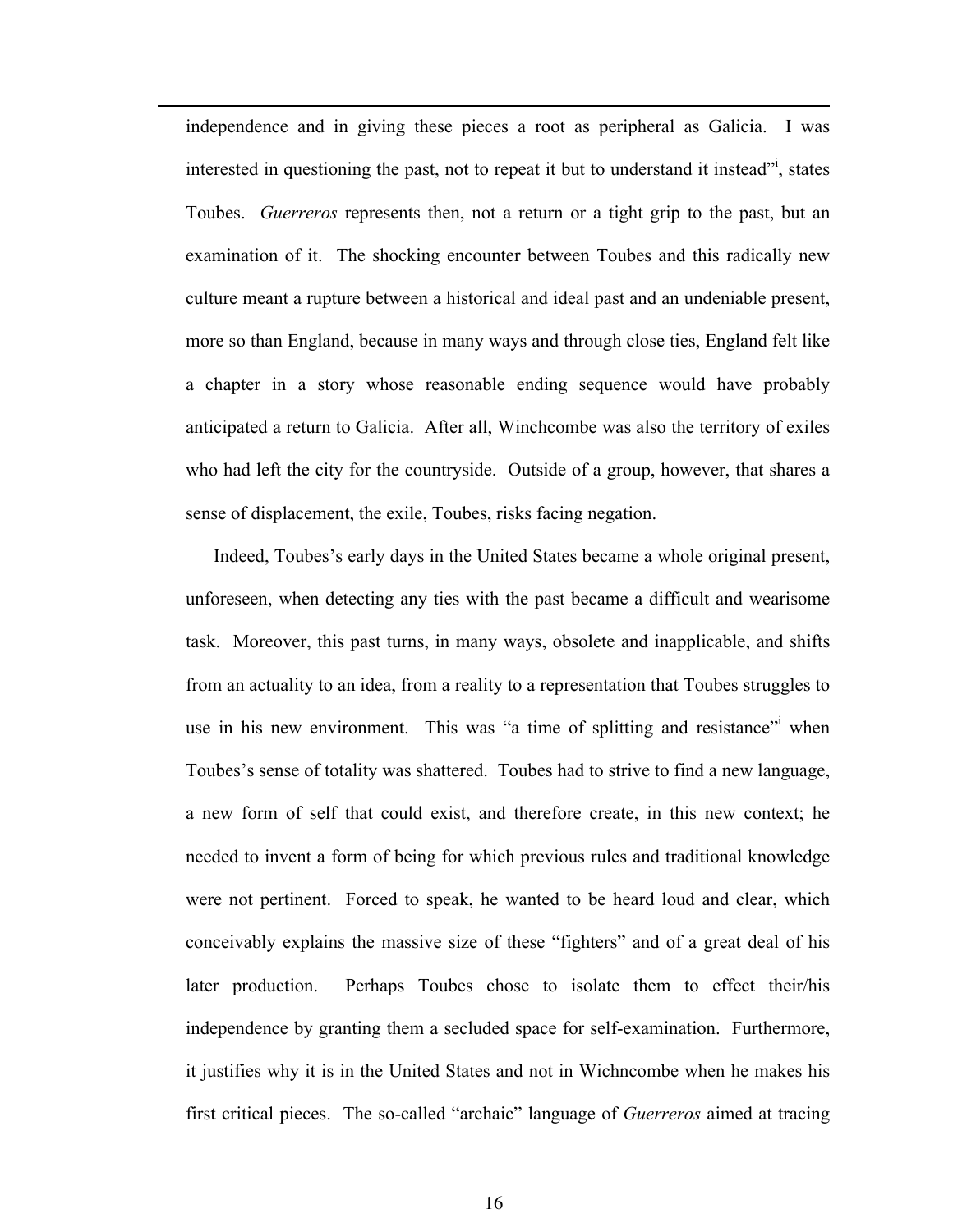back some familiar, but now impossible to duplicate steps. Toubes wanted to recycle the past, not counterfeit it in the present. *Guerreros* was an exercise of memory, of putting the mechanism of retrospection to work to bring forth and fuse what remained valid from the past into the present, to make the past performative in the present and not just an obstructing and impairing archive.

l

 In 1983 Toubes moved again, this time to work as an art professor in the University of North Carolina at Chapel Hill. I think it is necessary to pause briefly and examine what this new relocation meant in Toubes's life and work.

There are two factors of Toubes' exile that make it different from more traditional forms of artistic diaspora. It is important to point out that, to a certain degree, his decision to leave home was voluntary. Moreover, he became an artist *after* migrating. With this, I am not interested in establishing categories of grief in the exile experience and conclude that Toubes's was less distressing. What I find important is that his work soon abandons the need to look at the past, to be retroactive. As Joseph Brodsky comments, "retrospection plays an excessive role in the exile's existence, overshadowing his reality." Based on the stages in the migration process that I presented at the beginning of this chapter, I argue now that the exile's work insists on reinforcing the notion of home and the lack of authenticity of his expatriate experience since "the entire self depends upon the definition given to it by the state."<sup>i</sup> To be ignored by or to situate oneself outside of the state is to be a fake or, worst, to be a nonentity. The nomad instead discovers genuineness in this new and anomalous life. Identity ceases to be the fixed self and becomes a strategy. In the course of migration, the nomad describes the stage during which the displaced recognizes the transient as the only *state of being*, whereas the exile lives in schizophrenia, between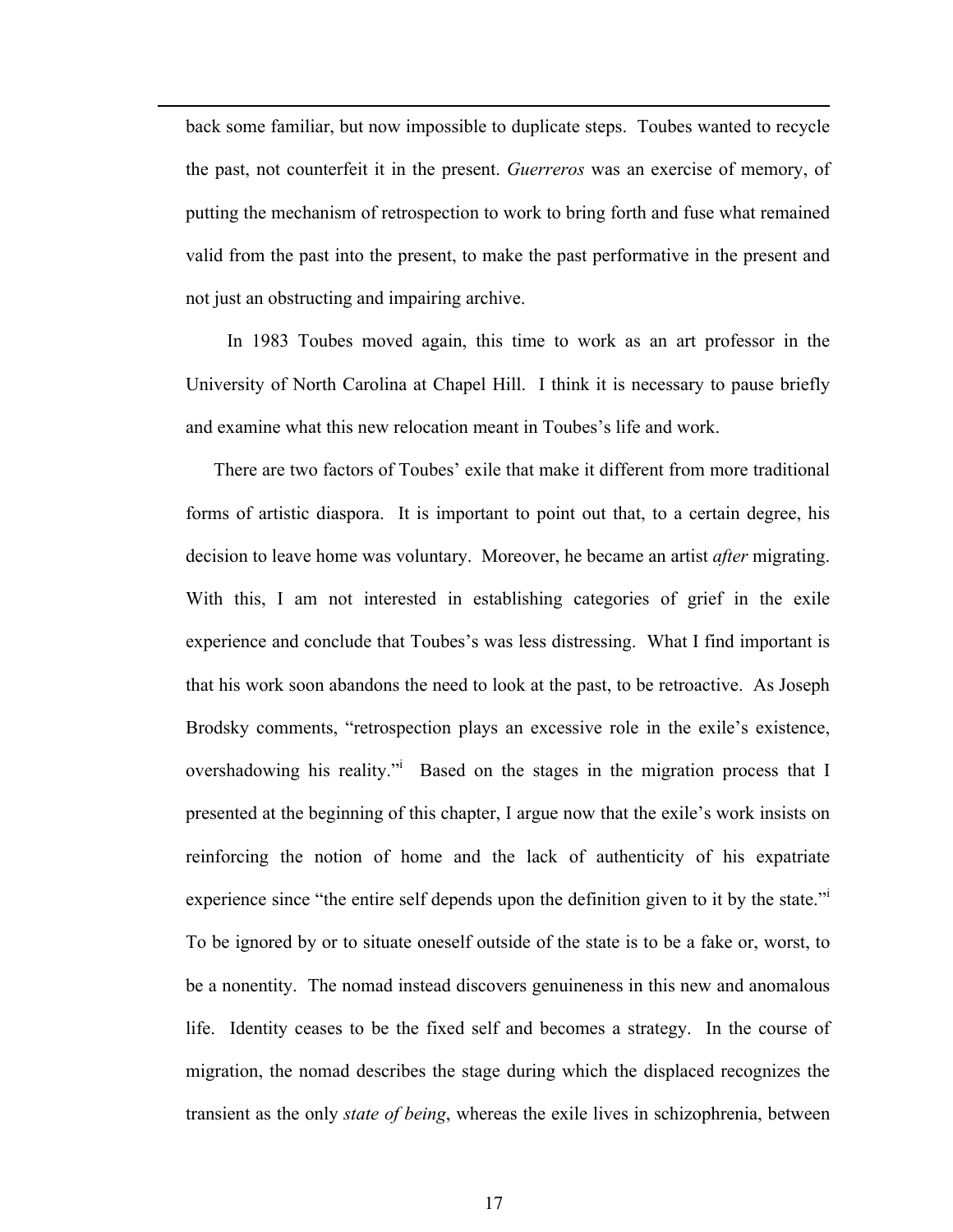the pretended normalcy of the past and the fictitious security of the future. Or, as in the three alternatives enumerated by Nikos Papastergiadis, the exile may opt for "madness, defer homecoming to an idealized future, or find a substitute home in the here and now."<sup>i</sup> The nomad chooses the latter.

l

The move to North Carolina represents the strange and contradictory realization for Toubes of the possibilities contained in his new environment, of the initial shock and resistance to believe that one is able to perform and create outside of known spaces. This realization, that life continues outside familiar conditions and creation is possible beyond national traditions, is what defines the nomad, whose sense of culture and home multiplies. The nomad disrupts the division of time into absolutes –past, present and future- and transforms his or her life into a multiplicity of presents, "into an awareness of simultaneous dimensions."<sup>i</sup>

The series of heads *Nómadas Exquisitos* first appeared during this time and it has become a tool the artist continues to apply. "In my work there are themes that I rework, repeat, like the heads, an infinity of times. They are propositions, offerings. It never occurs to me when I make them to think about tradition or the past. They are very immediate and present for me." These heads, these "cabezones", stubbornly reappear as the concrete manifestations of a thought or emotion, as the corporeal response to a specific situation or encounter, as the "fragments that signified the quality of a lived experiences<sup>"</sup> shaping the autobiography of the displaced. In this sense, *Para el Camarón* (1993), *Para el Bosco* (1993-94), or *Namorados da Lúa* (1996-97) are part of this series of nomads, which have become material answers to immaterial and actual questions or circumstances. They are the containers of many narratives, lived and heard. These series stage "the scenography of an event" which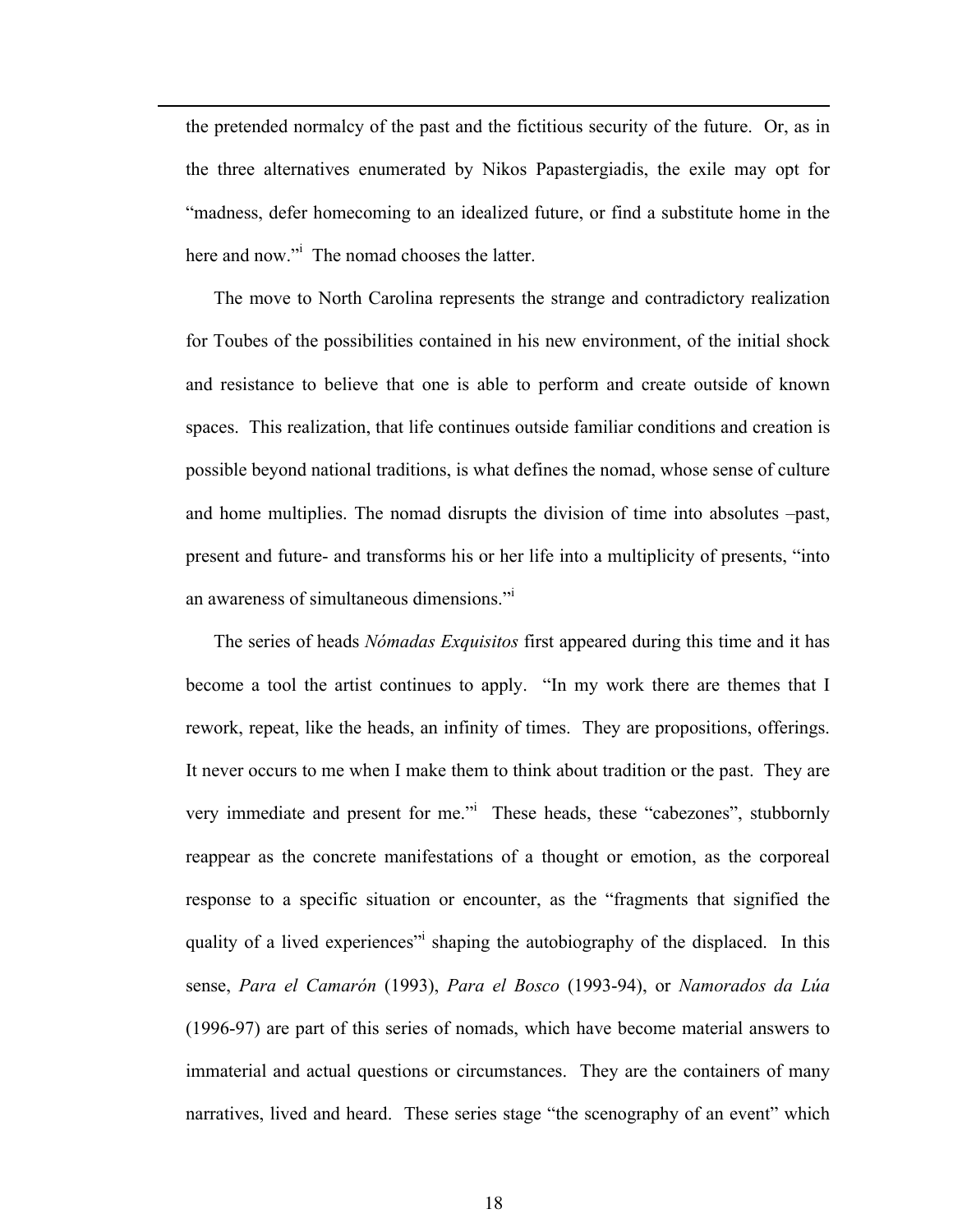is how Toubes describes his work during the eighties. Adopting the notions of reiteration, seriality and persistence is consistent with Toubes's interest in cultural creation and art as work. Although it may seem contradictory with an understanding of life and identity as contingent, what the heads represent is the continuous necessity to acknowledge and respond to the present.

l

*Nómadas Exquisitos* is the first of these responses whose name and conception were inspired by the writings of the American poet Wallace Stevens, particularly a poem titled "Nomad Exquisite", whom Toubes began to read profusely around this time. Toubes let himself be provoked by stimuli from his present rather than search for it in the past and found inspiration in a culture that had previously felt hostile. The keen alertness of the outsider in a foreign terrain is appropriated by Toubes's monumental heads, which appear confident in their transient condition. They stand firmly on the ground even if that ground is moveable and mutable, like on their pedestal on wheels, observing their surroundings, but this time without the apprehension and anxiety of their predecessors, *Guerreros*. Both *Guerreros* and *Nómadas* seem to contradict the artist inasmuch as their bodies are useless or omitted from the learning experience. They embody adjusting steps in Toubes's growing need for presence. Their unusable or missing bodies are that of the exile who constantly feels inadequacy, fragmentation or, worse, absence until learning how to articulate identity as twofold, as reality and fantasy, replacing totality with duality or multiplicity, acknowledging the legitimacy of their new habitat.

What the spectator immediately discovers about *Nómadas Exquisitos* is their gaze, their painstaking and scrutinizing exploration of the world enclosing them. As author Jantjes writes, "humanity's primary way of knowing and naming the world is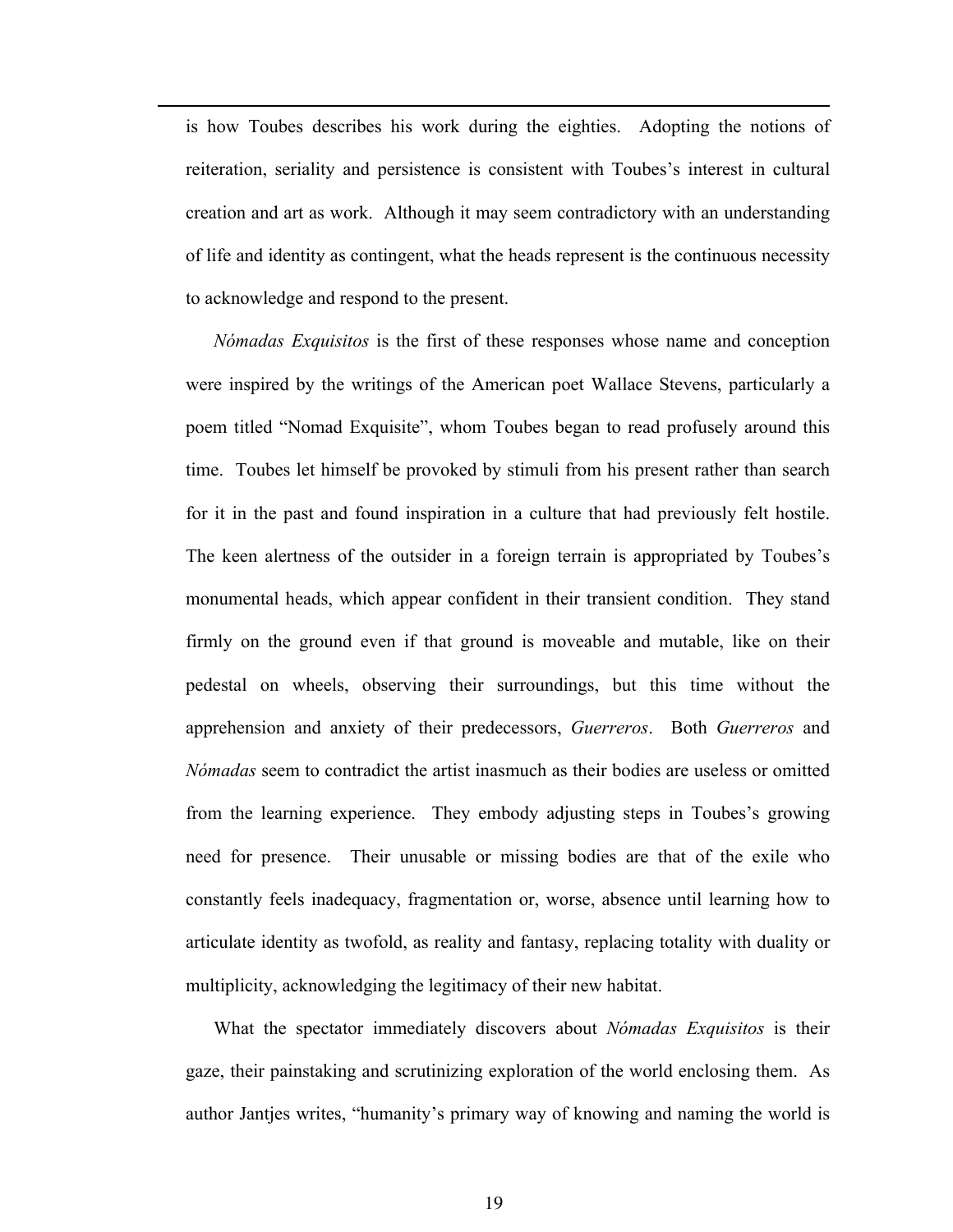through looking and seeing."<sup>i</sup> The eye informs the "I"*.* One of the most fascinating possibilities of always being the nomad and the outsider is the capacity to observe attentively, with curiosity and a certain degree of objectivity, always ready to absorb new knowledge. This capacity for observation, for abstracting, allows for a greater awareness not only of your surroundings but, more importantly, of your own self, your own existence and presence. It unfolds what Papastergiadis refers to as the "ambivalent experience of the stranger" who endures an "accelerated experience of intimacy" while erecting at the same time "sharper barriers of indifference."<sup>i</sup>

l

The massiveness of these heads engages the subject who finds it impossible to ignore them as they stare back. Their gaze reminds the beholder of his/her own corporeality. These are not portraits. Their bold surfaces, built up with clay crumbs and other forms of waste, contribute to their anonymous and schematic character. These nomads are not indifferent or detached. They are listeners, observers and commentators. It is in the latter sense that *Nómadas Exquisitos* could be perceived as self-portraits, in their condition of witnesses, in their penetrating learning of the world in quietness and solitude. They are the representatives of a new demography. Every head represents a fragmented sameness, made up of multiple accents, looking for intercourse and intimacy with one another and its audience, searching for recognition in relation to each other and to its viewer and detecting otherness in the self. These thinking observant heads will slowly assemble the manifold scraps of the being.

Toubes builds ceramics with a narrative quality, like painting, photography or video, to utter the words of the displaced. Toubes's nomads are simultaneously storytellers and protagonists. Like most figurative sculpture they are absence and presence, the absence of what they symbolize and the dominating presence of their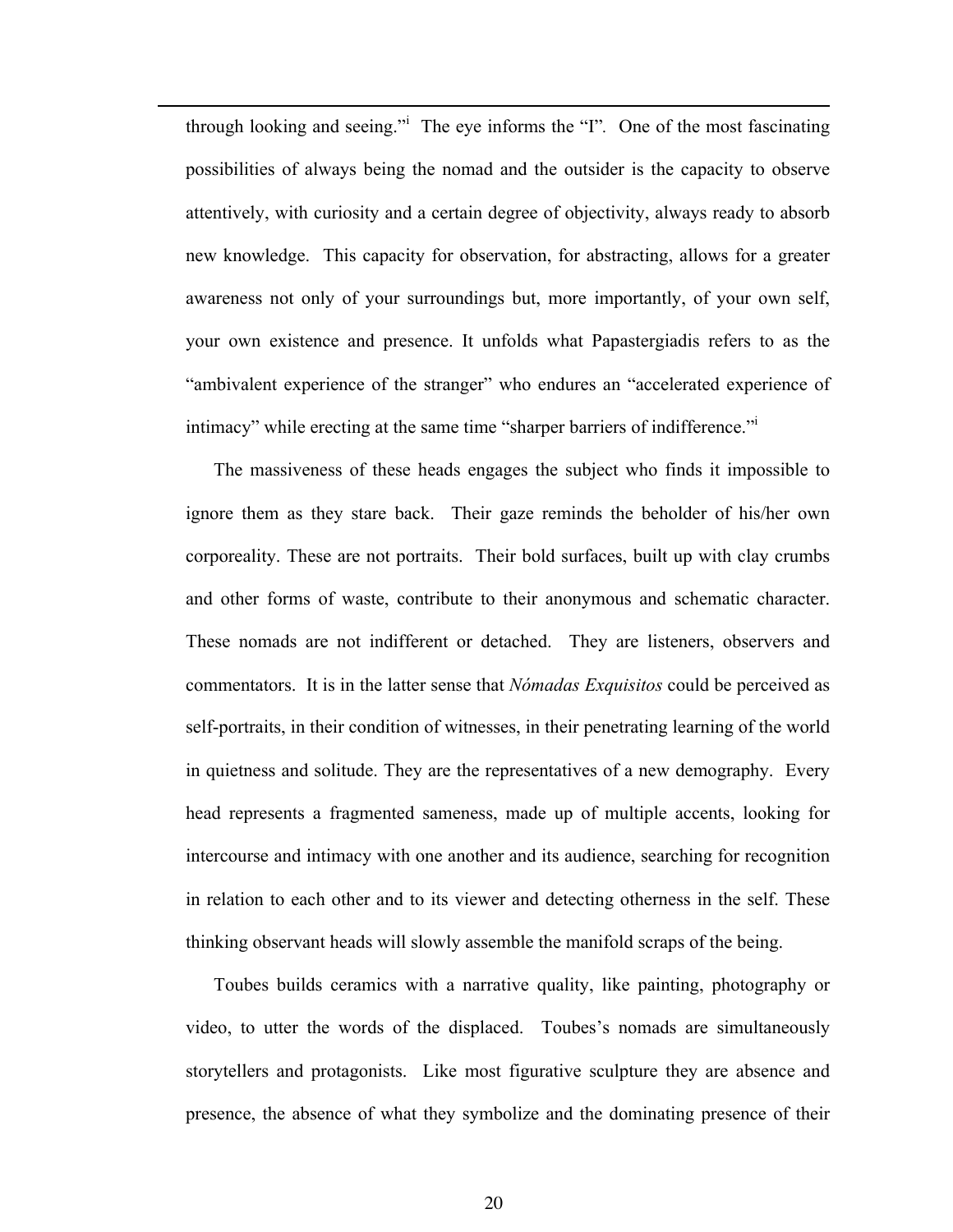materiality, enacting the experience of the stranger, never quite inside, always outside, fitting everywhere and belonging nowhere.

l

Perhaps the distinction between exile and nomad is not crucial or final and is often interchangeable. What I do want to stress, though, is that I find *Nómadas Exquisitos* belongs to a different level of sensibility and awareness of personal and cultural transformation in Toubes and his work. The work of the nomad, as Papartegiadis states, "should not be considered simply as a representation of the place of origin or the place of arrival, but as a metaphor for the process of travel." It represents more than any other piece until that point, the acceptance of his condition and most importantly, the possibility of *being*, without having to situate himself in the past, without continuing to "renew hell"<sup>*i*</sup>, but by employing new material from his inbetweenness. As in the title of one of Stevens's poems, Toubes refused to be an "idea about the thing, but the thing itself".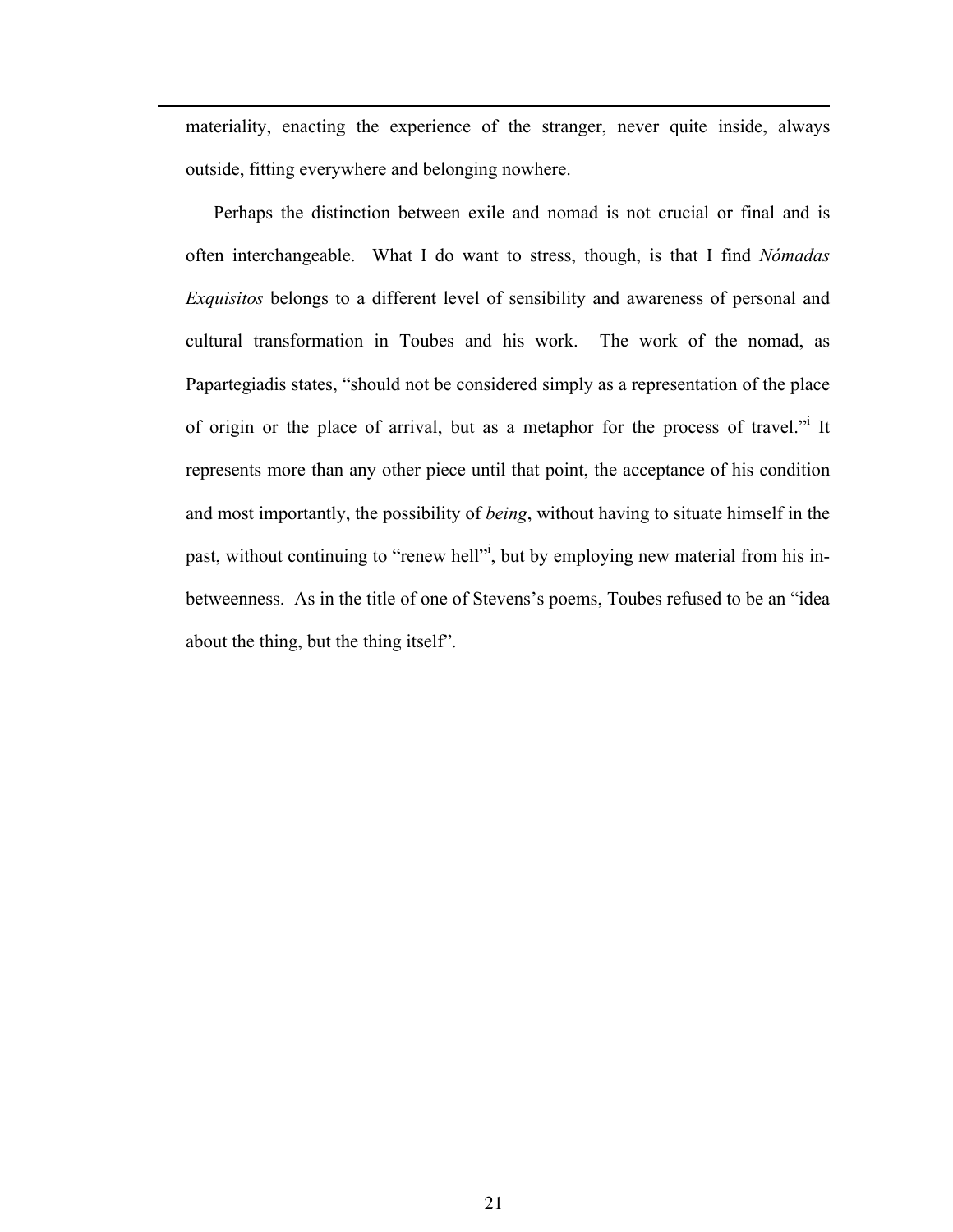#### **III. Toubes and the European Ceramics Work Center: the nomad's restlessness**

l

"Uprooting can be habit-forming, the only constant in a life defined by inconstancy. The sharpened sensitivity that one experiences after the first displacement is addictive," writes Marc Robinson. These could be the words that Toubes had in his mind when in the early 1990s he moved to the Netherlands to launch one of the most singular and intense projects of his career and life –the creation of the European Ceramics Work Center (EKWC) in the town of Hertogenbosch. I do not intend to sound triumphalist and declare that the artist came out victorious from the migrant battle. The struggle remained but rather than becoming a consequence of it, Toubes was determined to be the source for action. Teresa Barro describes the artist as someone who refuses to "fall into the veneration of what has already been –a path into ineptitude and inertia- nor does he permit himself that superstition of the future, which is no more than the vanity of the present."

The idea behind the Center was directly connected with Toubes's own vision. Not only he continued to reinvent himself; he embarked in a more ambitious project –to reinvent ceramics. Working in the Center<sup>i</sup> as artist in residence in the late 1980s, during a sabbatical from Chapel Hill, he soon found out that it had received an ultimatum and its alternatives were to either dissolve or undergo a radical conversion. To Toubes this unveiled a great opportunity to put into practice an idea for an art learning institution. A team was formed, that consisted of Adriaan v.d.Spanje, Yvette Lardinois, Anton Reijnders and Xavier Toubes. In the first stage of the Center, Adriaan v.d.Spanje and Xavier were the motors of the policy and organization. In the second stage of the Center, Anton Reijnders and Xavier sustained a very intense dialogue to maintain the creative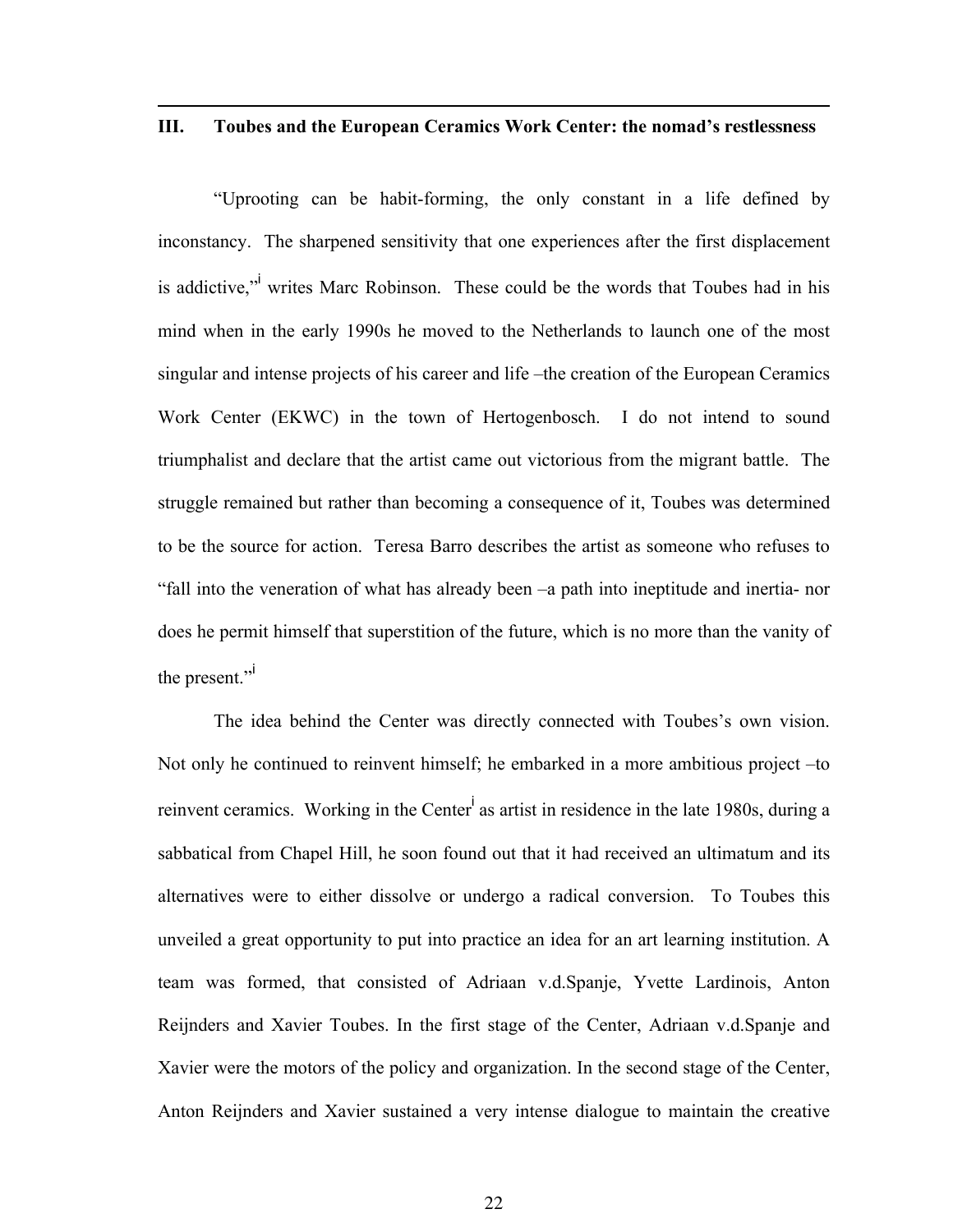spirit of the Center. This proved a very demanding pursuit. Xavier Toubes became artistic director of the Center in 1991 and, as the artist himself puts it, "the idea of being a sculptor and of making things manifested itself clearly from that moment on."<sup>i</sup>

l

 The making of ceramics has retained a strong sense of identity, employing a very limiting and fixed code of reduced semiotics that not long ago determined its function and place in the world of art and the larger context of culture. Throughout its history, ceramics has been considered a craft. To learn this craft entailed acquiring a set of presumptive rules and skills that once mastered would allow the craftsman to continue generating the same results. The only margin for variation was in the amount of training and practice. Today an economy of rapid mass production has come to inform everything that possesses functionality. As the artist explains: *"*The need for a structured and efficient society is well proven given our recent history… To understand the consequences of such uninterrupted focus on the instrumental function of society is becoming an urgent inquiry."

From early on in his career, even in the midst of confusion, Toubes, searching for a balance between the object and the art practice, had two very clear purposes in mind for ceramics. The first one would involve the use of technology with a goal other than keeping repeating the same traditional forms over and over. Secondly, to produce objects that functioned differently or did not function at all, in other words, the pursuit and examination of art as something marginal and useless. "From the beginning, the Center as a project has been a place as much for the making of ceramics as for the stimulation of a language that presents a different view of ceramics, as well as its debate and presentation."<sup>i</sup> Toubes and the Center came to undo its sense of selfhood, to "destabilize its secure situation<sup>"</sup> by confronting it with analysis. The  $20<sup>th</sup>$  century turned out a variety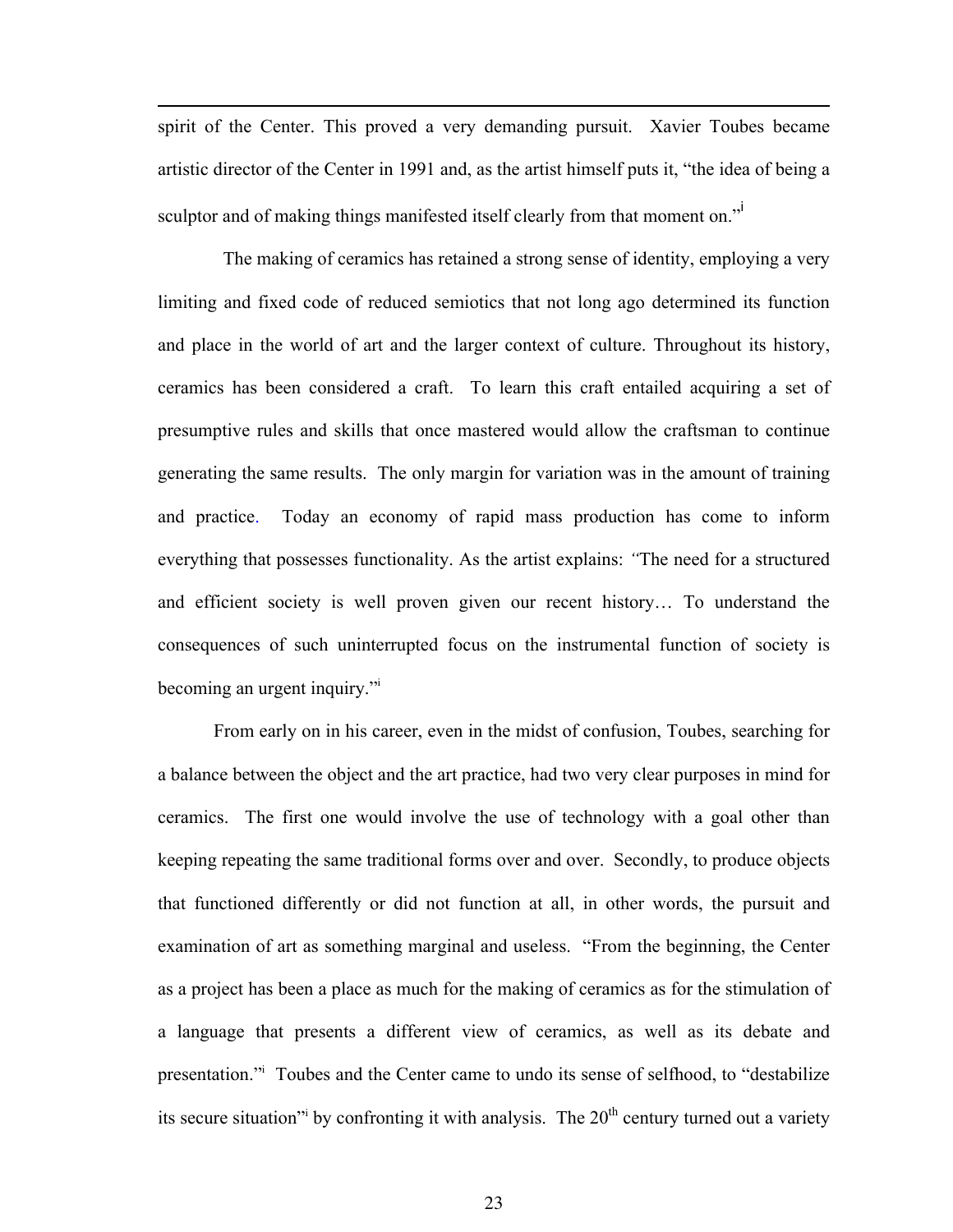of artists working with ceramics such as Peter Voulkos, attempting to revitalize the material. Yet, their work remained essentially a sort of sculptural ceramics which exploited the expressive and personal dimension of the maker. Toubes was working to engage ceramics not as a specific object or outcome with *a priori* meaning but as a medium, to revisit the relationship between the materials, process and what could result from that relationship. His involvement was not concerned with promoting ceramics from craft to art but instead with channeling conventional ceramic procedures, materials and tools into the production of the unnecessary.

l

Identity ensures authenticity. Our meaning is our purpose. The best way to answer the question of who we are is by answering what we are for, how society needs us. To be useless is to be not. The exile grieves at the loss of a role in his/her original society and at his/her nullity in the adopted home. The nomad finds, or more precisely, devises a prospect for him/herself not from predetermined intentions but from renewed meaning. "The restlessness of the nomad has greater purpose than the wanderings of the exile."

"Art making is an activity that does not solve anything. It is not based on need. It is not natural. To be an artist is a choice and a labor," declares Toubes. Art fabricates itself a purpose to define its identity and thus its genuineness. In principle, however, art is a personal undertaking that satisfies no public necessities. Just like the nomad's, art's usefulness is *a posteriori*. Art resides *between* the artifact and the artifice. Consequently, this production of the needless does not and cannot seek to eliminate the object as a commodity, as a trade item, since everything that has a market value has invented itself a function. Toubes is not interested in analyzing the appetite and fetishes of the art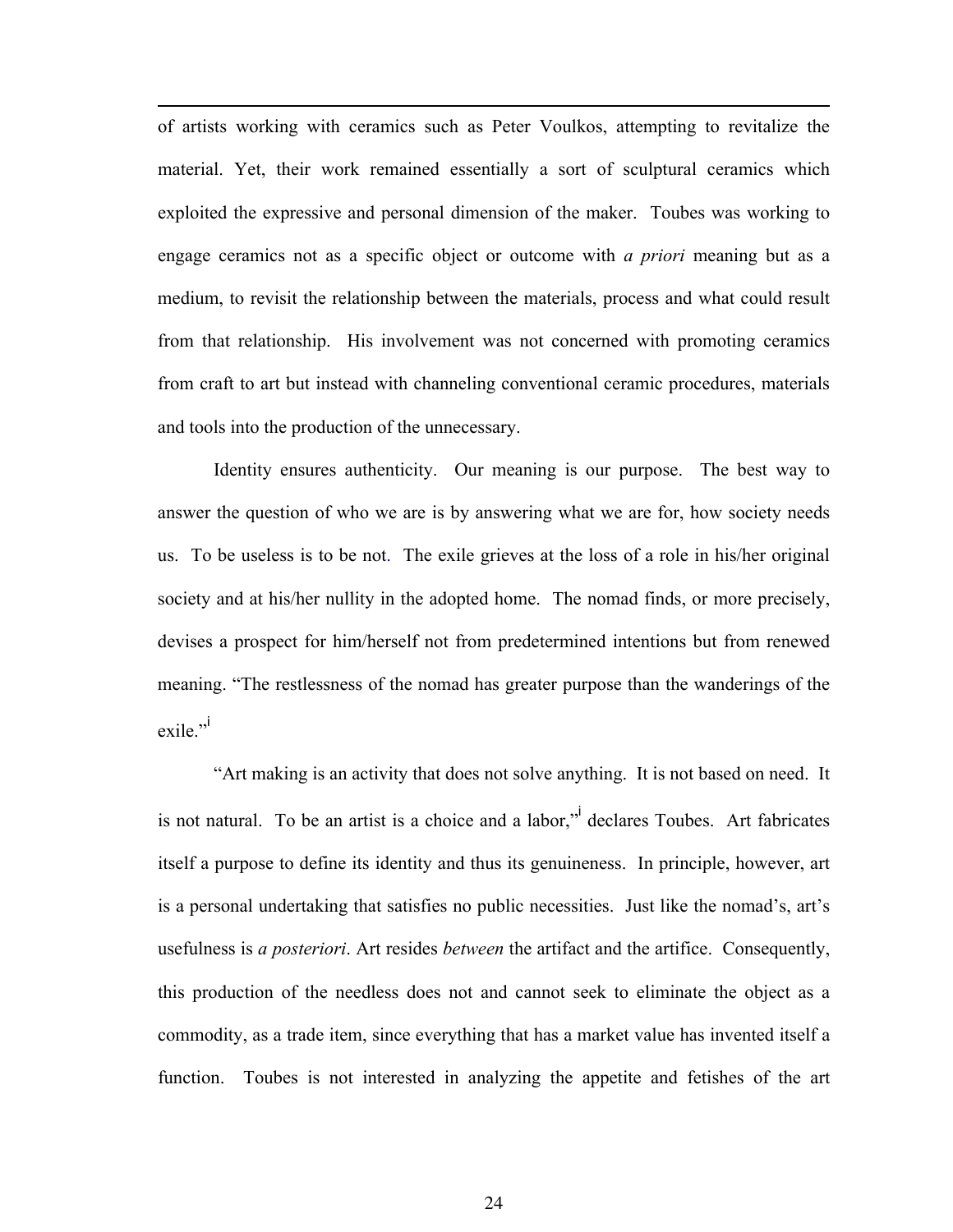consumer. Instead, he looks at this pursuit from the perspective of the artist as the agent engaged in it.

l

What drives a person to dedicate his or her life to a gratuitous activity? The EKWC does not aspire to provide answers or solutions. Rather it emphasizes process over product and offers a framework where this dedication is viable, in this case, with something as marginal as ceramics for which the interest of museums and galleries is virtually none. But "marginality has become a powerful space," the only one where interrogation and metamorphosis are always possible. Hence, by eliminating ceramics' traditional functionality the door was opened to "inject inquiry into a system that was so attached to its own identity," to reinvent itself even if that entailed a great deal of selfdestruction. Manual dexterity had already ceased to be the focus of the vocabulary of ceramics. The contribution of the individual was complemented in the Center with the research of the collective. The technological replaced the artisanal, while the Center sought to negotiate a compromise between the idealist space of the studio, where concepts originate, and the materiality of the working place. Toubes wanted to animate the intellectual content of the artist's identity by exploiting the discipline and structure that the use technology and the participation of a group impart as well as by implicating the body.

Art is labor, according to Toubes, and the artist is a laborer. In all my conversations with the artist, he firmly stressed the importance of structure and planning in order to generate freedom: "I believe that freedom comes with organization. To conquer and maintain independence requires a great effort. Modernity grants us license to be free but to do what you want has little to do with being free," and continues, "the EKWC didn't offer us anything because it did not exist (as it is today) before us, in the

25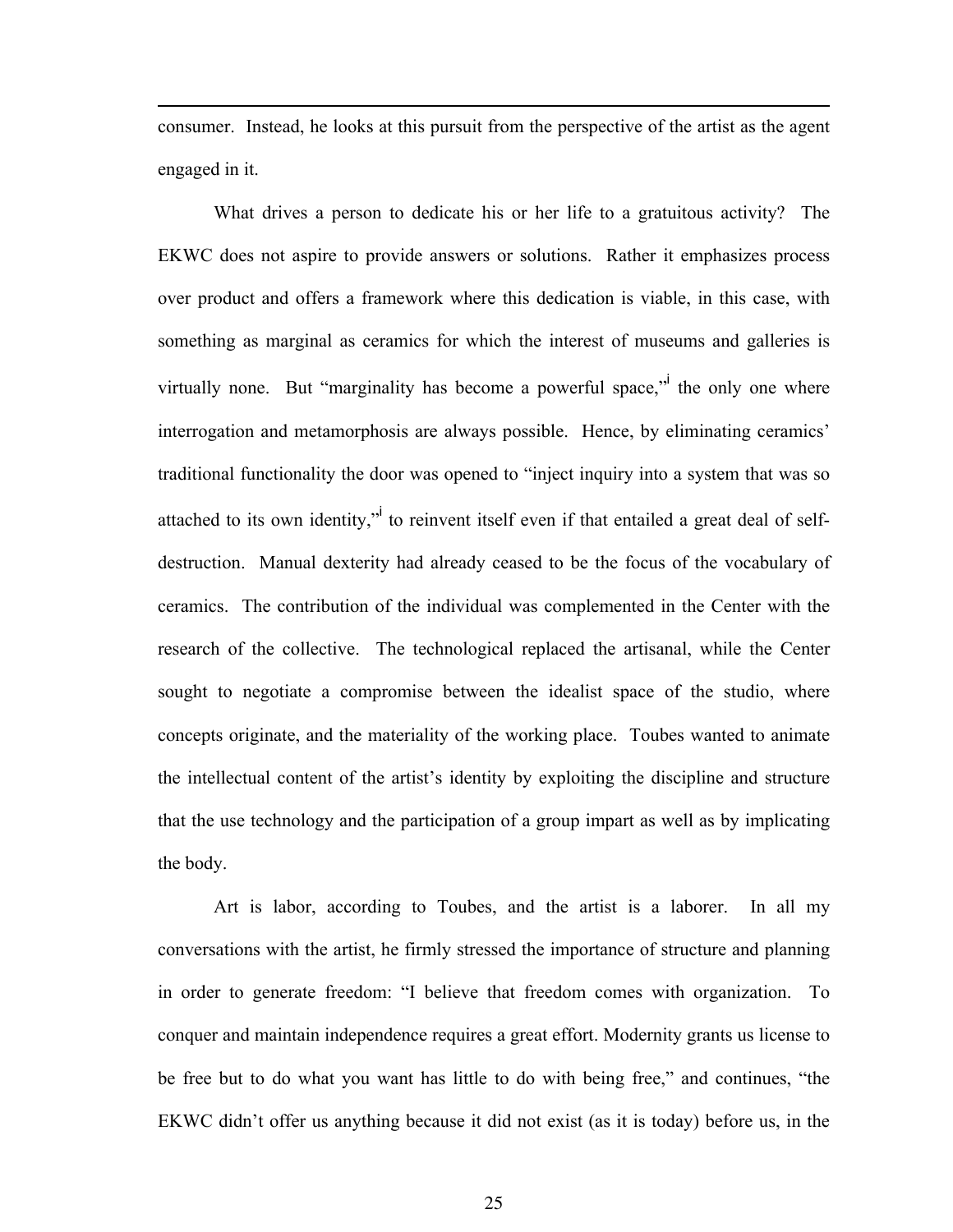same way that the future doesn't exist, we fabricate it. The Center didn't exist, we *existed* it. The technological possibilities were not there, we made them possible. The creative process too requires work and a space."<sup>I</sup> Toubes proposed not just mere reaction to the past but most importantly action, as the only means for change, and left a limited role to chance. As artistic director he wrote: "The goal of the Center is to stimulate the process of search and investigation…combining a maximum of freedom with good organization and support."<sup>i</sup> The Center became an intricate network of private and public, abstract and practical affairs.

Lucy Lippard defines space as an impersonal and sanitized location that transforms into a place through the articulation of social, cultural and economic relations. Space is the idea, the representation, preceding interaction, while a place is real. Space is thought of; a place is lived in. Like identity, the definition of place is dialogical. The EKWC could only be a reality if its concept gave fruits. In this sense, I would like to examine now how the space of Toubes's vision developed into a place for work, first affecting his own output and furthermore, assuming a new role as an international art agency.

#### Process and duality: the object becoming

l

 It is almost a cliché to ask the exiled writers or artists how their different residences have directly influenced their work. In Toubes's case, and this is most evident during his time in the Netherlands, is not the geographical conditions or the cultural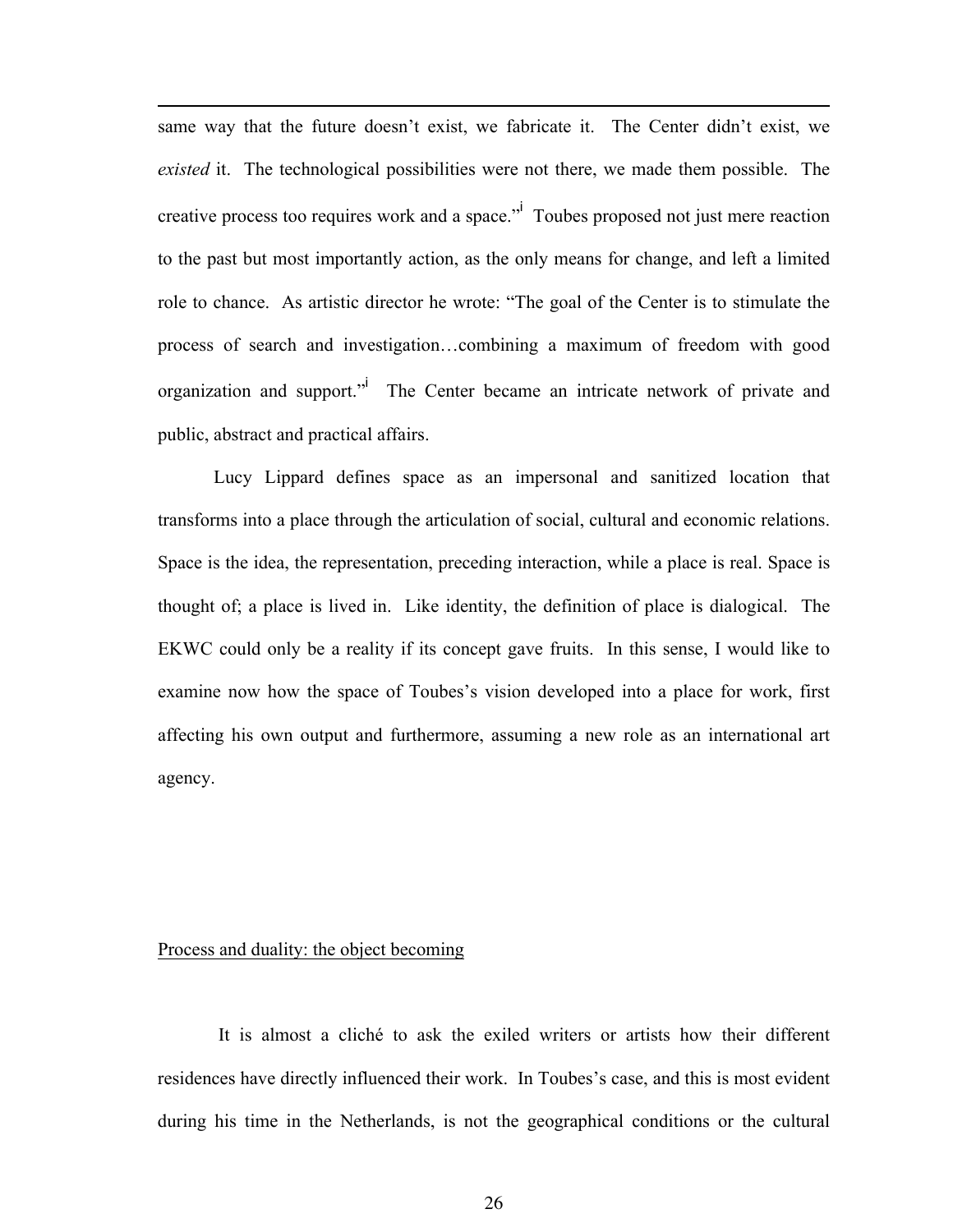particularities as much as it is the resources. "A way of learning for me is to be in a place I know nothing about, ...where resources have to come out of an unusual spot." During his time at the Center, the exceptional facilities allowed Toubes to shift his direction and turn his investigation to sculptural and technological problems. The more expressive and figurative nature of his early works disappears to make room for forms that reveal a greater interest in procedures over results by confronting structural problems and focusing on repetition and simplicity. The artist abandons the irreconcilable nature and finality of figurative sculpture for the continuity of the object in the process of becoming.

l

Toubes always works on several pieces at the same time. He completes some while others crumble, shatter or fall into oblivion in the vacuum of the studio. The intense palette of works like *Nómadas* retreats to give way to a chromatic rigor of dominant, stark whites and other glazes of unusual luminosity over distilled surfaces that convey a great cohesiveness to the group. These pieces do not form a series, nor do they share the same concept, but they all possess a sort of formlessness, the fragmented character of shapes that are still evolving and undefined, waiting to be identified. I would like to turn now to a number of works that come out of this investigation.

*Médula* is a sort of installation of undetermined and biomorphic shapes, emphasizing the idea of the irregular and of the object evolving. Two appear to be clouds, always mobile and in constant mutation, reminders of the unconfined nature of space and reality. The other two look like vessels enacting a paradox, for one is upside down, trying to fill up its own hollowness by entrapping the space in it, while the other manages to retain nothing, suggesting the idea of skins that wrap around air or allow their interior to be permeated by all sorts of substances, like bodies enveloping a flow of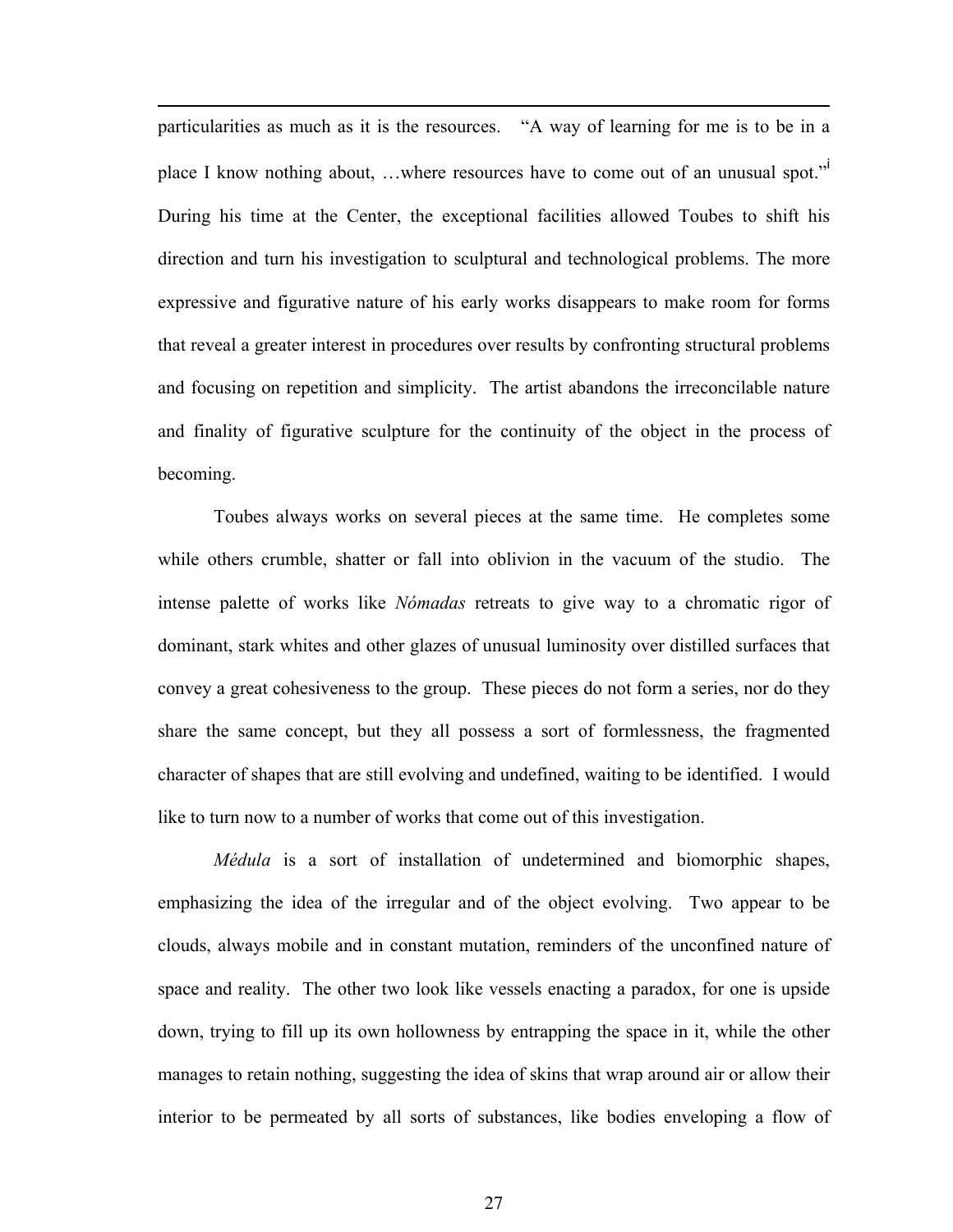experiences. And yet, their name, medulla, suggests something entirely different, antagonistic. They insinuate the notion of a core, the presence of an essence, presumably immaterial. Is Toubes suggesting the existence of something essential in all things, including us and our identities? What becomes of that essence when its body repository relocates or perishes? Maybe *Médula* implies that idea and matter are never separate. These pieces seem to exist between a thought and a final form since finality is a chimera. *Augas*, or waters, is too a play of dualities, a yin and yang composed of two pieces, one standing and vertical, the other, in a horizontal axis.

l

The notion of duality, illustrated by the idea of opposites that interact, yin and yang, pervades Chinese thought, and, in this sense, seems to have formulated a more pragmatic, and poetic, interpretation of reality than Western metaphysics. We abandoned the pre-Socratics and Heraclitus's *panta rei* for the idealist reasoning of Plato. Even the dialectic of Hegel concludes on a final form, a synthesis. Most recently, Adorno's response to it ends in negative absolutes. Western philosophy replaced the intercourse of two for the realm of the one, the contingent for the absolute. Our reality shatters when we discover that identity is never finalized but situational instead, when we learn that the self does not exclude "the other", because self and other inhabit the same territory, our bodies. We have emphasized idea over matter, the mind over the body, and in the process, we have situated ourselves in the realm of the puritan and discarded copious amounts of sensual and sexual substance and satisfaction from our daily lives. Phenomenology is one branch of Western thought that reclaims the participation of the body in the learning process. We are what we experience and we experience through our senses. Phenomenology has been used in relation to minimalist art, which required the active role of the viewer in the visual experience. Physical activity around the piece was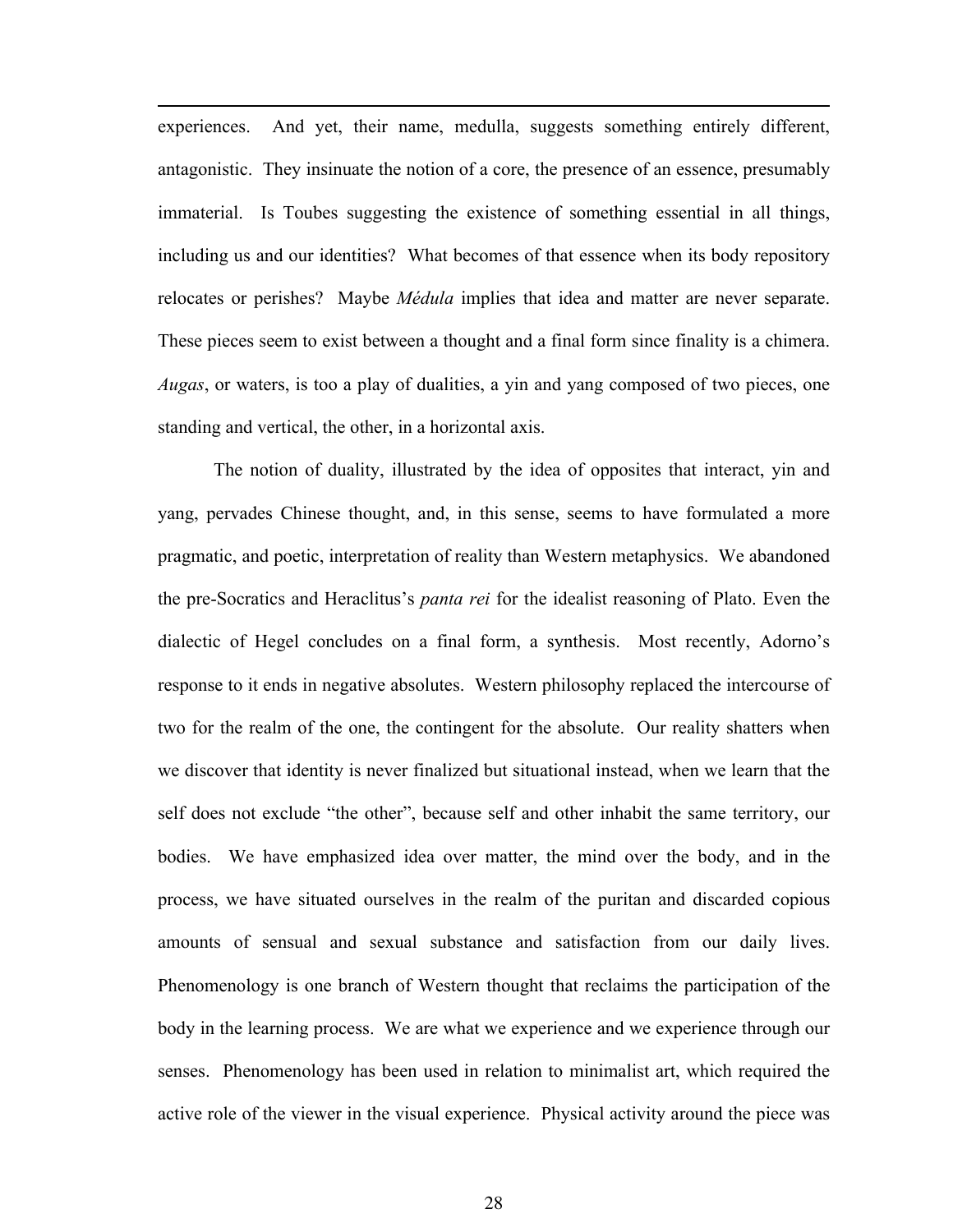part of "learning" the object and, in this activity, we became aware of our presence, of ourselves. As I argued in the previous chapter, knowledge is performative and since knowledge shapes us, now I propose that the self too is performative. But phenomenology has mostly been applied in art relative to the audience. What about the artist? How does he or she learn? During the last decades of the previous century art displayed a proud prudery and chastity, especially in the making process. Toubes rejects all that and adopts materials and working methods that force him to bring his body to work. For many of his pieces produced in the Center he chose porcelain, which he likes because it possesses certain "peculiarities that make reference to the body as sensual and sexual, as generator and regenerator."<sup>I</sup> The sexual act disintegrates the rigidity of identity. The process of procreation is an intercourse of bodily fluids, of "augas", that reveal the formless nature of the self. *Augas* retains, more than any other piece during this decade, anthropomorphic insinuations. These pieces look pregnant, stretching to penetrate their surroundings, revealing what Barro calls "feminine energy." They share the imposing dimensions of *Guerreros*, not as the result of a search for a mapping device but as a practical challenge. "We usually associate porcelain with small objects. I enjoy working in large scale," says Toubes. Large proportions demand bodily participation in the making as well as the latest technology, the hand and the machine. This dichotomy extends beyond the process to the piece itself.

l

Everything flows, like the space between the hollow interior and the exterior of these pieces, through the open pores of their organic surfaces, the pores from which we "lose" ourselves, the orifices from where fragments of us dissolve with our surroundings. Is the spit spewed on the pavement a part of us? The drops of sweat on the paper, is it still me? Are we trading our-selves when we exchange bodily fluids? Do I flush my-self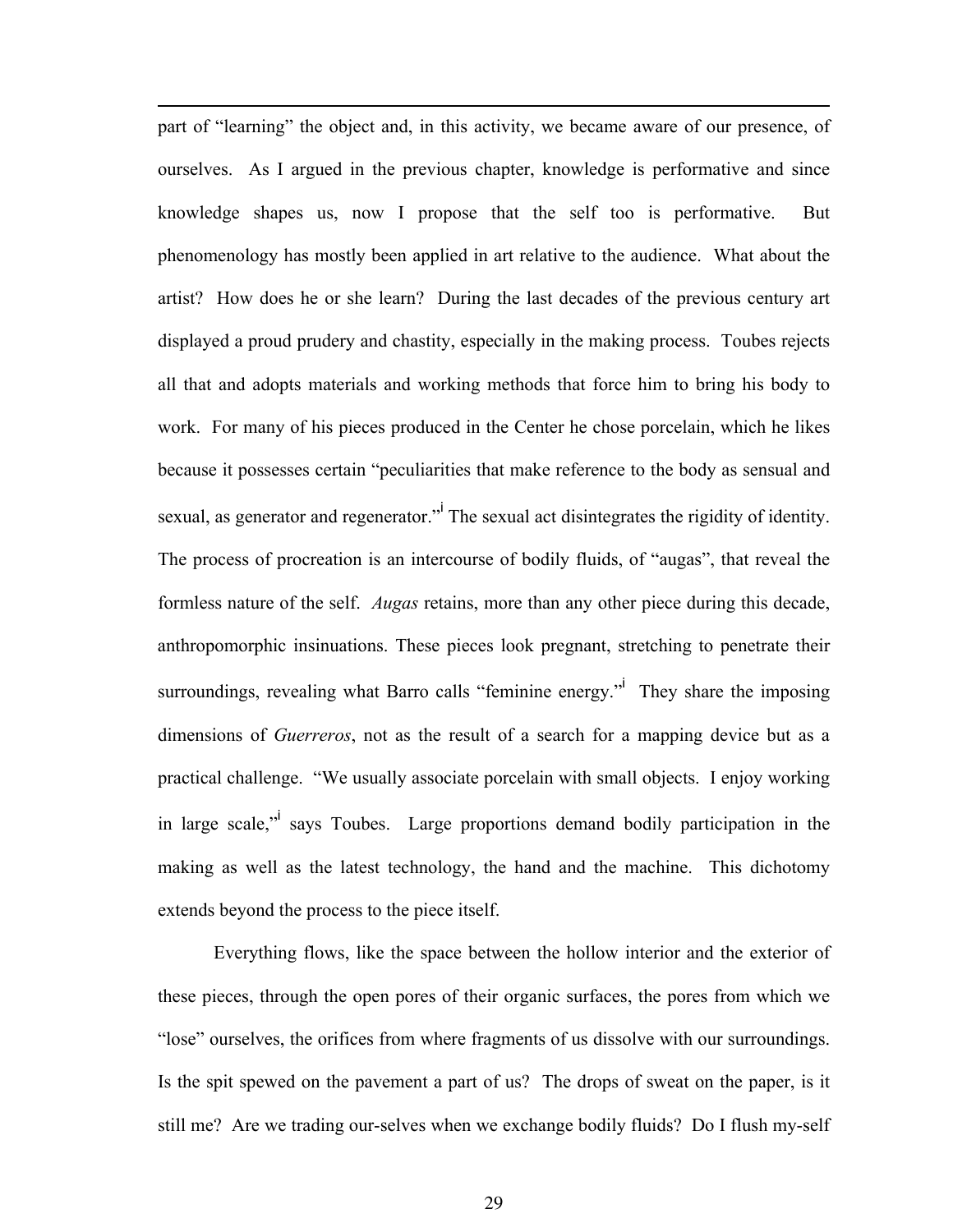down the toilet again and again? The boundaries between container and contained decompose to break the principles of exclusion and inclusion, body and landscape connect in the work of Toubes; they are what the artist observes from within and from without. The landscape becomes activated by our presence in it. We create and recreate the landscape with our labor, our doings and our framing. Lippard describes labor as "the mediator, between nature and culture," and history and culture as "what defines space and its meaning to people." $\overrightarrow{a}$  Both culture and history are not static but instead becoming through time. Could this mean that time and space are not two separate absolute dimensions? The notion of *Ma* in Japanese aesthetics denies that interpretation by making time and space coalescent, very different, in this sense, from Western understanding of these same concepts. Time and space are "correlative and omnipresent;" time is conceived to "exist relative to spaces and movement." The opposite also holds true: the definition of a place, the reality of a landscape, is contingent to the time in which we experience it. Only when we move does home become an issue.

l

The idea of landscape reappears in another of Toubes's works: *Feixes de Luz*, a series of rectangular shaped pieces. In fact, Toubes describes *Feixes* not as things but as places, as "landscapes". In his "strolls around the world", as he calls them, he has always been captivated by the visual effects caused by light. To capture these effects has traditionally been the job of the painter, not the ceramist. Toubes protests the interpretation of *Feixes* as paintings. "They are flat and hang on the wall but their making process is radically different and much more complex" he argues, "…my body contributes differently."<sup>i</sup> Also, the high temperatures to which clay and porcelain are subjected have a much stronger transforming power. Toubes's fascination with light has to do with an investigation of his surroundings, of how objects exist in space and how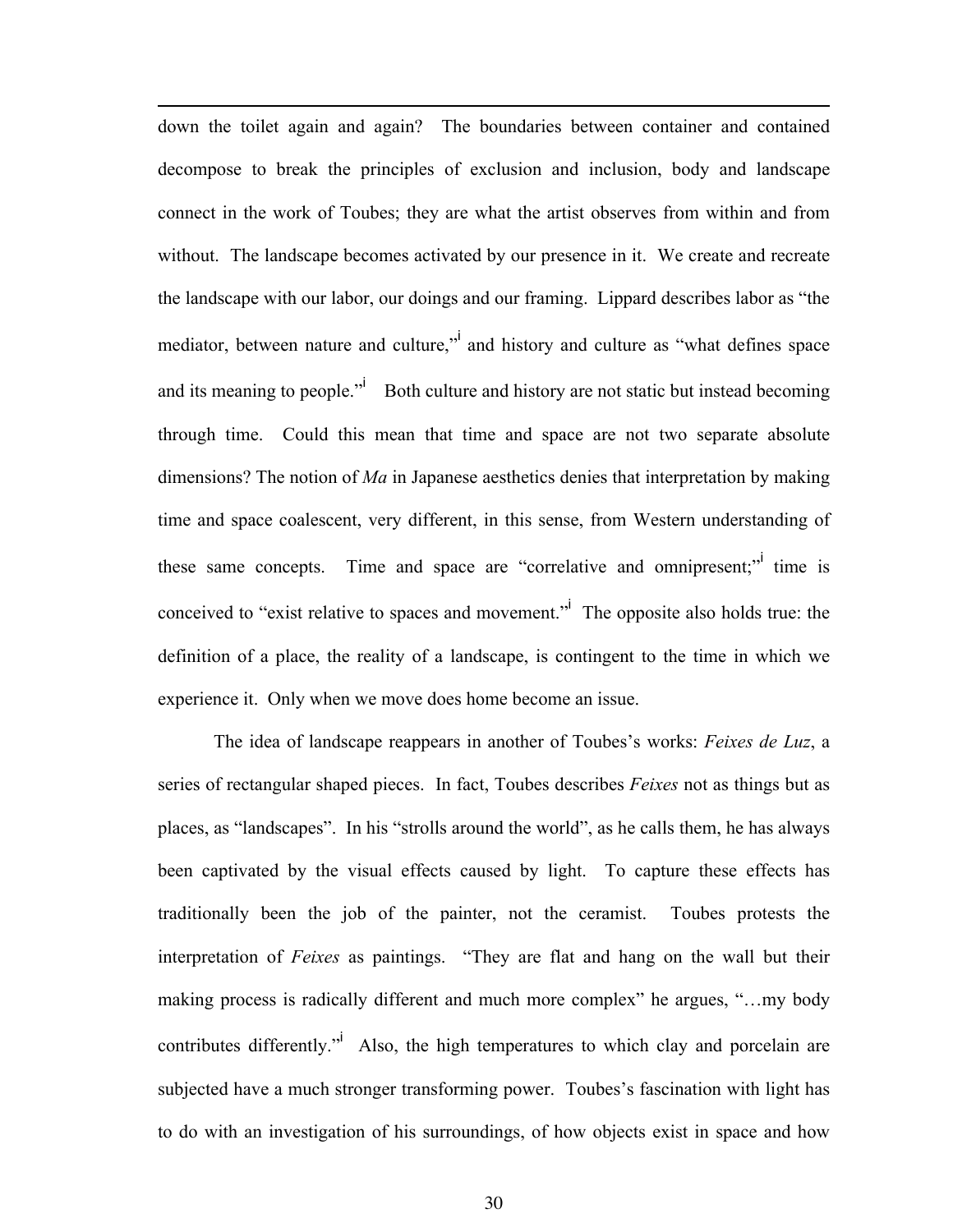light delimits and describes them. Light comes to define the infinite landscape, while exhibiting its own protean nature. By changing from place to place, from instant to instant, light is both bounding and bounded by time and space. There is also an interest for manifesting the immaterial, in giving shape to the invisible. Light is not tangible and yet brings a sense of tangibility and corporeality to everything visible. These pieces perform the opposite effect by looking as though they are restraining light underneath a shell of porcelain. They are light containers, "sheaves of light". As Toubes explains, "*Feixes* is about the idea of mixing different materials to produce something that seems immaterial.<sup>"</sup> Toubes takes the role of the alchemist to experiment and transmute certain materials into new and different materials, but instead of base metals into gold, he transforms porcelain and glazes into light. He wants to give shape to the invisible. "I have always been interested in the notion of landscape and later in my career this landscape has become an interior one. I aspire to give materiality to this interior landscape."<sup>i</sup> Scientists speak about other dimensions of reality that light is able to reveal. "Landscape is not only what my eyes see, but also the structures invisible to the eye, the "fields" that scientists tell me are fundamental in comprehending reality." From the meaning of "fields" as things that are invisible to the eye, and yet very much a part of reality, comes a very solid and visible piece bearing that name. With *Field*, Toubes wanted to bring sensuality to these scientific notions and to humbly intervene in the continuous transformation of matter. He imagined and constructed this "almost impossible" fight with gravity, this horizontal plane marked by transparent waves of porcelain. "Once you have proven a possibility, you open a new path of knowledge," advocates Toubes.

l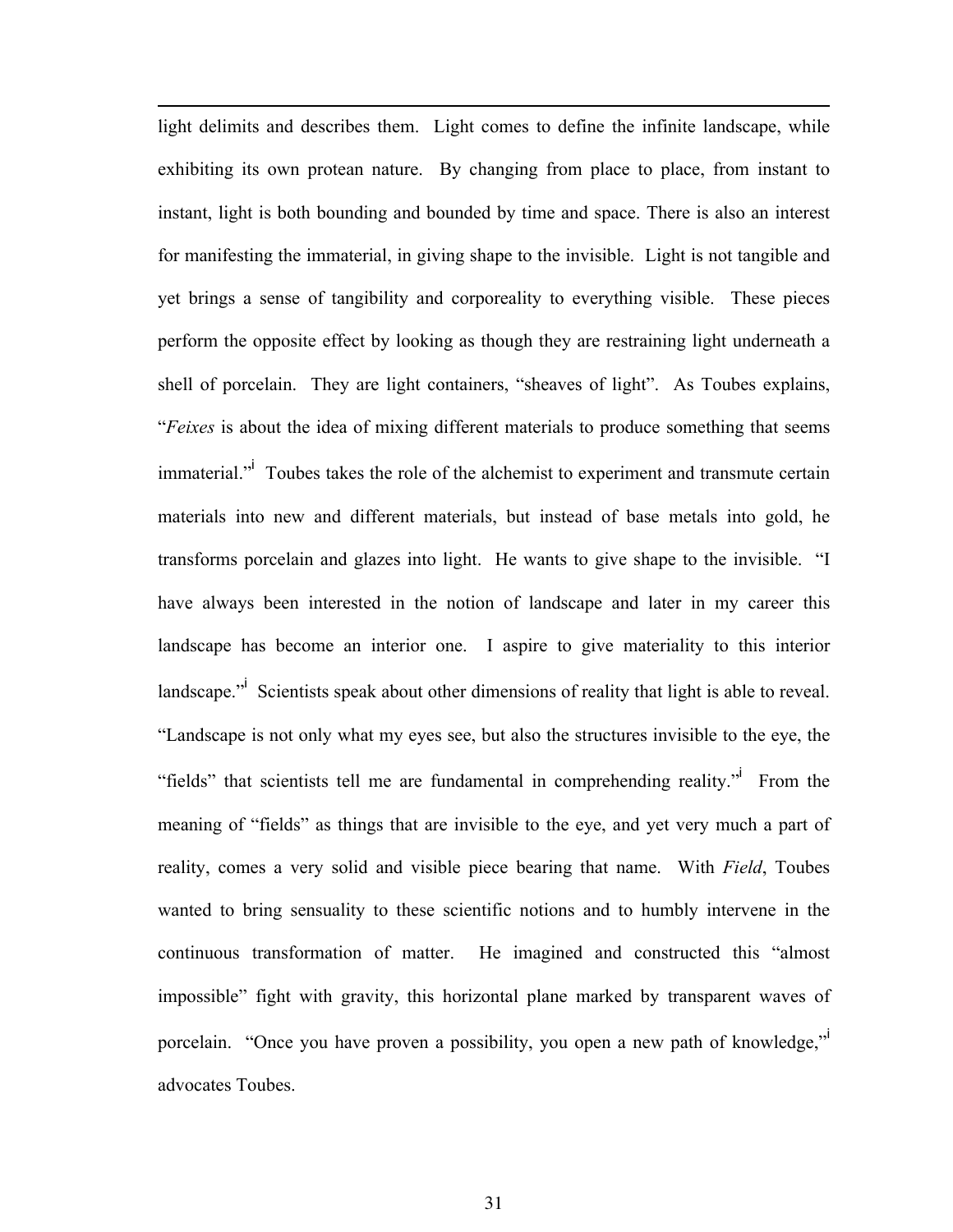Physics rather than metaphysics has disrupted our feeling of comfort by atomizing our secure and rigid notion of reality, by learning through proximity and telling us that distance, like the kind the historian needs, is deceiving. *Field* is like a state of being, which is never static but always evolving, like the constant exchange of particles in a quantum field. The closer we come to this 'field" the better we can sense it. As Vincent McGourty explains,

l

 Many scientists have proposed new ways of looking to our notion of autonomous self; and in doing so have suggested that we can see this density, which we call our individuality, instead as a constant motion of atoms. If even this idea of an inviolate body, most personal of symbolic enclosures, is an illusion, where does that leave the concept of the vessel? By multiple piercing of the vessel there is an attempt, in the work of Toubes, to drain off the fixity of what we accept as the identity of vesselhood; thereby spiking the very sanctum of moribund assumptions. The flow is paradoxically both ways because the holes allow us to access the inner space of the vessel, which at the same time they render void.<sup>1</sup>

*Field* is a vessel trying to condense reality in one block that is not as solid and impenetrable as it appears when we first encounter it. It surprises for the translucence of its material and possesses "the ambiguity of being very real, fixed, when in fact, *Field* is nothing," nothing concrete and yet a very concrete nothing. It plays with the contradiction of being still and yet alive, if we believe what science tells us, trying to actualize the boundaries between presence and absence. *Field* is a bed, is a counter of activity and change, where the artist places a still life. Toubes explains, "I am also interested in the idea of the work table as the place where the *still life* exists, like on a surgeon's table, where the investigation, the learning, as observation and practice, takes place.<sup>i</sup> Here again is the idea of gaining knowledge by seeing and doing. Toubes is not far from the Dutch painters of the  $17<sup>th</sup>$  century, for according to Svetlana Alpers, the tradition of Dutch still life and painting in general were closely linked with British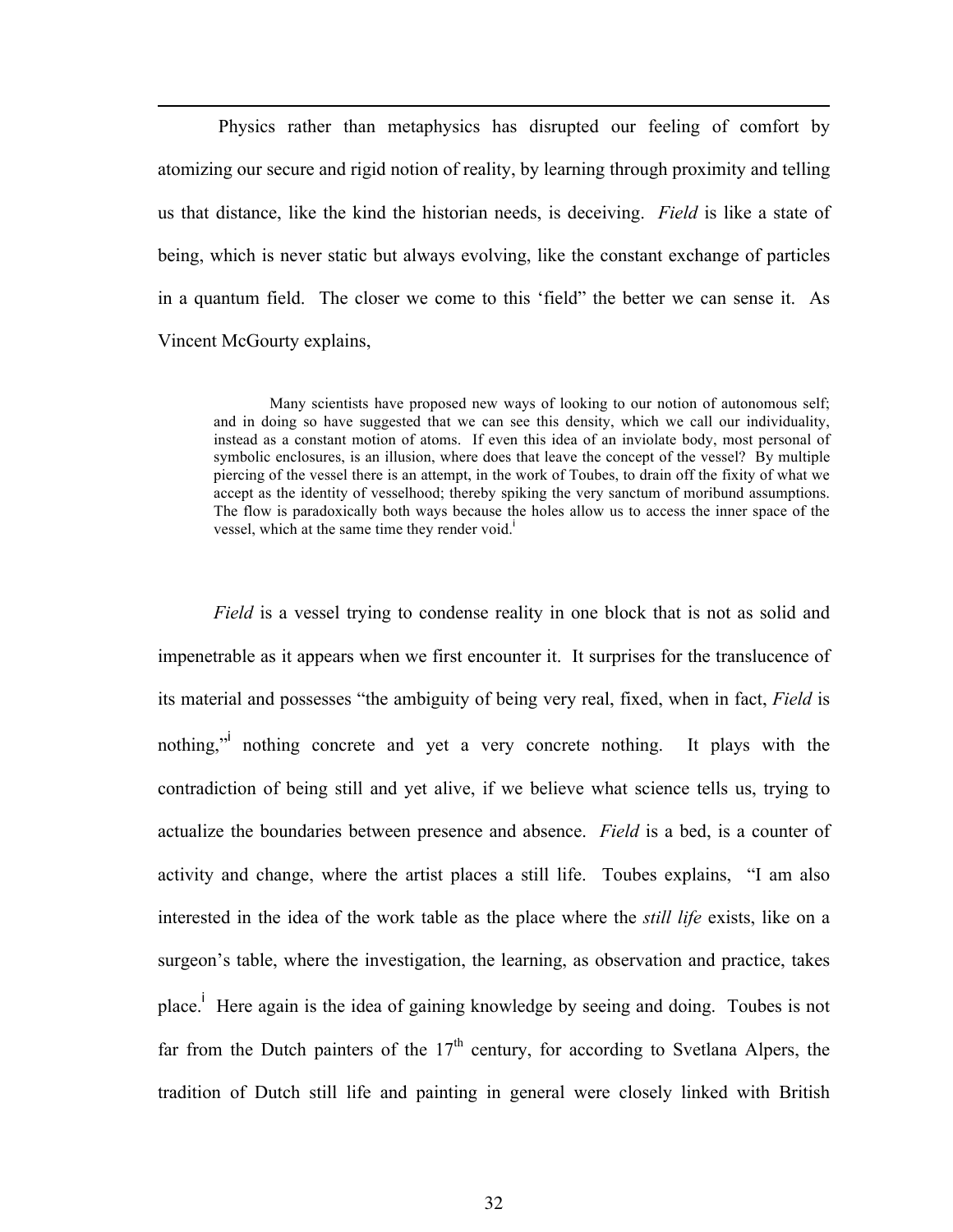Empiricism and advances in the field of optics taking place at that time. Empiricism, similar to Phenomenology in the  $20<sup>th</sup>$  century, placed emphasis on sensorial over intellectual activity in the experience of reality. In fact, Toubes acknowledges to have always been captivated by the work of another strong tradition of still life painting in Europe during the Baroque, the Spanish school, particularly Zurbarán's *bodegones*.

l

 Observation and movement reject instantaneity. In a still life, object and artist engage in a rapport with time. The artist tries to extract time from the object, to freeze it for all eternity, between thing and poetic, between reality and representation. But nothing exists outside of time and everything, and that includes identity, is as temporal as it is spatial. For too long we have overlooked the temporal component of our identities. The West has insisted on understanding the self as timeless. But as Toubes says, "the notion of the still life is a beautiful paradox."<sup>i</sup> The still self is also an impossibility.

 Although many of the pieces that Toubes worked on during the decade of the 90s look into the idea of time shaping the identity-form of the object, there are a number of pieces that are classified under the rubric of still life*.* Their most obvious trait by comparison to the other pieces I have written on so far is their small and "intimate" size. *Pia Mater* and *Dura Mater* belong to this group, which continues to explore the idea of the object becoming. These pieces witness the origin, the beginning of things, when in reality, "everything is a beginning." We could imagine trees bursting forth, minute hands emerging to the surface, balloons about to blow up or perhaps thoughts materializing, since pia and dura mater are the names of the thin and the hard membranes that enfold the brain. Mater, mother, the brain as agent of regeneration from which ideas, desires, intentions and beliefs, informed by our senses, spring. The head, the brain, reappears here as shell, as container of the liaison and confrontation that memory and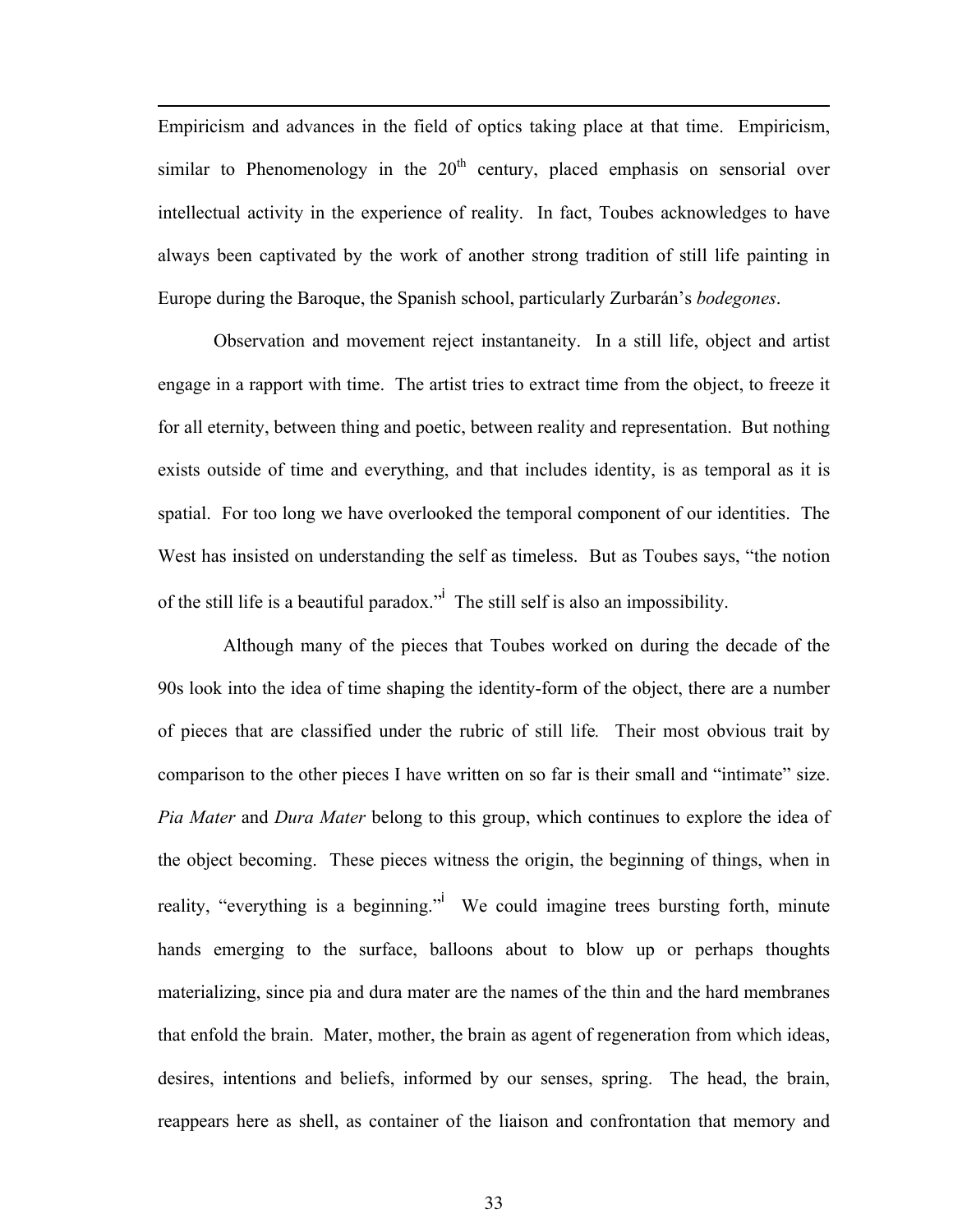forgetfulness act out and which give birth to the creation of new meanings and narratives. Recollection and oblivion are both dwellers of our mind, forging new forms of the self through the cycle of continuation and disruption.

l

Toubes's work professes a belief in the suggestive power of art by confronting contradictions, exposing ambiguities and playing with the double nature and meaning of all things, and reminds us of the impossibility of finality. His intention is not to provide answers but instead possibilities. At the same time, however, he requires that his working conditions be very methodical and organized. "I am a nomad but a nomad that acts with very structured processes."<sup>i</sup> Many of the pieces that I presented here became possible only in the context of the Center and its technological possibilities. From this need and from a critical respect given to the environment where the artist learns and works, Toubes in collaboration with a group of other artists, derived the idea of the EKWC and, as artistic director for eight years, vitally contributed to its concept and purpose. The Center has two objectives, one specific that searches for a new language for ceramics to bring the process to the forefront and thus demystify the identity of the artist, and a second that involves the need for a space with the material possibilities for that search to take shape. I will take now a closer look at this institution that has gone from designed space to working place, becoming a very complex project where method and freedom, group and individuals interact within the intricacy of social as well as economic factors. Toubes was seeking for a work and an environment that is both "effective and affective."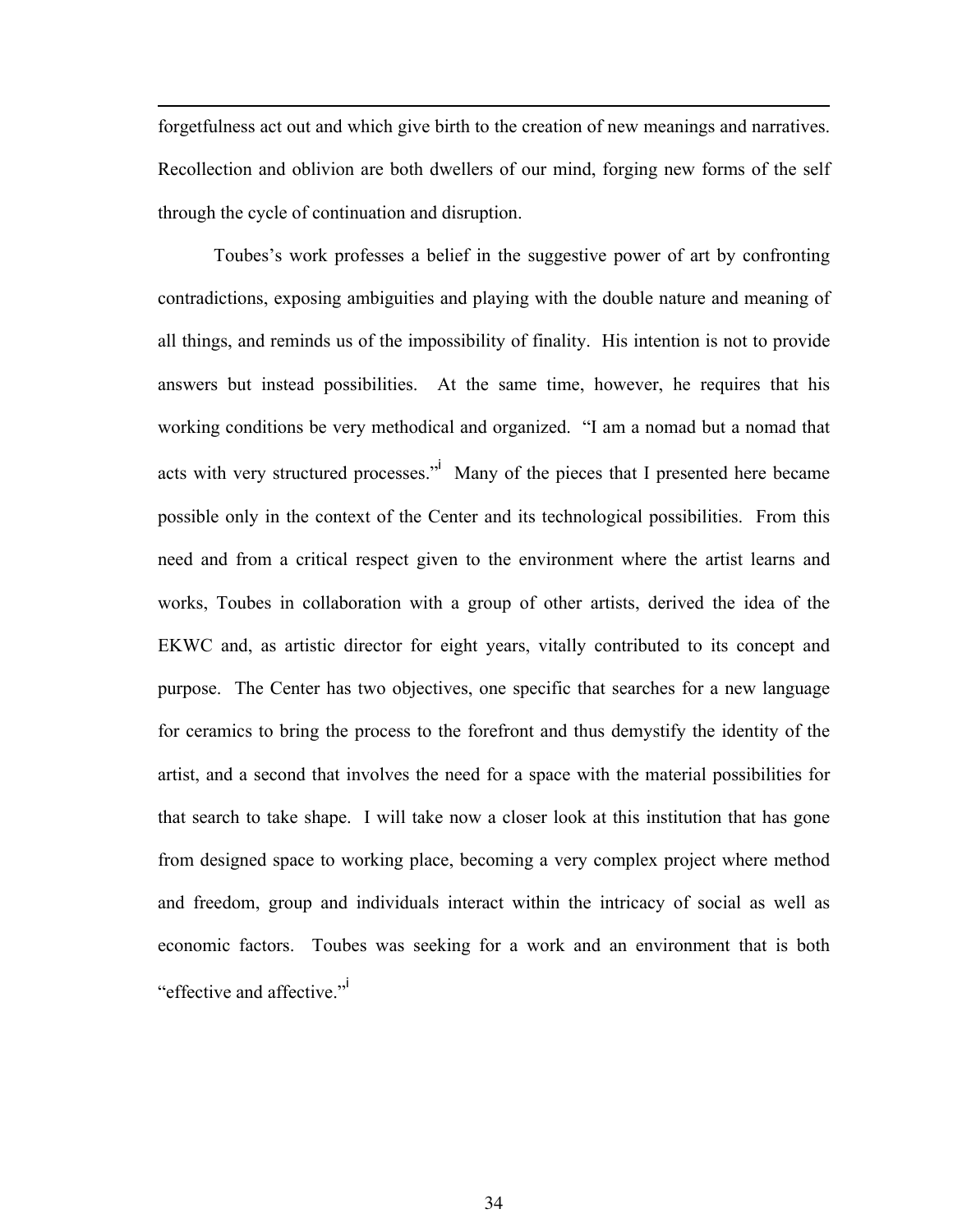#### The EKWC: a new form of art agent

l

 The idea of the Center focuses specifically on the investigation and analysis of ceramics. But as an art learning institution offers a series of possibilities that Toubes hoped could extend to the study of art in general. "He believed in the larger potential of the Center: of the added dimension to creative dialogue- of small interactions, the accumulation of these social participations without the intervention of ideological platforms and the usual limitations of time or geography directing discourse. "This is part of the Center's potent constituency," writes Vincent McGourty in one of the EKWC's bulletin. His previous job as an educator in North Carolina allowed him to bring experience and understanding to a situation with great promise.

#### Continuous learning

 Among the main missions to be carried out by the Center from its inception, is providing a place where the adult artist can continue his or her learning. This idea, radical and challenging, has lured artists and designers like Anish Kapoor, Tony Cragg, Hella Jongherious, Tony Hepburn, Rob Birza or Jun Kaneko. It works in two opposite directions. It offers the opportunity for those with a desire to learn outside of traditional institutions and with the latest technical developments (Anton Reijnders, the workshop coordinator has made an ongoing investigation into ceramic materials and processes which will be published in the near future). By doing so it confronts the established artist with the reality of there always being something to learn and that the knowledge and unearthing of resources is not reduced to a few years of their lives. The average age in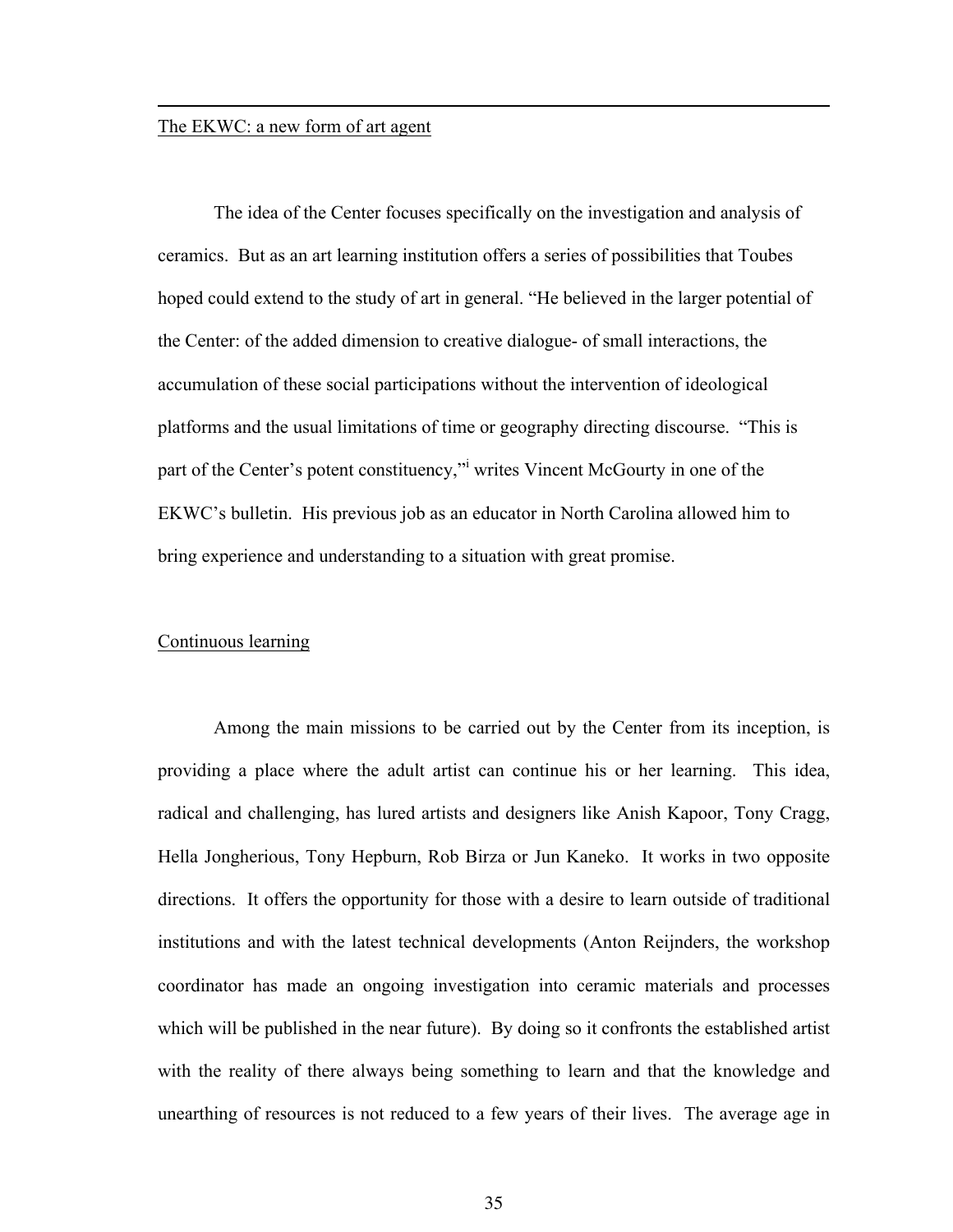the Center is forty and most of its constituency is built by artists who are entirely unfamiliar with ceramics, giving the research greater depth and persuasive soundness, and arriving at solutions and concessions with fiercer contention. Our traditional systems of education follow a pattern that understands the shaping of identity as something final, according to a very precise period of time and very specific institutions. Stuart Hall defines identity as "a structured representation, which only achieves its positive through the narrow eye of the negative." Translating this in terms of the self and the other simply means that we are what others are not and vice versa. But perhaps more poignant and tyrannical is the idea that by already being, that is, by being something complete we cannot evolve into anything else, anything different.

l

 When we are young we are given the tools to function in the world and produce, for others, and then set free. This means that our identities are shaped and finally fixed early in our lives, with nothing more to discover. What distinguishes the EKWC from similar institutions in the Netherlands and abroad, is "creating a place that responds to a very profound need in society that still at this stage in modernism is infatuated with the young and the idea of youth as the only source of the new.<sup>"</sup> Conventional learning takes place from the teacher to the student, emphasizing instruction rather than experience; it reinforces the learning process as a rational activity. This, of course, implies first, a dogmatic structuring of identity and second, that our only device for learning is our mind and our bodies and senses simply follow along. Contradictorily enough, when our bodies start to show signs of ware, we are bluntly discarded as useless. Old age, and other "anomalous" manifestations of the self, such as the exile experience, could be classified under the label of the *ego interruptus*, the fractured "I".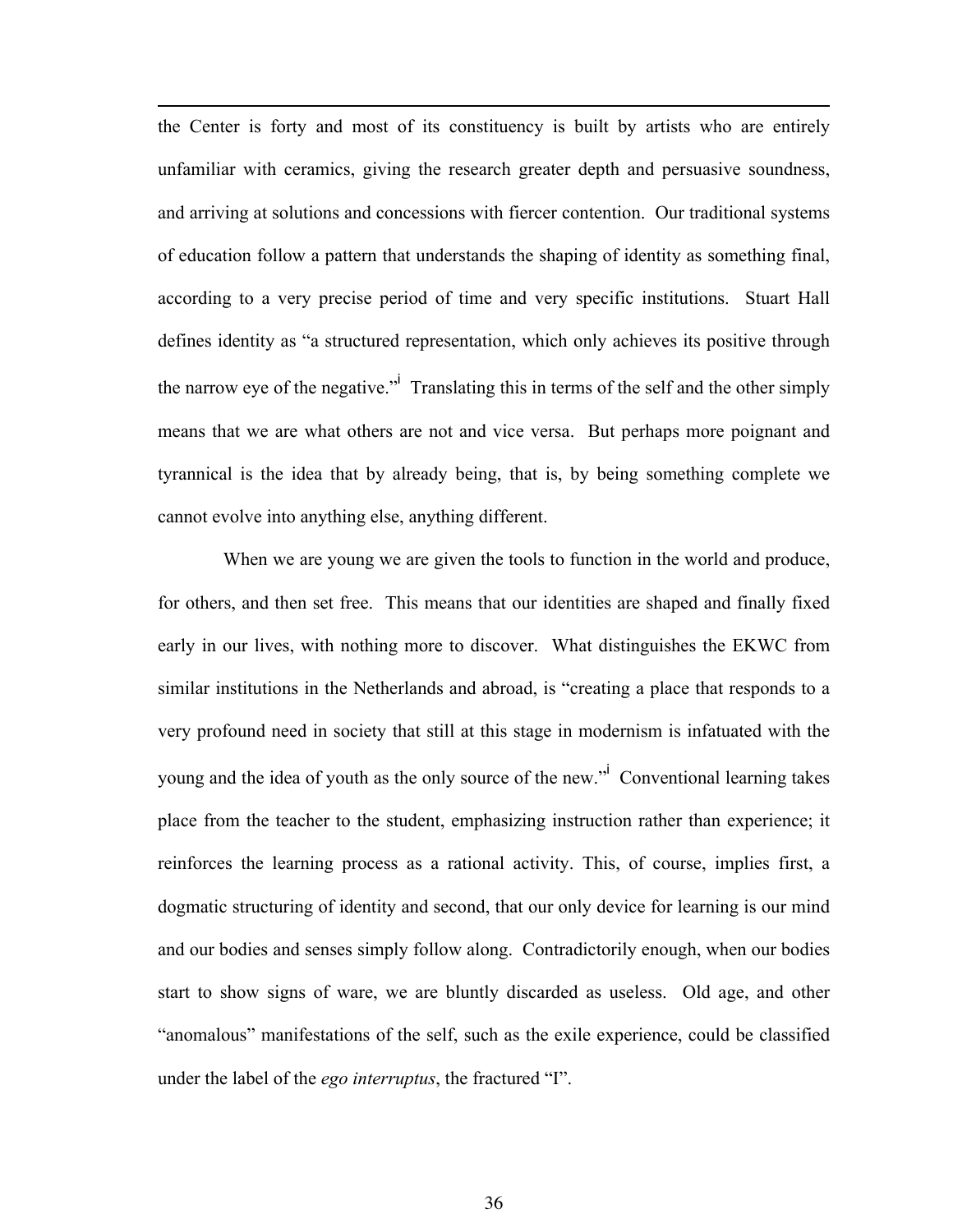Traditional education is also characterized by homogeneity and neutrality, which are essential in giving birth to the capitalist subject, the consumer. As artist Susan Hiller expresses, "a lot of effort of education in our system is to discourage people from thinking outside of categories, thinking in-between places." We consume knowledge like we do everything else. Education commonly answers to the goals of the political group, which by reducing differences in taste, opinions and preferences and by fabricating a single, common, official position, also reduces questioning, demand and skepticism. A cultural and educational system planned and granted by the state needs to forge and finalize its subjects in order to complete the cycle of production. Education can be applied as a tool to counter desires, intentions, objectives and thoughts. Many art schools and institutions live obsessed with "inventing, or worse, dictating the future", as Toubes explains, with discovering the next best thing. "This obsession is indicative of a very traditional sense of life," he argues, in which knowledge can be an instrument of oppressive and manipulative power. Our learning process culminates in our ability to produce capital, but not in our ability to produce in the sense of devising, creating or making directly for our needs, no matter how "impractical", and for ourselves. "We are given the tools to survive, when in fact what we should be doing is learning how to create." The Center intends to recuperate the meaning of these pursuits and of continuous practice. It emphasizes the importance of technological innovations as a driving motor in the course of art making. But instead of passing on static ideas, the Center transforms the artist studio into not just a working, but a learning place, into a laboratory where investigation and physical engagement are necessary. The studio becomes a place where the individual attempts to find a compromise between the object and the art process, individual work and cooperative research. The Center conceives the

l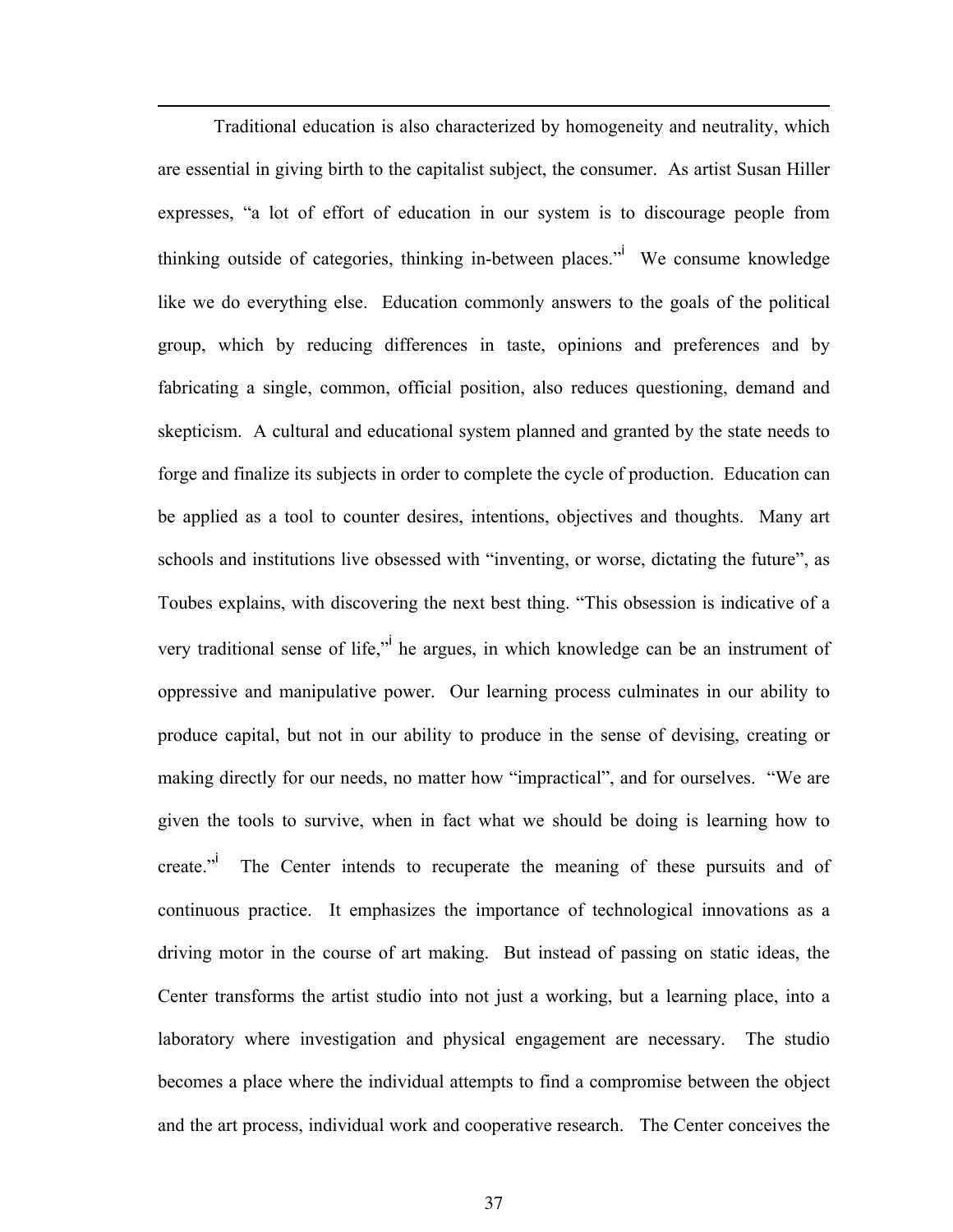self as empirical, stealing the protagonist role from critics and curators in the shaping of the art practice, allowing the individual to act upon knowledge and recuperating sensorial activity for the learning process. "To be is to exist with others, to exist is to perceive oneself as being-in-the-world, as being-with-others." Teaching, learning, and thus identity never take a final form. Through performance, the self at once penetrates and recreates the domains of the cultural and the social, it fabricates a new context in which to operate and create meaning, and acknowledges the subjective nature of the object's reality. Academies lack students that arrive at them with the innocence of ignorance and the courage to question and doubt. In many instances, schools have become places where one arrives not to learn but to confirm and frieze what one presumes to know, looking for those instructors from whom to devour "wisdom" and proceed. The Center is based on opposing premises. Its patron is the untrained student who comes to acquire a language, ceramics, whose traditional meaning the Center has expunged to make the learning process poetic, for its capacity to suggest, and pragmatic, for its ability to generate shifts and difference. The Center encourages creativity as the only, or at least, as the most effective engineer of change, of shaping our landscape, our history, personal and collective, and our culture. Toubes writes, "the Center is in the process of creating cultural symbols…It confronts because traditionally symbols belong to a group, are a cultural property, a matter to be defended", and concludes, "when the Center creates, it becomes a destabilizer. Without rules, without style, without authority, a group of individuals well versed in the demands of modernity, deal with the most internal and public of the exchanges and actions."<sup>i</sup>

l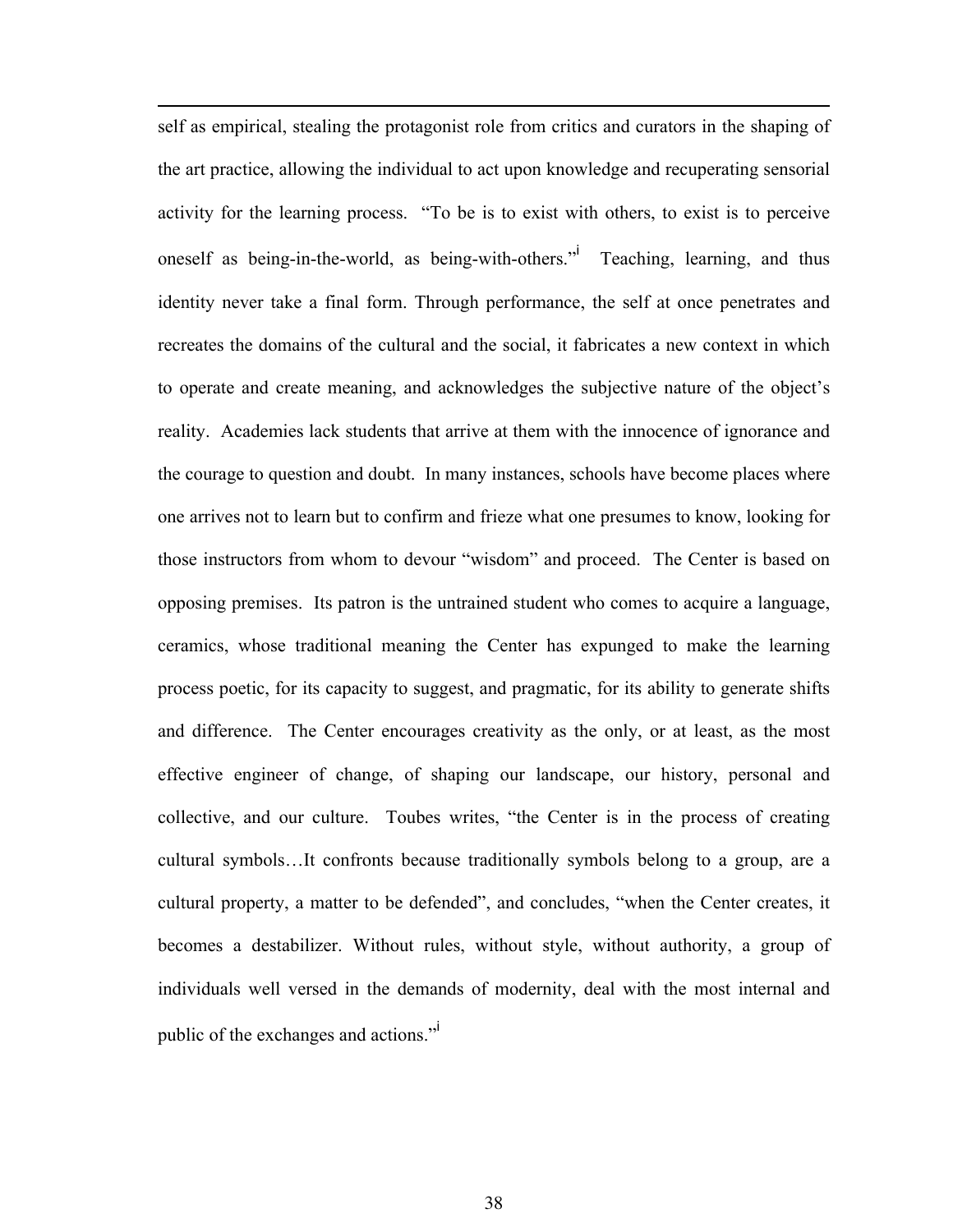#### The Center as international art establishment

l

Why the need for an international institution like the Center? Art and other cultural symbols have inherently been the property of the nation. The cultural group has historically corresponded with the national group. But after the twentieth century national categories cannot define the art community and, most importantly, its production. How then do we define them? If art ceases to be a public engagement, would the alternative become a form of art exclusively private? Who should bare the responsibilities of this undertaking? Who should be implicated in art's project? Toubes hints at some of the answer when he affirms: "The state is involved in too many and too very complicated matters to acknowledge many of the needs of the public. Much less when this public is made up of individuals with needs other than functional requirements. The problem is obvious and we probably are in a stage in the development of democracy and society where new agents (other than conventional organizations of state, church, educational institutions) should take on the initiative and the project. Agents that have the passion to do the 'archeology' of the situation..."<sup>i</sup> Although partly subsidized by the Dutch Ministry of Education, Culture and Science, the EKWC is a private institution.

In many ways, the Center came as a reflection on the cultural wars and debates of the seventies and eighties. First, as I have been insisting throughout these pages, it became a means to reclaim the physical participation of the artist, to "recuperate the possibility of *making* and of learning how to make.<sup>"</sup> But most significantly to confront the hegemony of certain cultural and artistic trends and practices dominating the art scene in the late part of the  $20<sup>th</sup>$  century. The Center proposed a backdrop for alternative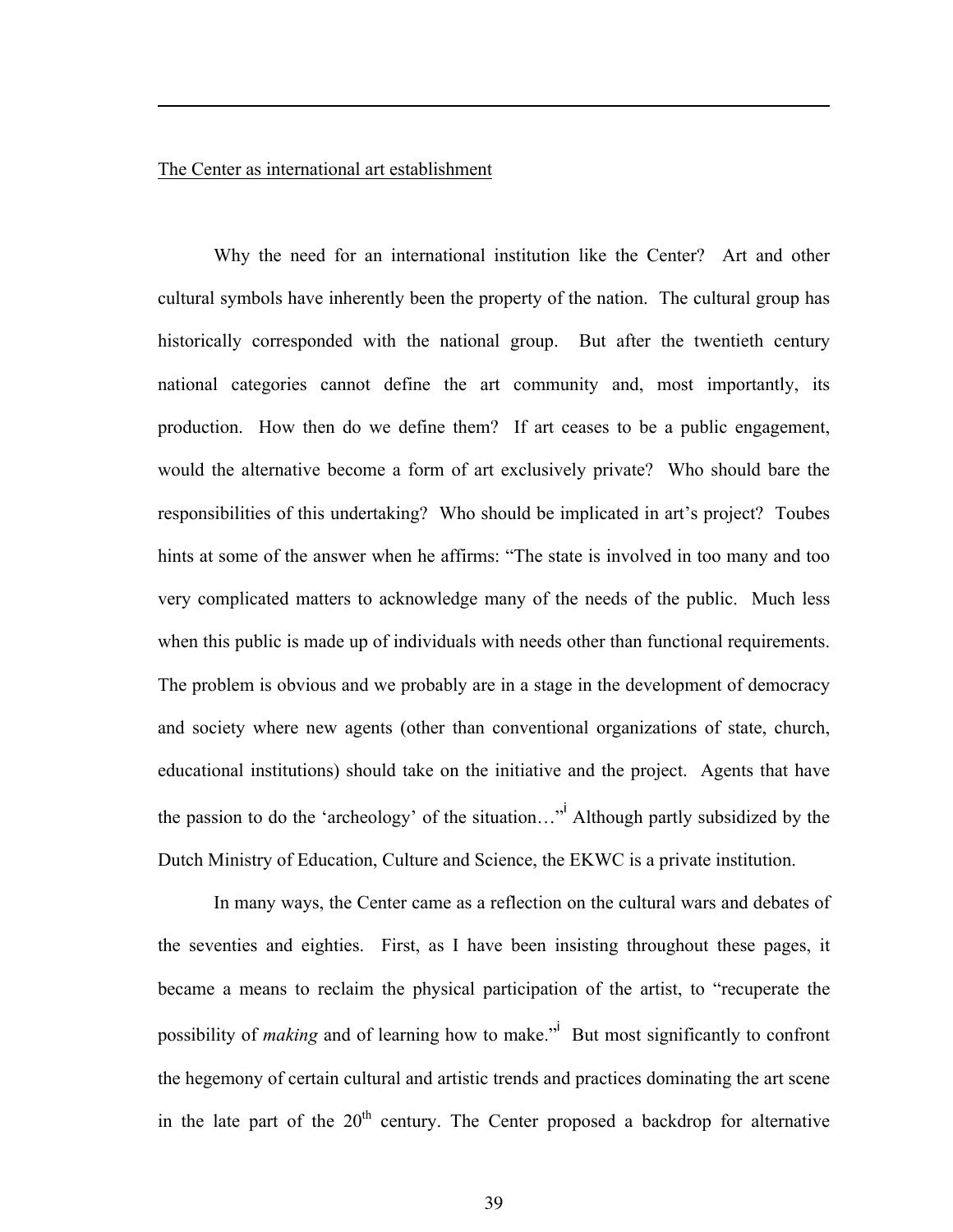answers. This is what author Catherine Ugwu alludes to regarding new ways of representing and interpreting art when she writes: "We must find ways to leave room for individual responses and interpretations while producing appropriate framework… The legitimization of practices by institutions is part of the process of increasing the visibility of marginalized artists and cultures." The EKWC breaks the duality of center and periphery because it situates itself in the margins within the center. It questions the location of the margins. Namely, it welcomes recognized artists among its constituency to partake in the deconstruction of meanings that they themselves have helped to create as members of the center of culture and art, and to face a medium, ceramics, that in many ways still retains national peculiarities. But if the EKWC lacks a "centered" position, does this make it international?

l

As I mentioned previously, its patronage consists of established adult artists that come from the Netherlands and elsewhere. Browsing through any of its catalogs or newsletters of the nineties, the reader discovers that resident artists are listed in connection with more than just their country of nationality, distinguishing multiple points of origin for the artist and his or her work*.* Although this is not unique to the Center, it is indicative of the impossibility to classify this production under national compartments. National identity has ceased to correspond with cultural identity. Artists are not borrowing exclusively from the exhausting and exhausted confines of the nation. The working place, the locality where the artist produces, whether or not it coincides with his or her birthplace, has become a more valid definition of home. Or, as John Berger writes, "home is the place from which we become cognizant of the world and in which we construct meaning."<sup>i</sup> The question remains. Is the EKWC an international institution? It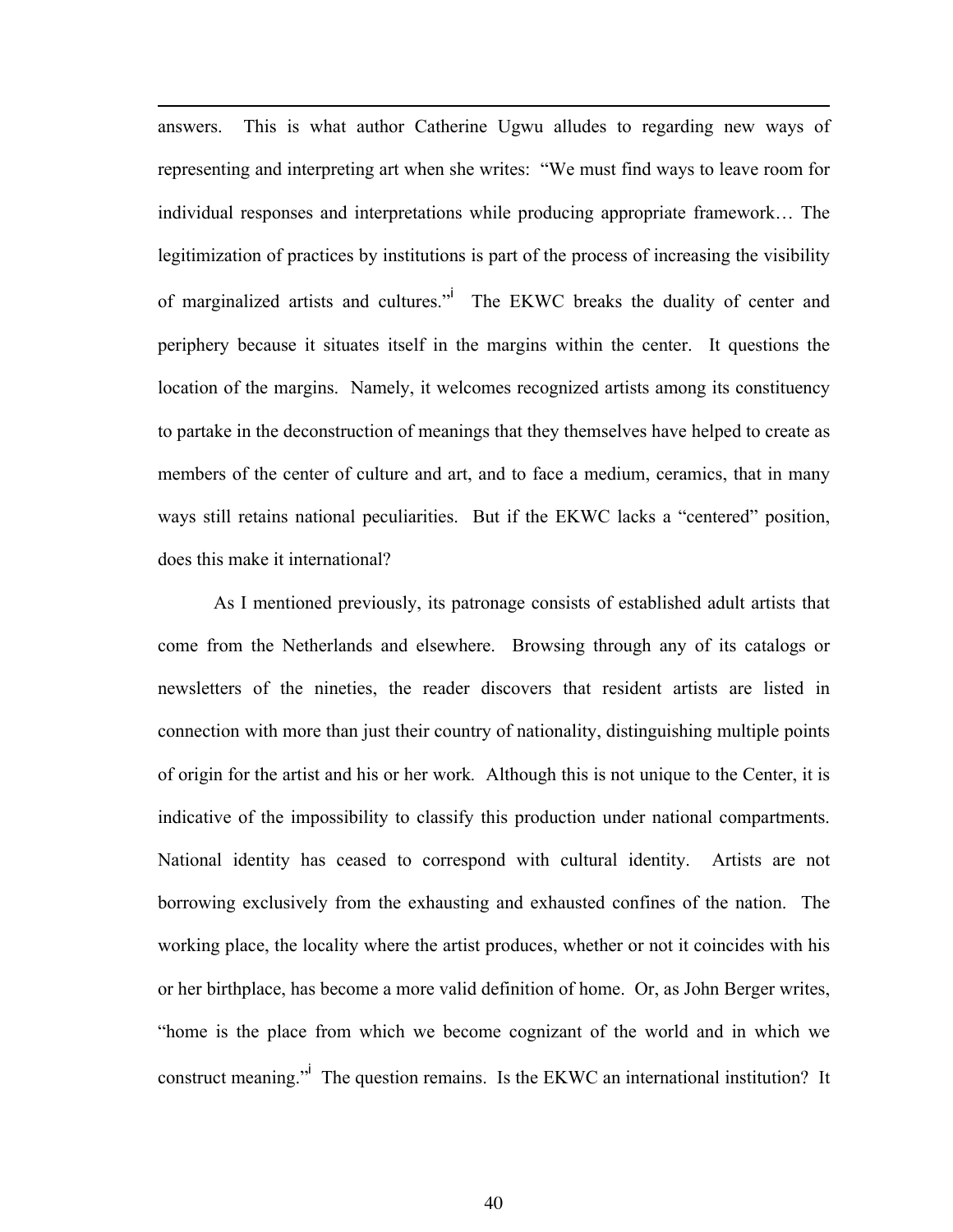is supranational and therefore international, but to this reasoning I would also add that the identity of the Center is infranational as well, it is *local*.

l

I contrast both the local and the international against the national because the latter has ceased to be the appropriate framework to confront the conditions and appreciate the assets of cultural production. How can the state directly take up the responsibility of answering to the demands of a group of individuals, the artists, who do not produce anything of direct material value, who do not "solve anything"? Art long ago gave over the role of biographer of national virtues and triumphs and is now the voicing instrument of dissenters and decentered segments of society who do not fit the description of the traditional national subject. The phenomenon of migration has only accelerated and intensified this trend. Culture today cannot help the nation "gain a clear image of itself." Instead it has to confront the cultural ambiguity of its fastest growing demographics, the migrant, the nomad, artist or otherwise. The crux of the migrant is too particular to possess national interest, or so we believe, and yet at the same time, it transcends the limits of the nation. But does this undermining of the nation mean that internationalism has then become the current representative of art's project. That seems to be the alternative some propose. What exactly do they mean by "internationalism"?

For many, internationalism simply means the exportation of Western values to the rest of the world, and according to this interpretation, globalization has become the implement by which this cultural uniformity has been expedited and strengthened. But is this really a one-way process? The migrant has come to disrupt the unidirectional character of internationalism. Until recently, *the other* was nothing more than the product of orientalizing practices. *The other* was an illusion, a representation that was everything that the Western self was not. But *the other* is now an actual presence that has

41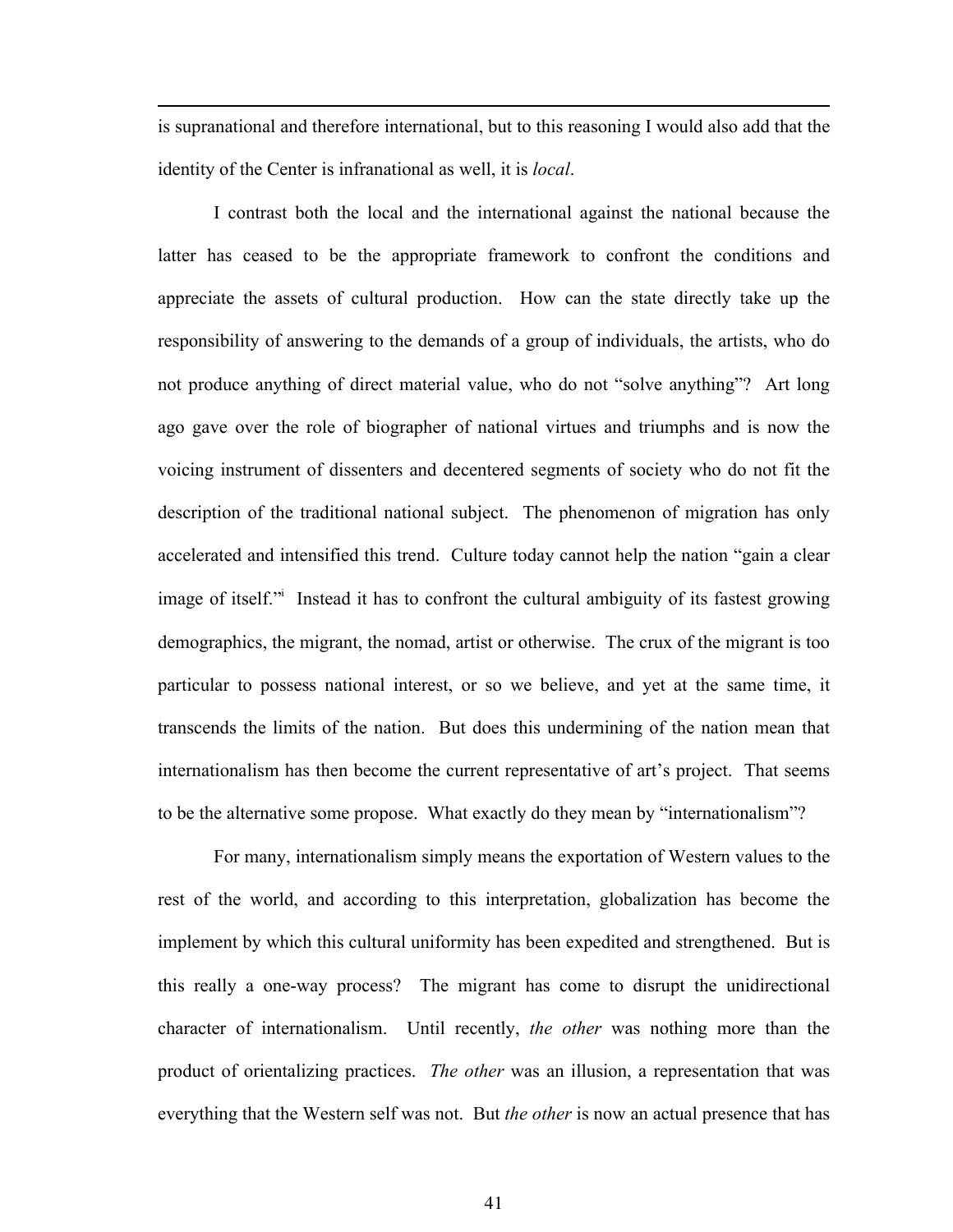arrived in the form of the migrant to live next door and to remind us that the so-called West has all along been the counter-illusion that never responded to a concrete reality. To accept the West and a Western tradition is to presume a single origin and an enclosed and consummated entity. How then can change take place? Are the actors of change, wherever they may be located, part of the same Western tradition they contribute to disrupt? If so, the possibility of inclusion and exclusion becomes impracticable. What the West has come to signify is not a geographical location, that was always arbitrary to begin with, or a philosophical system. The West simply translates as an instrument of power and whoever possesses it, situate themselves in the "West." Power then never shifts; it is always in the West, wherever this may be.

l

There is another version of internationalism advertising an alleged universalism that stands behind a shared fundamental nature and argues that our differences can be settled or, at least, overcome, through these essential qualities. This argument is dangerous because, as Stuart Hall indicates, it identifies the global with "that sort of lowest common denominator stake which we all have in being human", and continues, "in that sense, I'm not a humanist. I do not think we can mobilize people simply through their common humanity."<sup>i</sup> This search for and progression toward the universal hides behind a bourgeois humanism that encourages conformity and aspires to preserve the status quo. The recipe that equates the global with the universal is also preposterous because the nomad exposes the arbitrariness of the signs that dictate our lives and because we humans thrive in conflict. Antagonism is the medium in which we blossom.

Before returning to this statement it should be interesting to point out that these two versions of internationalism correspond largely with what Anthony King has termed cultural homogenization and cultural synchronization respectively. But there is yet a

42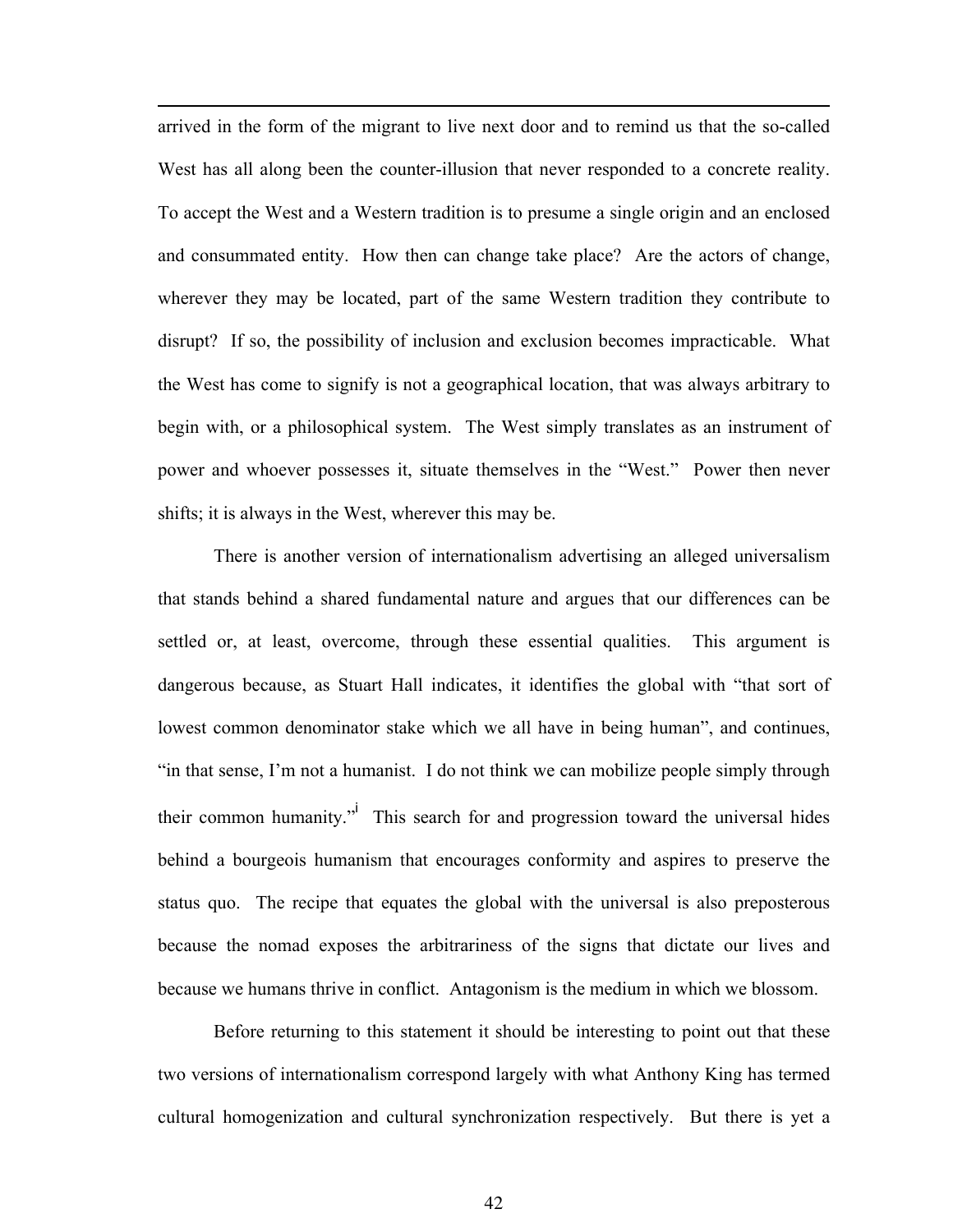third variant that King describes as cultural proliferation, which would acknowledge the local(s) and the lack of uniformity and homogeneity that defines identity. In this sense, the global would illustrate Hall's definition of it as "something having more to do with the hegemonic sweep at which a certain configuration of local particularities try to dominate the whole scene, to mobilize the technology and to incorporate, in subaltern positions, a variety of more localized identities to construct the next historical project." This is, in other words, what we have known so far as the "West." But as I declared previously, the West, the "dominant particular", has less to do with a one-origin, onedirection reality than with a historical construction that justifies the influence and control of any commanding group longing homogenization. Globalization understood as cultural proliferation however admits of necessity the existence of other locals that through assimilation and resistance feed from, reject, challenge, decompose and recompose the hegemonic local. The EKWC is one of these other locals and consequently one of the new agents Toubes proposes. In the Center, the artist confronts problems privately and yet, within a shared context, within a space of international, "multilocal" origins. The learned explanations and practiced mechanisms the participant artists assign to known and new issues are challenged by the solutions presented by their colleagues. Toubes explains: "It is new for many artists that the dialogue in the EKWC is not set in terms of issues and established discourse. They welcome a situation with pluralistic proposals, a dialogue that is not structured, nor does it have fixed concepts and definitions. The dialogue, in a situation like ours, has to come from need and intellectual curiosity. It requires the courage and intelligence to navigate in different waters and the construction of real tolerance, which denies the authority that success wrongly often assumes."<sup>i</sup>

l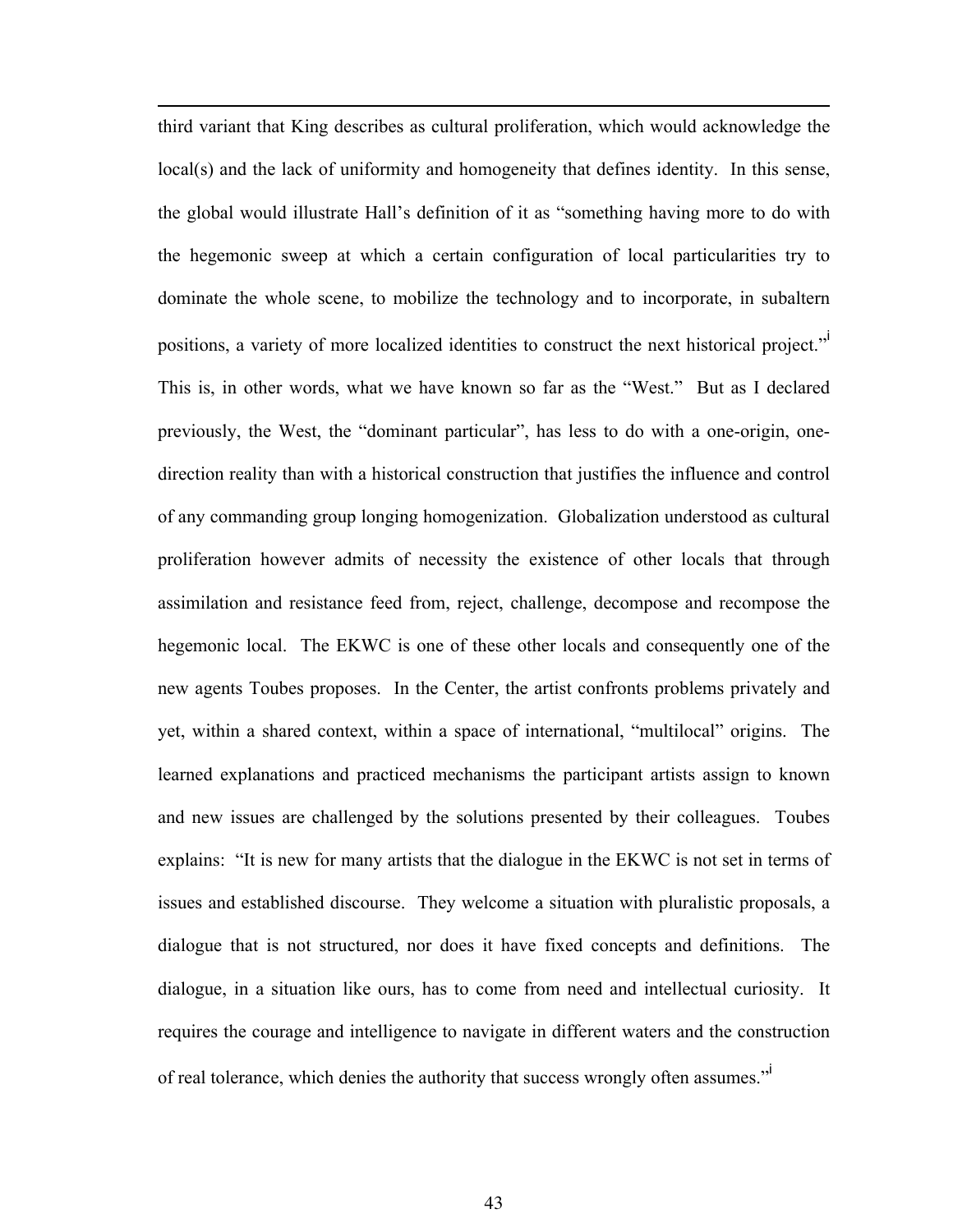The "dominant particular" is always contested and thus recreated. The EKWC is a model of how to solve very specific, local concerns. When the investigation of ceramics is not facilitated by many other institutions, the Center comes to rescue and reconstruct what once was an expiring pursuit. It is an example of how a community created artificially can thrive and produce results that are valid for and applicable in a larger collective. Via artificial means is after all how all communities come to exist. It is not an essential proclivity or a manifest destiny but the artist's personal and direct intervention that consciously and meaningfully acts upon his or her environment. Only the learned landscape, the experienced context can acquire meaning and create difference.

l

 The local is the only space which humans can experience visually, physically as well as intellectually, whereas nations are not more than ideas, representations. Lippard writes that a "sense of place does indeed emerge from the senses. The land can be experienced kinetically, or kinesthetically, as well as visually." The concept of the nation must remain objective, must be finalized, whereas the local, the regional is "subjectively defined."<sup>i</sup> The author offers Michael Steiner's definition of a region to illustrate her reasoning: "the largest unit of territory about which a person can grasp 'the concrete realities of the land', or which can be contained in a person's genuine sense of place."<sup>i</sup> The Center situates itself as that kind of territory, where meaning can be forged, creating a space that through the participation of the artist who brings lived experience and experienced knowledge transforms it into a place charged with personal and cultural significance. The nation works as a stabilizer while the local attempts to recover the meaning of *being* as a continuous unfolding, a state of flux in which identity endures in disruption, recurs in change. The self never grows towards wholeness. It overlaps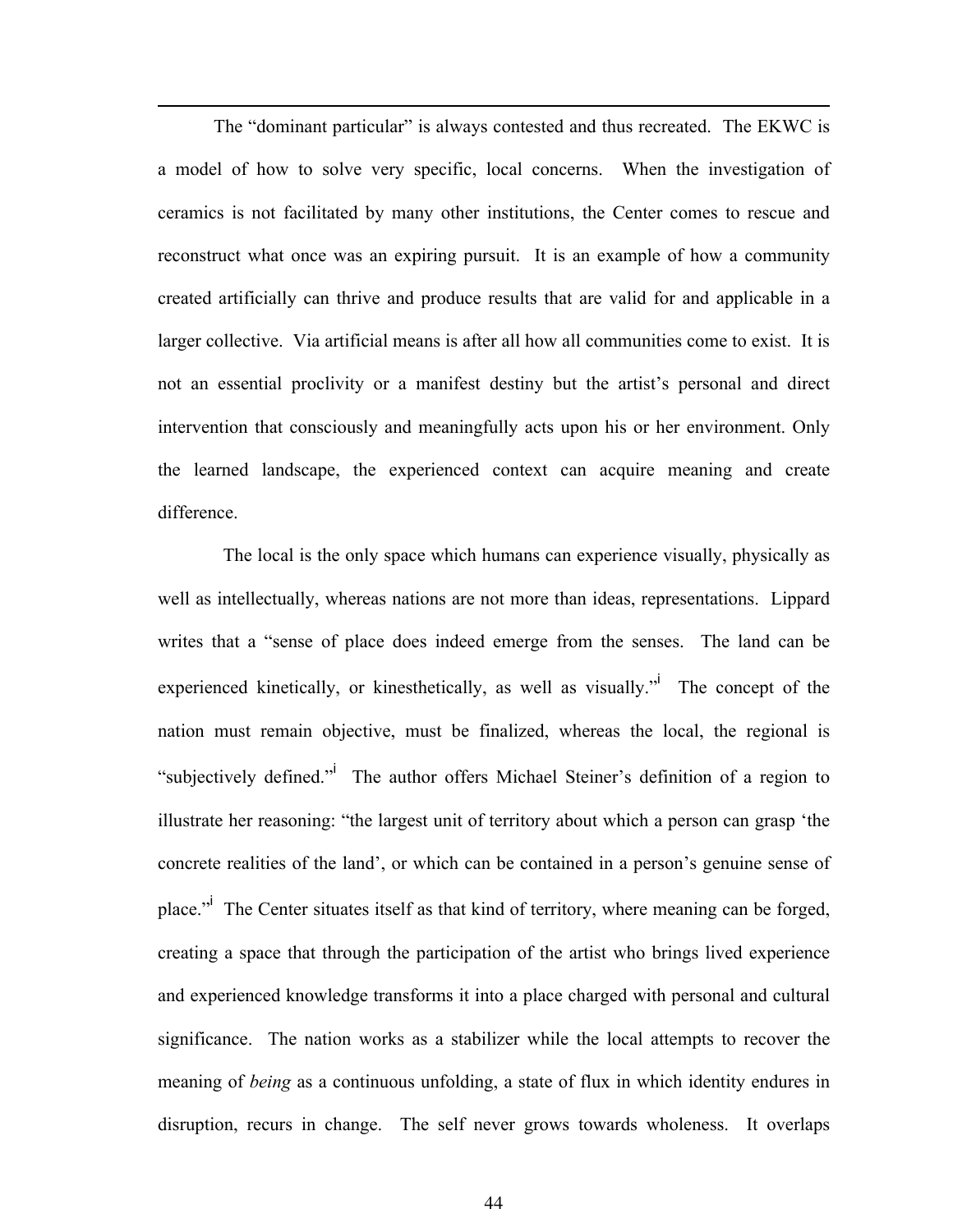sequences instead. Each "phase of the growth" is complete in and of itself. Identity is constant movement but in this movement, we come around building certain patterns as a mapping device. We have come to know these landmarks as traditions and rituals. This explains the sharp alertness of the nomad, whose signposts are unfixed and ephemeral. Furthermore, when we find invulnerability and salvation in the fabrication of traditions, we forsake the possibilities of curiosity and what follows is asphyxiation. The ambiguity and arrival of the nomad can, in this situation, become significantly disrupting and positively agitating. Only in the local can the outsider leave his or her mark, interrupt its existing inertia and homogeneity and overthrow the narrowness and obstinacy of cultural purity. When this happens the local ceases to be a generator of regionalism or "parochialism" to be a place that continuously reenacts itself. The local does not fundamentally refer to a unit of land smaller than the nation-state. I use this concept instead as the space we can come to know physically and therefore penetrate and reactivate, as the space within and without the nation where change and exchange are always possible. Globalization is the condition under which the local(s) transacts today. This transaction however is never finalized, never *synthesized* into one conclusive and exclusive cultural form*.* The nature of the local is a dynamic one where the nomad performs as agent of repetition and difference.

l

The EKWC does not seek solutions but inquiry and contention. It is "not merely a place for the production of things," but to recover the "futile" purport of something as local, as insular as ceramics and art, and to invent new possibilities for the suggestive force of the visual. The role of the artist, in and outside of the Center, is to negotiate his or her work between redundancy and renewal and to remind us that the particular is still today a valid target. The condition of art is that of the migrant: too specific, too intimate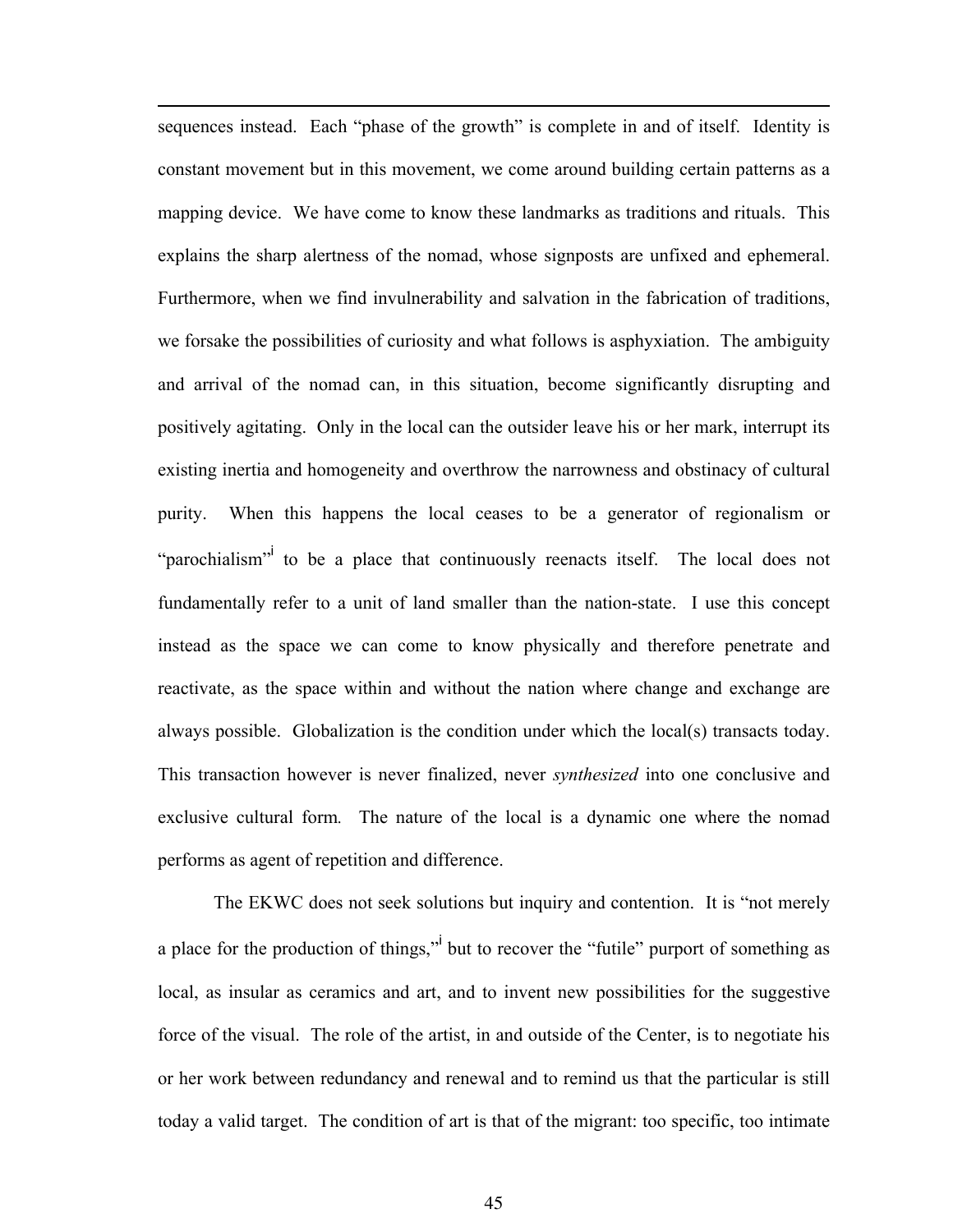to be of consequence to the political group, yet its necessity and inevitability surmount national boundaries. The Center offers to mediate between the individual and the group, the private and the public, the local enterprise and the global machine.

i Marc Robinson, introduction to *Altogether Elsewhere,* p. XIX.

i Barro, p. 14.

l

i Formerly known as the Post-Academy Ceramic Work Center.

i Toubes, interviewed by Rebeca Pérez, tape recording, Chicago, 20 March 2001.

<sup>i</sup> Xavier Toubes, "Archeology" in *A New Expression of the Earth: The Experiences of the European Ceramics Work* 

 *Centre.* (Galicia, Spain: Fundación Luis Seoane, December, 1997-January, 1998), np.

i Xavier Toubes, "A Thought" in *EKWC Bulletin*, no. 1, 1993.

i Vincent McGourty "Hot Matter, New Constituency" in *EKWC Bulletin,* September 2000, p.13.

i Robinson, p. XIV.

<sup>i</sup> Toubes, "Archeology", np.

i Anthony King, ed., introduction to *Culture, Globalization and the World-System: Contemporary Conditions for the Representation of Identity,* (London: MacMillam Education Ltd., 1991), p. 14.

<sup>i</sup> Toubes, "Archeology", np.

i Toubes, interviewed by Rebeca Pérez, tape recording, Chicago, 20 March 2001.

<sup>i</sup> Toubes, "Archeology", np.

<sup>i</sup> Toubes, interviewed by Rebeca Pérez, tape recording, Chicago, 18 December 2000.

i Toubes, interviewed by Rebeca Pérez, tape recording, Chicago, 18 January 2001.

i Barro, p. 19.

i Toubes, interviewed by Rebeca Pérez, tape recording, Chicago, 18 January 2001.

<sup>i</sup> Lucy R. Lippard, *The Lure of the Local: Senses of Place in a Multicentered Society,* (New York: The New York Press, 1997), p. 8.

i Lippard, p. 11.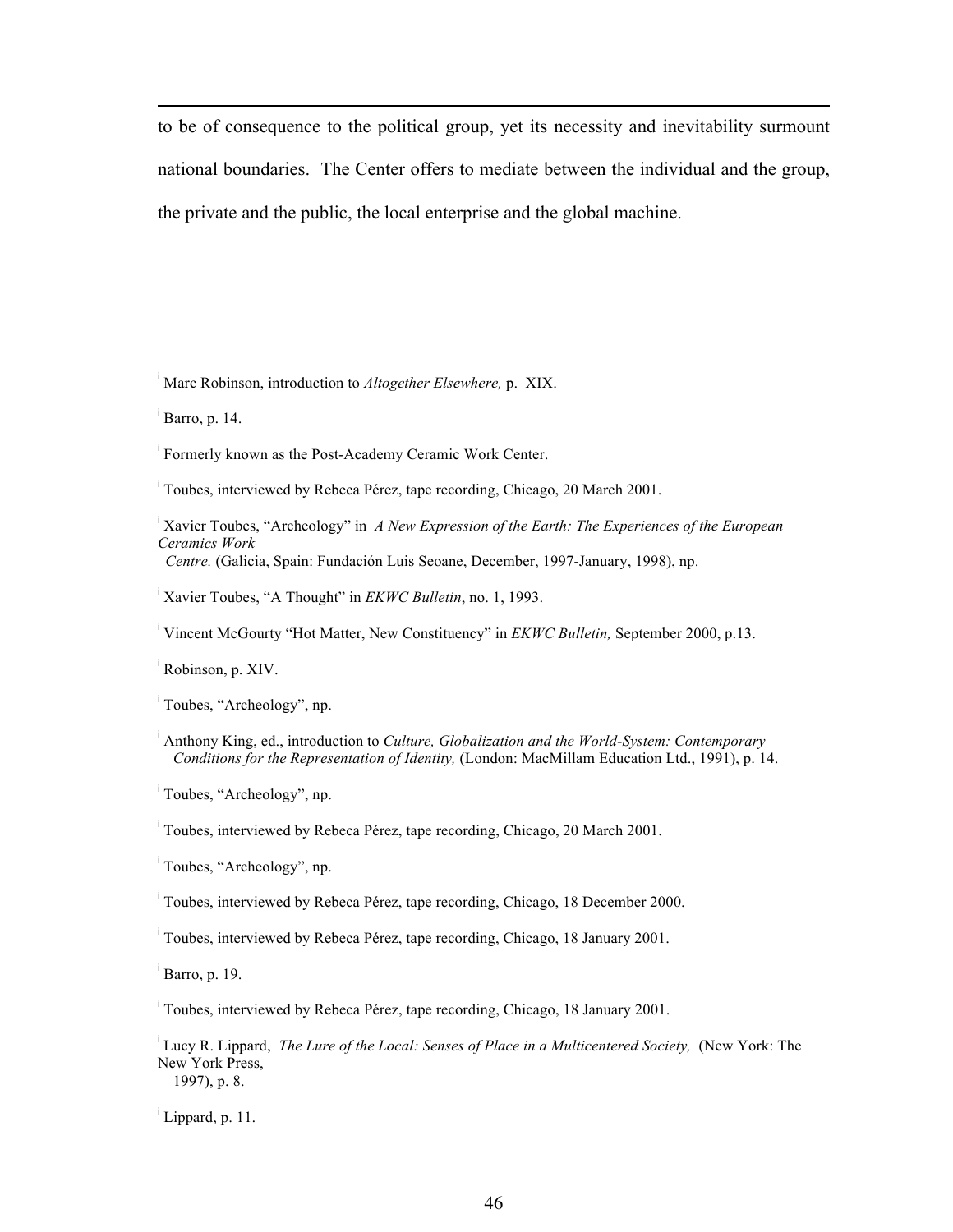i *Ma: Space-Time of Japan,* (New York: Cooper Hewitt Museum, 1978), p. 12.

i Ibid.

l

i Toubes, interviewed by Rebeca Pérez, tape recording, Chicago, 29 January 2001.

i Ibid.

i Ibid.

i Xavier Toubes, "Luz do Norte" in *Xavier Toubes: Luz do Norte.* Ourense, (Spain: Galería Marisa Marimón, 23 January- 27 February, 1999), p. 12.

i Toubes, interviewed by Rebeca Pérez, tape recording, Chicago, 29 January 2001.

i Vincent McGourty, *Xavier Toubes: New Worlds-New Vessels*, Art & Perception,N44,2001 Sydney,Australia i Toubes, interviewed by Rebeca Pérez, tape recording, Chicago, 29 January 2001.

i Ibid.

i Toubes, interviewed by Rebeca Pérez, tape recording, Chicago, 20 March 2001.

i Ibid.

i Toubes, interviewed by Rebeca Pérez, tape recording, Chicago, 18 December 2000.

i Ibid.

<sup>i</sup> McGourty, "Hot Matter, New Constituency" p. 13.

i Stuart Hall, "The Local and the Global" in *Culture, Globalization and The World System,* p. 21.

i Xavier Toubes, "A thought" in *EKWC Bulletin*, no. 1, 1994.

i Susan Hiller, *A Fruitful Incoherence,* p. 31.

i Ibid.

i Toubes, interviewed by Rebeca Pérez, tape recording, Chicago, 18 January 2001.

i Valentin Ives Mudimbe, "Diversity and Meeting Worlds" in *Global Encounters in the World of Art,* p. 85.

i Toubes, "A thought" in *EKWC Bulletin*, no. 1, 1994.

<sup>i</sup> Toubes, "Archeology", np.

i Toubes, interviewed by Rebeca Pérez, tape recording, Chicago, 20 March 2001.

<sup>i</sup> Catherine Ugwu, "The Art of Conflict" in *Global Encounters in the World of Art*, p. 75.

<sup>i</sup> John Berger, *And Our Faces, My Heart, Brief as Photos,* (London: Writers and Readers, 1984), p. 55.

i Papastergiades, *The Turbulence of Migration,* p. 122.